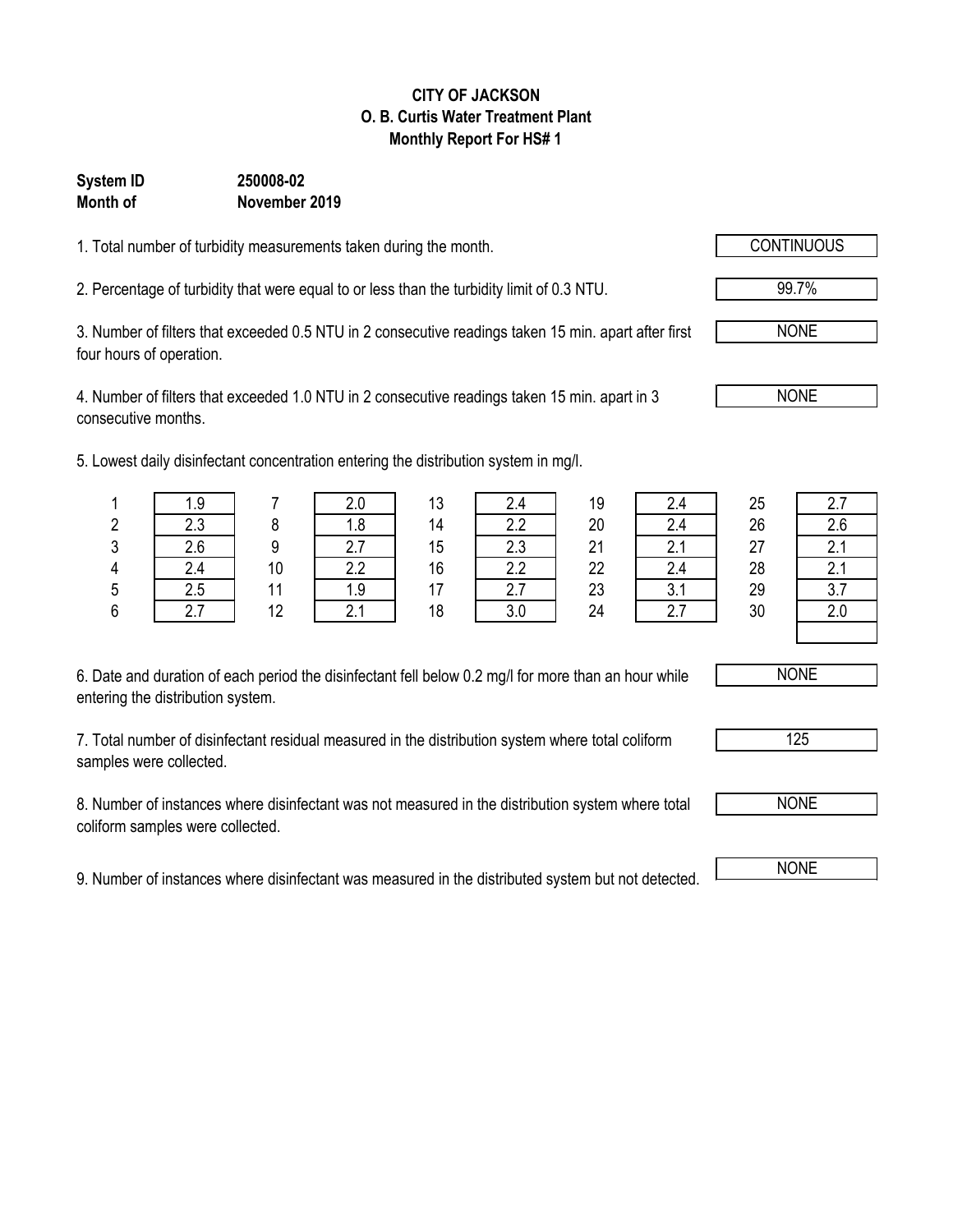## **Turbidity Compliance Report O. B. Curtis Surface Water Treatment Plant City Of Jackson, MS**

# **System ID 250008-02**

|                      | <b>TURBIDITIES (NTU)</b>  |                |                |  |  |  |
|----------------------|---------------------------|----------------|----------------|--|--|--|
| <b>Nov 2019</b><br>1 | <b>RAW</b>                | <b>SETTLED</b> | <b>FILTERS</b> |  |  |  |
|                      | 10.1                      | 0.51           | 0.24           |  |  |  |
| $\overline{2}$       | 10.0                      | 0.52           | 0.27           |  |  |  |
| 3                    | 13.9                      | 0.44           | 0.22           |  |  |  |
| 4                    | 8.8                       | 0.55           | 0.23           |  |  |  |
| 5                    | 10.4                      | 0.65           | 0.26           |  |  |  |
| 6                    | 27.0                      | 0.86           | 0.26           |  |  |  |
| $\overline{7}$       | 27.6                      | 1.31           | 0.29           |  |  |  |
| 8                    | 29.8                      | 1.09           | 0.25           |  |  |  |
| 9                    | 33.0                      | 1.20           | 0.30           |  |  |  |
| 10                   | 30.8                      | 1.31           | 0.20           |  |  |  |
| 11                   | 32.1                      | 2.22           | 0.20           |  |  |  |
| 12                   | 31.5                      | 2.07           | 0.28           |  |  |  |
| 13                   | 34.9                      | 2.51           | 0.21           |  |  |  |
| 14                   | 32.2                      | 1.33           | 0.32           |  |  |  |
| 15                   | 26.7                      | 1.21           | 0.33           |  |  |  |
| 16                   | 27.2                      | 1.40           | 0.12           |  |  |  |
| 17                   | 24.9                      | 1.41           | 0.10           |  |  |  |
| 18                   | 23.4                      | 1.34           | 0.16           |  |  |  |
| 19                   | 24.3                      | 1.15           | 0.17           |  |  |  |
| 20                   | 22.5                      | 1.34           | 0.12           |  |  |  |
| 21                   | 23.5                      | 1.11           | 0.22           |  |  |  |
| 22                   | 22.8                      | 1.30           | 0.24           |  |  |  |
| 23                   | 22.1                      | 1.34           | 0.25           |  |  |  |
| 24                   | 21.4                      | 1.42           | 0.32           |  |  |  |
| 25                   | 20.7                      | 1.36           | 0.22           |  |  |  |
| 26                   | 20.8                      | 1.58           | 0.15           |  |  |  |
| 27                   | 19.7                      | 1.62           | 0.09           |  |  |  |
| 28                   | 21.4                      | 1.52           | 0.12           |  |  |  |
| 29                   | 18.8                      | 1.42           | 0.08           |  |  |  |
| 30                   | 20.9                      | 1.58           | 0.18           |  |  |  |
|                      |                           |                |                |  |  |  |
| <b>MIN</b>           | $\overline{\mathbf{8.8}}$ | 0.44           | 0.08           |  |  |  |
| <b>MAX</b>           | 34.9                      | 2.51           | 0.33           |  |  |  |
| <b>AVG</b>           | 23.1                      | 1.29           | 0.18           |  |  |  |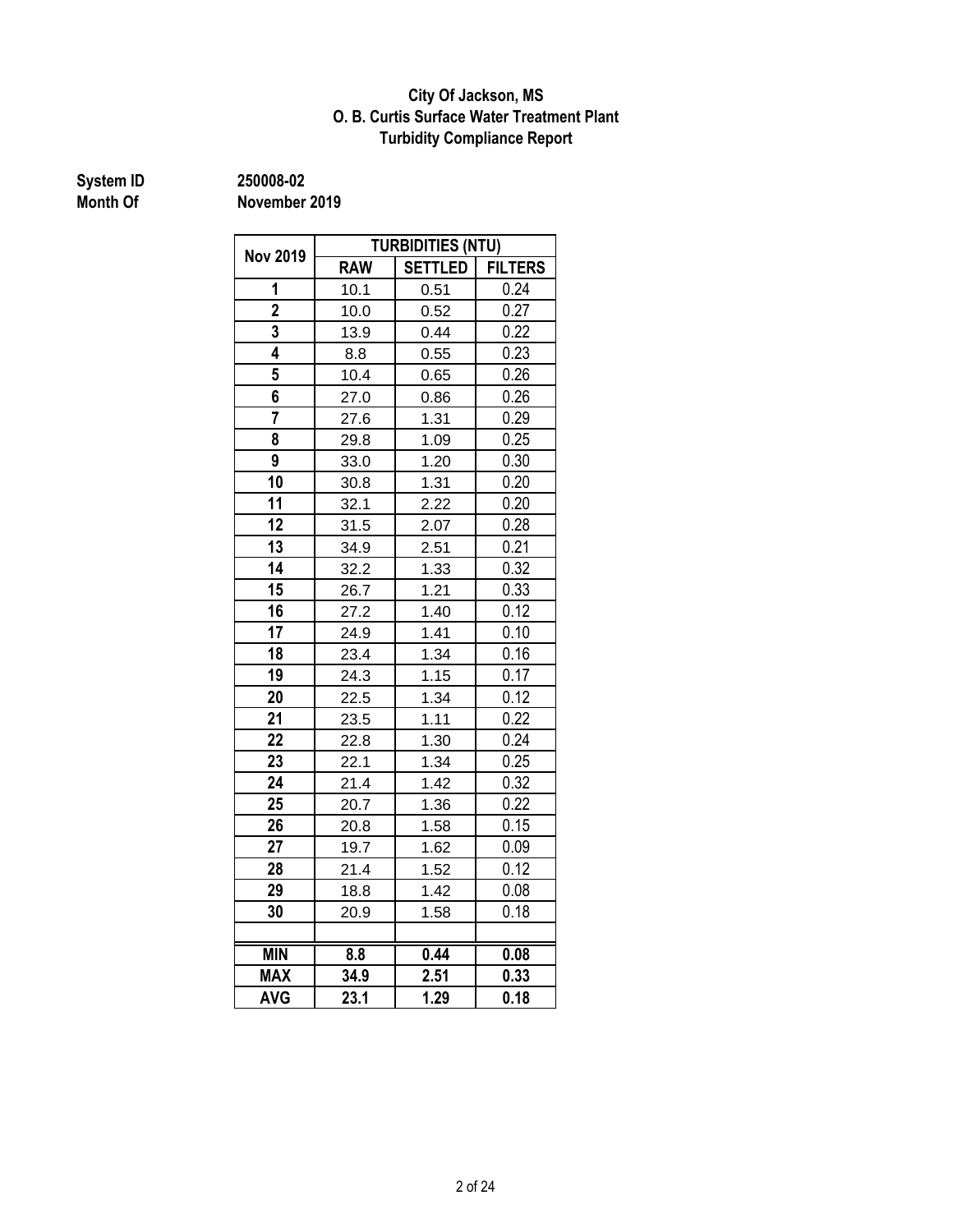## **Turbidity Compliance City Of Jackson, MS O. B. Curtis Surface Water Treatment Plant**

# **System ID 250008-02**

|                         | <b>TIME</b> |         |         |          |         |         |  |
|-------------------------|-------------|---------|---------|----------|---------|---------|--|
| <b>Nov 2019</b>         | 12:00 AM    | 4:00 AM | 8:00 AM | 12:00 PM | 4:00 PM | 8:00 PM |  |
| 1                       | 0.21        | 0.24    | 0.24    | 0.21     | 0.21    | 0.22    |  |
| $\overline{\mathbf{2}}$ | 0.21        | 0.23    | 0.27    | 0.21     | 0.20    | 0.21    |  |
| 3                       | 0.20        | 0.21    | 0.21    | 0.21     | 0.22    | 0.22    |  |
| $\overline{\mathbf{4}}$ | 0.22        | 0.23    | 0.21    | 0.21     | 0.20    | 0.19    |  |
| 5                       | 0.21        | 0.22    | 0.22    | 0.21     | 0.24    | 0.26    |  |
| 6                       | 0.26        | 0.26    | 0.26    | 0.25     | 0.23    | 0.21    |  |
| $\overline{7}$          | 0.21        | 0.29    | 0.24    | 0.29     | 0.25    | 0.24    |  |
| 8                       | 0.25        | 0.20    | 0.14    | 0.13     | 0.21    | 0.24    |  |
| 9                       | 0.24        | 0.24    | 0.25    | 0.30     | 0.21    | 0.19    |  |
| 10                      | 0.18        | 0.20    | 0.20    | 0.20     | 0.19    | 0.19    |  |
| 11                      | 0.19        | 0.20    | 0.20    | 0.12     | 0.17    | 0.19    |  |
| 12                      | 0.22        | 0.28    | 0.24    | 0.24     | 0.28    | 0.21    |  |
| 13                      | 0.16        | 0.18    | 0.19    | 0.21     | 0.21    | 0.20    |  |
| 14                      | 0.19        | 0.19    | 0.20    | 0.32     | 0.21    | 0.20    |  |
| 15                      | 0.21        | 0.22    | 0.33    | 0.30     | 0.18    | 0.15    |  |
| 16                      | 0.12        | 0.11    | 0.10    | 0.08     | 0.08    | 0.08    |  |
| 17                      | 0.08        | 0.08    | 0.08    | 0.09     | 0.09    | 0.10    |  |
| 18                      | 0.10        | 0.14    | 0.11    | 0.12     | 0.16    | 0.16    |  |
| 19                      | 0.13        | 0.15    | 0.17    | 0.16     | 0.11    | 0.12    |  |
| 20                      | 0.09        | 0.12    | 0.08    | 0.08     | 0.07    | 0.07    |  |
| 21                      | 0.10        | 0.08    | 0.16    | 0.19     | 0.22    | 0.22    |  |
| 22                      | 0.23        | 0.23    | 0.24    | 0.24     | 0.23    | 0.18    |  |
| 23                      | 0.23        | 0.24    | 0.25    | 0.24     | 0.22    | 0.23    |  |
| 24                      | 0.23        | 0.10    | 0.32    | 0.22     | 0.22    | 0.21    |  |
| 25                      | 0.22        | 0.21    | 0.20    | 0.16     | 0.13    | 0.09    |  |
| 26                      | 0.08        | 0.08    | 0.15    | 0.08     | 0.08    | 0.09    |  |
| 27                      | 0.09        | 0.09    | 0.08    | 0.07     | 0.07    | 0.09    |  |
| 28                      | 0.10        | 0.10    | 0.12    | 0.10     | 0.09    | 0.09    |  |
| 29                      | 0.08        | 0.08    | 0.07    | 0.07     | 0.07    | 0.07    |  |
| 30                      | 0.07        | 0.07    | 0.07    | 0.07     | 0.07    | 0.18    |  |
|                         |             |         |         |          |         |         |  |
| <b>MIN</b>              | 0.07        | 0.07    | 0.07    | 0.07     | 0.07    | 0.07    |  |
| <b>MAX</b>              | 0.26        | 0.29    | 0.33    | 0.32     | 0.28    | 0.26    |  |
| <b>AVG</b>              | 0.17        | 0.18    | 0.19    | 0.18     | 0.17    | 0.17    |  |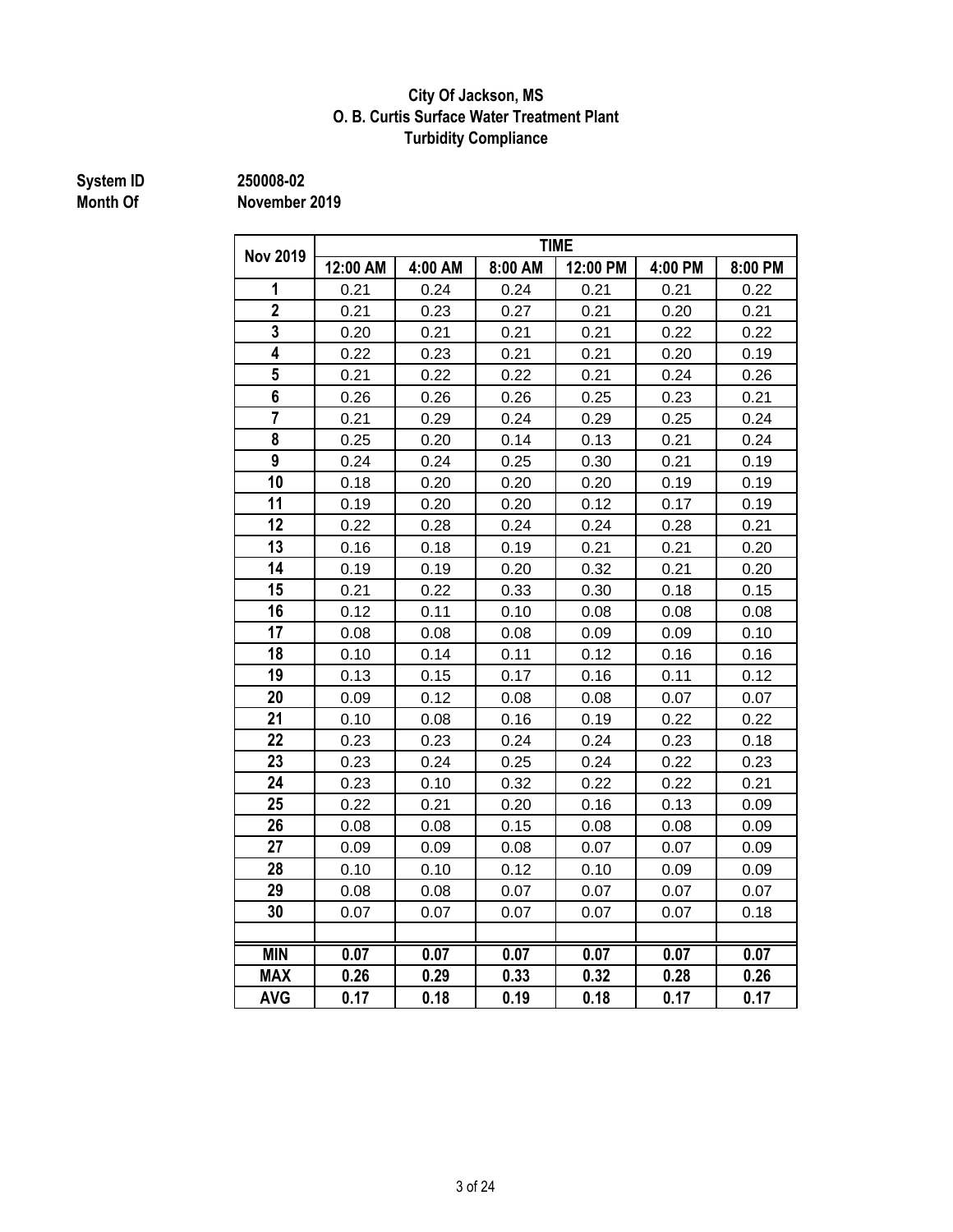## **City Of Jackson, MS O. B. Curtis Surface Water Treatment Plant Disinfectant Compliance**

# **System ID 250008-02**

|                         | <b>TIME</b> |         |         |          |         |         |  |
|-------------------------|-------------|---------|---------|----------|---------|---------|--|
| <b>Nov 2019</b>         | 12:00 AM    | 4:00 AM | 8:00 AM | 12:00 PM | 4:00 PM | 8:00 PM |  |
| 1                       | 2.7         | 3.0     | 2.4     | 2.8      | 1.9     | 2.7     |  |
| $\overline{\mathbf{2}}$ | 2.3         | 3.8     | 3.8     | 3.6      | 3.1     | 3.1     |  |
| $\overline{3}$          | 2.9         | 2.6     | 3.5     | 3.3      | 3.7     | 2.7     |  |
| 4                       | 2.6         | 2.4     | 2.5     | 2.6      | 2.6     | 3.4     |  |
| 5                       | 3.4         | 3.5     | 2.5     | 3.5      | 3.5     | 2.7     |  |
| 6                       | 2.7         | 2.8     | 4.3     | 2.9      | 2.7     | 2.7     |  |
| $\overline{7}$          | 3.2         | 3.7     | 2.6     | 2.8      | 2.0     | 2.7     |  |
| 8                       | 2.6         | 2.5     | 1.8     | 2.3      | 2.0     | 2.4     |  |
| 9                       | 2.7         | 2.8     | 3.3     | 3.2      | 2.7     | 2.7     |  |
| 10                      | 2.5         | 3.2     | 3.5     | 3.7      | 3.7     | 2.2     |  |
| 11                      | 2.6         | 2.0     | 2.3     | 2.6      | 1.9     | 2.9     |  |
| 12                      | 2.5         | 3.0     | 2.7     | 2.8      | 2.1     | 3.5     |  |
| 13                      | 2.4         | 3.0     | 3.0     | 2.9      | 3.1     | 2.8     |  |
| 14                      | 2.8         | 2.2     | 2.7     | 2.8      | 2.8     | 2.8     |  |
| 15                      | 2.8         | 2.7     | 2.8     | 2.5      | 2.3     | 2.3     |  |
| 16                      | 2.6         | 2.6     | 2.7     | 2.2      | 2.8     | 2.7     |  |
| 17                      | 2.9         | 2.9     | 2.8     | 2.8      | 2.7     | 2.9     |  |
| 18                      | 3.0         | 3.1     | 3.1     | 3.1      | 3.1     | 3.0     |  |
| 19                      | 2.9         | 2.5     | 2.4     | 2.4      | 2.4     | 2.4     |  |
| 20                      | 2.4         | 2.5     | 2.5     | 2.4      | 2.4     | 2.6     |  |
| 21                      | 3.1         | 2.6     | 2.6     | 3.4      | 2.2     | 2.1     |  |
| 22                      | 2.4         | 3.4     | 3.2     | 3.2      | 3.3     | 3.1     |  |
| 23                      | 3.3         | 3.4     | 3.2     | 3.1      | 3.1     | 3.3     |  |
| 24                      | 2.7         | 3.2     | 3.1     | 3.1      | 3.2     | 2.7     |  |
| 25                      | 3.3         | 3.1     | 3.1     | 3.0      | 2.7     | 2.7     |  |
| 26                      | 3.2         | 3.0     | 3.0     | 2.7      | 2.6     | 2.6     |  |
| 27                      | 2.8         | 2.8     | 2.9     | 3.2      | 2.4     | 2.1     |  |
| 28                      | 2.1         | 2.4     | 3.0     | 3.3      | 3.4     | 3.5     |  |
| 29                      | 3.7         | 3.8     | 3.9     | 4.1      | 4.1     | 3.9     |  |
| 30                      | 2.0         | 2.0     | 2.0     | 3.3      | 3.4     | 3.2     |  |
|                         |             |         |         |          |         |         |  |
| <b>MIN</b>              | 2.0         | 2.0     | 1.8     | 2.2      | 1.9     | 2.1     |  |
| <b>MAX</b>              | 3.7         | 3.8     | 4.3     | 4.1      | 4.1     | 3.9     |  |
| <b>AVG</b>              | 2.8         | 2.9     | 2.9     | 3.0      | 2.8     | 2.8     |  |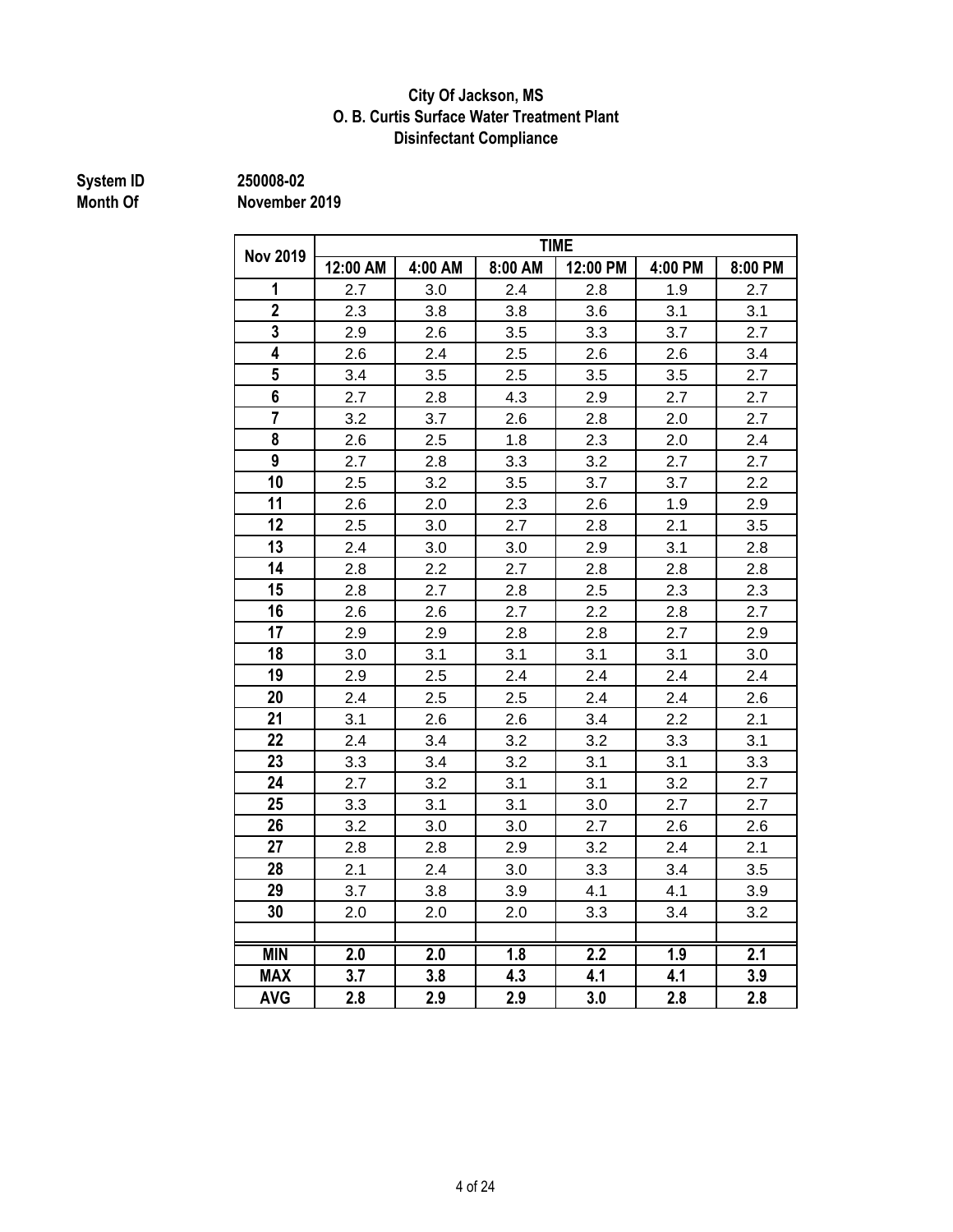## **CITY OF JACKSON O. B. Curtis Water Treatment Plant Monthly Report For HS# 2**

## **Month of November 2019 System ID 250008-02**

1. Total number of turbidity measurements taken during the month.

2. Percentage of turbidity that were equal to or less than the turbidity limit of 0.3 NTU. 99.8%

3. Number of filters that exceeded 0.5 NTU in 2 consecutive readings taken 15 min. apart after first four hours of operation.

4. Number of filters that exceeded 1.0 NTU in 2 consecutive readings taken 15 min. apart in 3 consecutive months.

5. Lowest daily disinfectant concentration entering the distribution system in mg/l.

| 6. Date and duration of each period the disinfectant fell below 0.2 mg/l for more than an hour while |
|------------------------------------------------------------------------------------------------------|
| entering the distribution system.                                                                    |

7. Total number of disinfectant residual measured in the distribution system where total coliform samples were collected.

8. Number of instances where disinfectant was not measured in the distribution system where total coliform samples were collected.

9. Number of instances where disinfectant was measured in the distributed system but not detected. NONE

|   |     |    | west daily disinfectant concentration entering the distribution system in mg/l. |    |     |    |      |    |     |
|---|-----|----|---------------------------------------------------------------------------------|----|-----|----|------|----|-----|
|   |     |    | 2.5                                                                             |    | 2.5 | 19 | 9. ا | 25 |     |
| 2 | 2.5 |    | 2.6                                                                             | 14 | 2.5 | 20 |      | 26 | 2.3 |
| s | 2.6 |    |                                                                                 | 15 |     | 21 | 2.3  | 27 |     |
| 4 |     | 10 |                                                                                 | 16 |     | 22 |      | 28 |     |
| 5 | 2.5 |    |                                                                                 |    |     | 23 | າ າ  | 29 | 24  |

6 2.7 12 2.5 18 2.4 24 2.5 30 2.1

NONE

NONE

125



NONE

NONE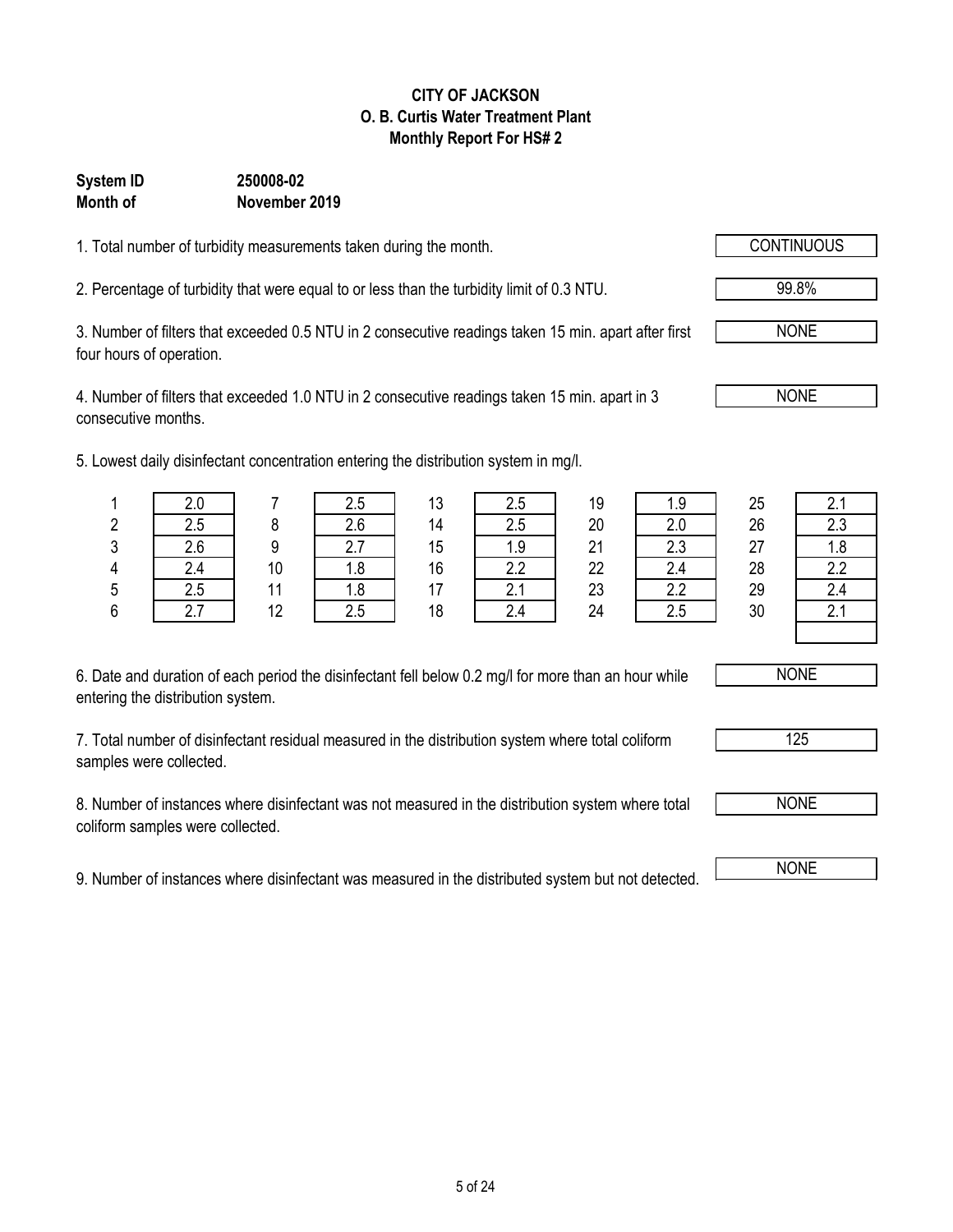## **Turbidity Compliance Report O. B. Curtis Surface Water Treatment Plant City Of Jackson, MS**

**System ID 250008-02**

| <b>TURBIDITIES (NTU)</b>                             |            |                 |
|------------------------------------------------------|------------|-----------------|
| <b>Nov 2019</b><br>1<br>$\overline{\mathbf{2}}$<br>3 | <b>RAW</b> | <b>FINISHED</b> |
|                                                      | 10.1       | 0.16            |
|                                                      | 10.0       | 0.11            |
|                                                      | 13.9       | 0.22            |
| 4                                                    | 8.8        | 0.15            |
| 5                                                    | 10.4       | 0.14            |
| 6                                                    | 27.0       | 0.13            |
| $\overline{7}$                                       | 27.6       | 0.28            |
| 8                                                    | 29.8       | 0.13            |
| 9                                                    | 33.0       | 0.24            |
| 10                                                   | 30.8       | 0.15            |
| 11                                                   | 32.1       | 0.28            |
| 12                                                   | 31.5       | 0.14            |
| 13                                                   | 34.9       | 0.14            |
| 14                                                   | 32.2       | 0.07            |
| 15                                                   | 26.7       | 0.08            |
| 16                                                   | 27.2       | 0.19            |
| 17                                                   | 24.9       | 0.11            |
| 18                                                   | 23.4       | 0.21            |
| 19                                                   | 24.3       | 0.19            |
| 20                                                   | 22.5       | 0.03            |
| 21                                                   | 23.5       | 0.06            |
| 22                                                   | 22.8       | 0.17            |
| 23                                                   | 22.1       | 0.09            |
| 24                                                   | 21.4       | 0.12            |
| 25                                                   | 20.7       | 0.15            |
| 26                                                   | 20.8       | 0.03            |
| 27                                                   | 19.7       | 0.05            |
| 28                                                   | 21.4       | 0.08            |
| 29                                                   | 18.8       | 0.04            |
| 30                                                   | 20.9       | 0.02            |
|                                                      |            |                 |
| <b>MIN</b>                                           | 8.8        | 0.02            |
| <b>MAX</b>                                           | 34.9       | 0.28            |
| <b>AVG</b>                                           | 23.1       | 0.13            |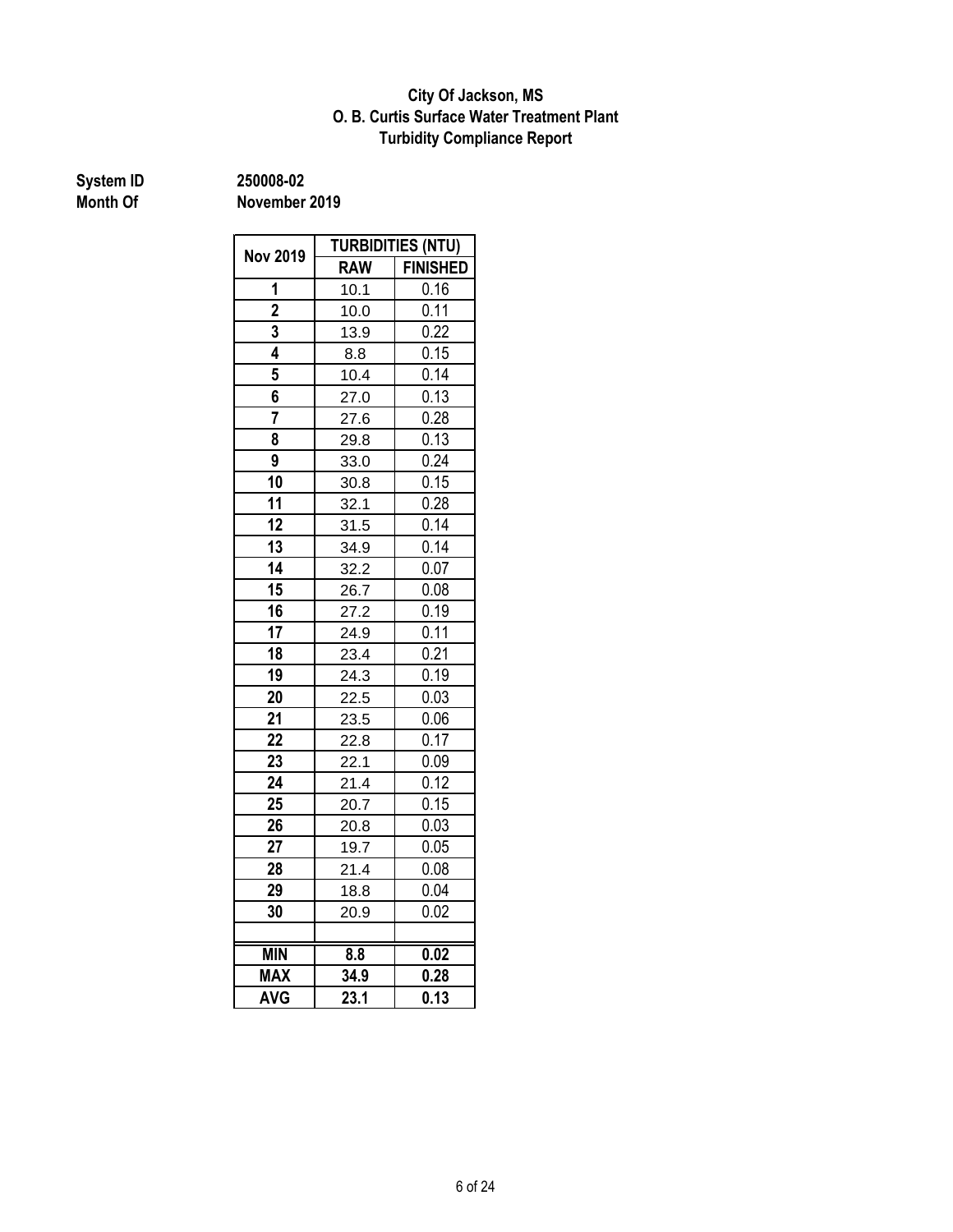## **City Of Jackson, MS O. B. Curtis Surface Water Treatment Plant Turbidity Compliance**

**System ID 250008-02**

**Month Of November 2019**

|                         | <b>TIME</b> |         |                   |          |         |         |  |
|-------------------------|-------------|---------|-------------------|----------|---------|---------|--|
| <b>Nov 2019</b>         | 12:00 AM    | 4:00 AM | 8:00 AM           | 12:00 PM | 4:00 PM | 8:00 PM |  |
| 1                       | 0.12        | 0.13    | 0.16              | 0.10     | 0.08    | 0.07    |  |
| $\overline{2}$          | 0.07        | 0.06    | 0.11              | 0.07     | 0.07    | 0.07    |  |
| $\overline{3}$          | 0.14        | 0.05    | 0.12              | 0.07     | 0.05    | 0.22    |  |
| 4                       | 0.07        | 0.15    | 0.10              | 0.08     | 0.07    | 0.05    |  |
| 5                       | 0.05        | 0.06    | 0.14              | 0.08     | 0.07    | 0.07    |  |
| 6                       | 0.07        | 0.13    | 0.08              | 0.10     | 0.07    | 0.07    |  |
| $\overline{\mathbf{7}}$ | 0.07        | 0.09    | 0.28              | 0.15     | 0.16    | 0.15    |  |
| 8                       | 0.09        | 0.13    | 0.09              | 0.09     | 0.06    | 0.08    |  |
| 9                       | 0.13        | 0.08    | 0.07              | 0.07     | 0.13    | 0.24    |  |
| 10                      | 0.15        | 0.07    | 0.07              | 0.07     | 0.06    | 0.14    |  |
| 11                      | 0.05        | 0.07    | 0.06              | 0.28     | 0.07    | 0.07    |  |
| 12                      | 0.07        | 0.14    | 0.14              | 0.10     | 0.10    | 0.06    |  |
| 13                      | 0.04        | 0.06    | 0.14              | 0.08     | 0.07    | 0.07    |  |
| 14                      | 0.07        | 0.05    | 0.04              | 0.04     | 0.05    | 0.05    |  |
| 15                      | 0.05        | 0.06    | 0.08              | 0.07     | 0.06    | 0.04    |  |
| 16                      | 0.14        | 0.14    | 0.13              | 0.19     | 0.05    | 0.02    |  |
| 17                      | 0.02        | 0.03    | 0.11              | 0.02     | 0.03    | 0.02    |  |
| 18                      | 0.02        | 0.21    | 0.04              | 0.03     | 0.03    | 0.02    |  |
| 19                      | 0.04        | 0.19    | 0.19              | 0.06     | 0.02    | 0.02    |  |
| 20                      | 0.02        | 0.02    | 0.02              | 0.02     | 0.03    | 0.02    |  |
| 21                      | 0.02        | 0.03    | 0.06              | 0.06     | 0.05    | 0.06    |  |
| 22                      | 0.06        | 0.07    | 0.17              | 0.09     | 0.09    | 0.08    |  |
| 23                      | 0.07        | 0.08    | 0.08              | 0.09     | 0.08    | 0.08    |  |
| 24                      | 0.08        | 0.09    | 0.12              | 0.12     | 0.07    | 0.06    |  |
| 25                      | 0.07        | 0.09    | 0.15              | 0.06     | 0.04    | 0.03    |  |
| 26                      | 0.02        | 0.03    | 0.02              | 0.02     | 0.02    | 0.02    |  |
| 27                      | 0.02        | 0.02    | 0.03              | 0.02     | 0.04    | 0.05    |  |
| 28                      | 0.05        | 0.04    | 0.08              | 0.03     | 0.02    | 0.02    |  |
| 29                      | 0.02        | 0.02    | 0.02              | 0.04     | 0.02    | 0.02    |  |
| 30                      | 0.02        | 0.02    | 0.02              | 0.02     | 0.02    | 0.02    |  |
|                         |             |         |                   |          |         |         |  |
| <b>MIN</b>              | 0.02        | 0.02    | $\overline{0.02}$ | 0.02     | 0.02    | 0.02    |  |
| <b>MAX</b>              | 0.15        | 0.21    | 0.28              | 0.28     | 0.16    | 0.24    |  |
| <b>AVG</b>              | 0.06        | 0.08    | 0.10              | 0.08     | 0.06    | 0.07    |  |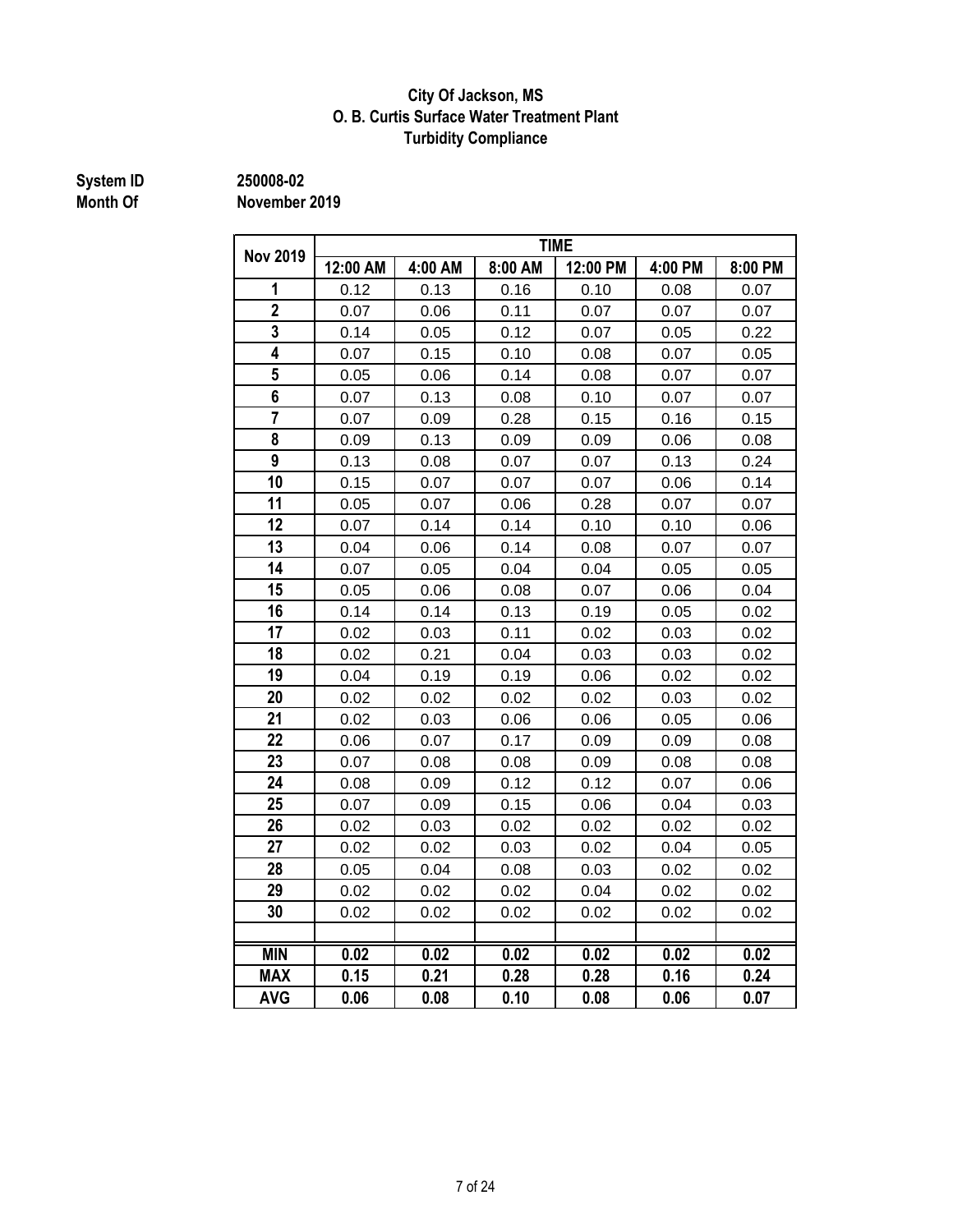## **City Of Jackson, MS O. B. Curtis Surface Water Treatment Plant Disinfectant Compliance**

**System ID 250008-02**

**Month Of November 2019**

|                 | <b>TIME</b> |         |         |          |         |         |  |  |
|-----------------|-------------|---------|---------|----------|---------|---------|--|--|
| <b>Nov 2019</b> | 12:00 AM    | 4:00 AM | 8:00 AM | 12:00 PM | 4:00 PM | 8:00 PM |  |  |
| 1               | 2.7         | 3.1     | 2.5     | 2.6      | 3.0     | 2.0     |  |  |
| $\overline{2}$  | 2.5         | 2.6     | 2.6     | 2.6      | 2.7     | 2.6     |  |  |
| $\overline{3}$  | 2.6         | 2.6     | 2.9     | 3.4      | 2.6     | 2.6     |  |  |
| 4               | 2.7         | 2.8     | 2.9     | 2.9      | 2.7     | 2.4     |  |  |
| $5\overline{)}$ | 2.5         | 2.8     | 3.6     | 2.7      | 2.7     | 3.0     |  |  |
| 6               | 2.8         | 2.9     | 3.5     | 2.9      | 2.8     | 2.7     |  |  |
| $\overline{7}$  | 2.5         | 2.6     | 2.6     | 2.5      | 2.6     | 2.6     |  |  |
| 8               | 2.8         | 3.1     | 3.0     | 2.6      | 2.7     | 2.6     |  |  |
| 9               | 2.8         | 2.9     | 2.8     | 2.8      | 2.7     | 2.7     |  |  |
| 10              | 2.7         | 2.9     | 2.7     | 2.5      | 2.3     | 1.8     |  |  |
| 11              | 1.8         | 2.0     | 2.9     | 2.7      | 3.2     | 2.0     |  |  |
| 12              | 2.5         | 2.9     | 2.5     | 2.6      | 2.6     | 3.4     |  |  |
| 13              | 2.9         | 2.6     | 2.5     | 2.7      | 2.8     | 2.6     |  |  |
| 14              | 2.6         | 2.6     | 2.5     | 2.5      | 2.5     | 2.6     |  |  |
| 15              | 1.9         | 2.4     | 2.4     | 2.6      | 3.6     | 3.5     |  |  |
| 16              | 3.9         | 4.0     | 3.3     | 3.3      | 2.4     | 2.2     |  |  |
| 17              | 2.1         | 2.2     | 2.1     | 2.1      | 2.2     | 2.2     |  |  |
| 18              | 2.4         | 2.5     | 2.5     | 2.5      | 2.5     | 2.6     |  |  |
| 19              | 2.2         | 2.2     | 2.0     | 1.9      | 1.9     | 2.0     |  |  |
| 20              | 2.0         | 2.1     | 2.7     | 2.7      | 2.6     | 2.7     |  |  |
| 21              | 3.0         | 2.7     | 2.8     | 2.4      | 2.3     | 2.5     |  |  |
| 22              | 2.4         | 2.4     | 2.7     | 3.4      | 2.9     | 2.4     |  |  |
| 23              | 2.2         | 2.2     | 2.5     | 2.8      | 3.3     | 3.1     |  |  |
| 24              | 3.3         | 3.6     | 3.4     | 2.9      | 2.5     | 2.5     |  |  |
| 25              | 2.5         | 2.7     | 3.1     | 2.4      | 2.1     | 2.3     |  |  |
| 26              | 2.8         | 2.8     | 2.9     | 2.7      | 2.6     | 2.3     |  |  |
| 27              | 2.4         | 2.8     | 2.8     | 2.4      | 1.9     | 1.8     |  |  |
| 28              | 2.3         | 2.2     | 2.5     | 2.3      | 2.2     | 2.3     |  |  |
| 29              | 3.0         | 2.7     | 2.7     | 2.9      | 2.8     | 2.4     |  |  |
| 30              | 3.1         | 2.1     | 2.5     | 2.5      | 2.6     | 2.5     |  |  |
|                 |             |         |         |          |         |         |  |  |
| <b>MIN</b>      | 1.8         | 2.0     | 2.0     | 1.9      | 1.9     | 1.8     |  |  |
| <b>MAX</b>      | 3.9         | 4.0     | 3.6     | 3.4      | 3.6     | 3.5     |  |  |
| <b>AVG</b>      | 2.6         | 2.7     | 2.7     | 2.7      | 2.6     | 2.5     |  |  |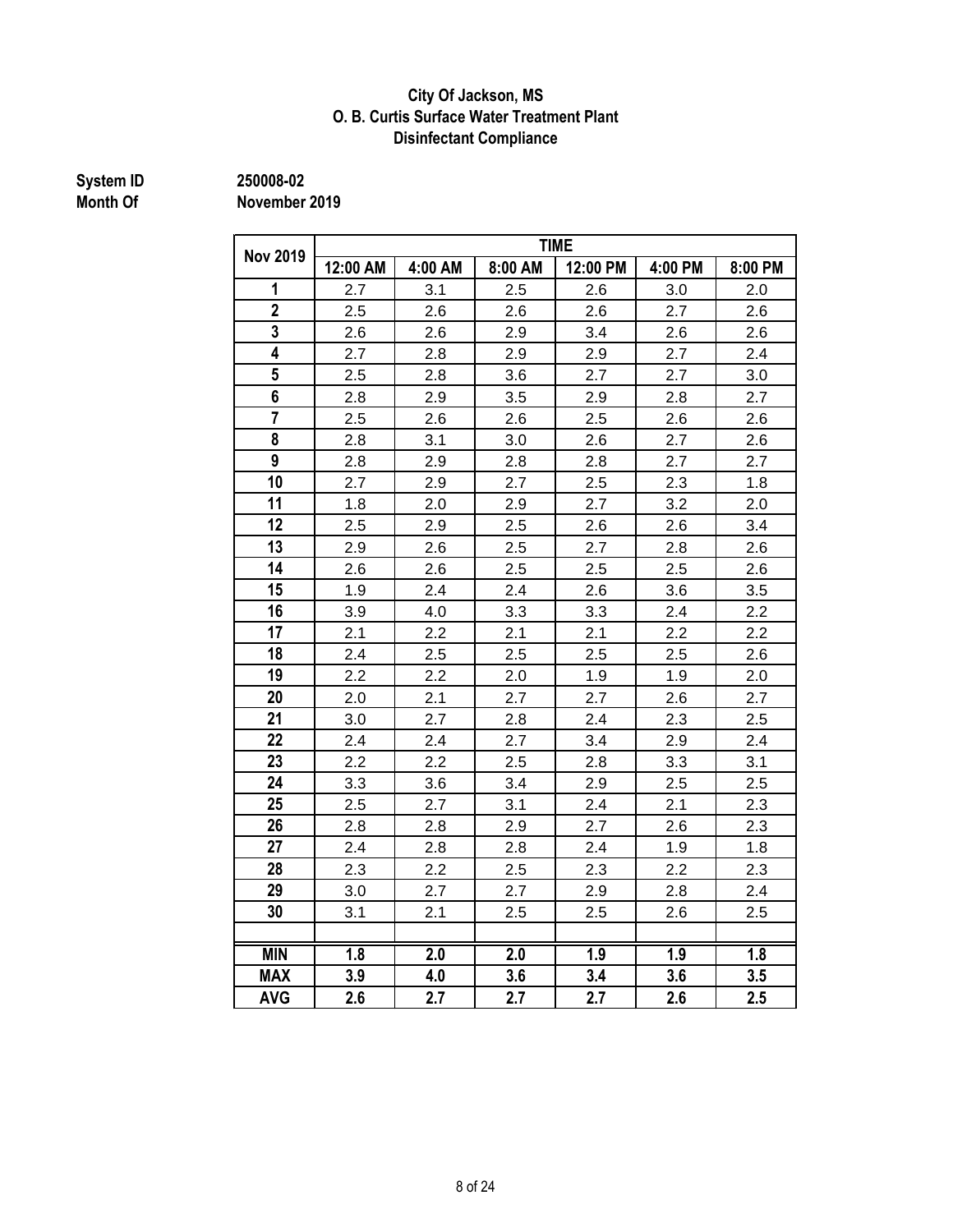## 9 of 24

## **CITY OF JACKSON J. H. Fewell Water Treament Plant Monthly Report**

## **System ID 250008-01 Month of November 2019**

1. Total number of turbidity measurements taken during the month.

2. Percentage of turbidity that were equal to or less than the turbidity limit of 0.3 NTU. 99.3%

3. Number of filters that exceeded 0.5 NTU in 2 consecutive readings taken 15 min. apart after first four hours of operation.

4. Number of filters that exceeded 1.0 NTU in 2 consecutive readings taken 15 min. apart in 3 consecutive months.

5. Lowest daily disinfectant concentration entering the distribution system in mg/l.

| 6. Date and duration of each period the disinfectant fell below 0.2 mg/l for more than an hour while |  |
|------------------------------------------------------------------------------------------------------|--|
| entering the distribution system.                                                                    |  |

7. Total number of disinfectant residual measured in the distribution system where total coliform samples were collected.

8. Number of instances where disinfectant was not measured in the distribution system where total coliform samples were collected.

9. Number of instances where disinfectant was measured in the distributed system but not detected. NONE

|        | west daily disinfectant concentration entering the distribution system in mg/l. |    |     |    |      |    |     |    |     |
|--------|---------------------------------------------------------------------------------|----|-----|----|------|----|-----|----|-----|
|        | 2.4                                                                             |    | 3.2 | 13 | 4. ا | 19 | 2.0 | 25 |     |
| ŋ<br>۷ | 2.5                                                                             |    | 3.5 | 14 |      | 20 |     | 26 | l.4 |
| ŋ<br>J | 1.9                                                                             |    | 3.2 | 15 | 2.8  | 21 | 2.3 | 27 | 3.2 |
| 4      | 2.6                                                                             | 10 | 3.0 | 16 | ົດ   | 22 |     | 28 |     |
| 5      | 2.9                                                                             |    | 2.9 |    |      | 23 | 1.9 | 29 | 2.3 |
|        |                                                                                 |    |     |    |      |    |     |    |     |

6 2.7 12 3.1 18 3.0 24 1.2 30 2.4

NONE

NONE

NONE

NONE

125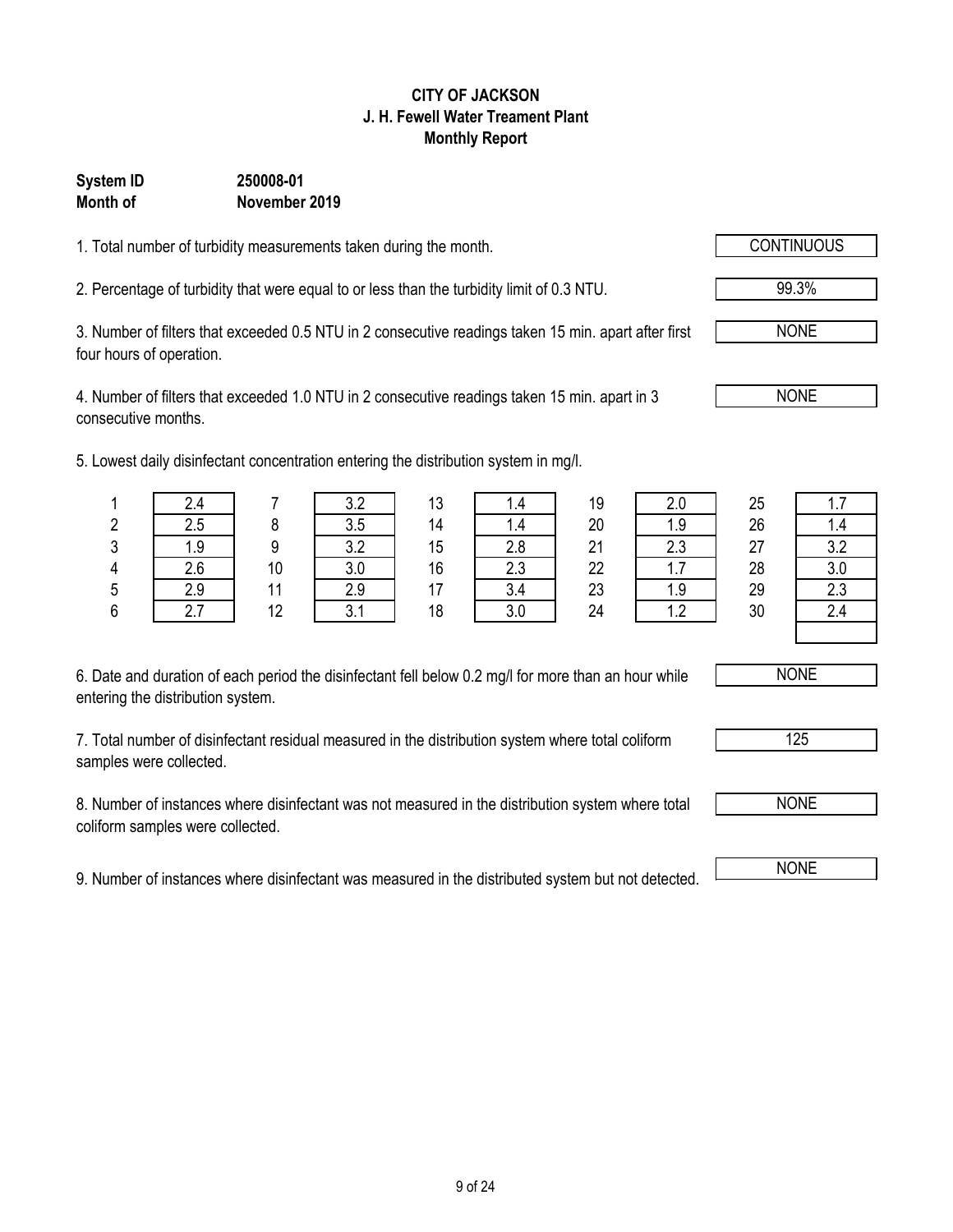## **City of Jackson, MS J. H. Fewell Surface Water Treament Plant Turbidity Compliance Report**

**System ID 250008-01**

**MONTH November 2019**

| <b>Nov 2019</b>         |            |                | <b>TURBIDITIES (NTU)</b> |             |
|-------------------------|------------|----------------|--------------------------|-------------|
|                         | <b>RAW</b> | <b>SETTLED</b> | <b>FILTER</b>            | <b>HS#1</b> |
| 1                       | 26.2       | 0.77           | 0.24                     | 0.17        |
| $\overline{\mathbf{2}}$ | 27.2       | 0.83           | 0.25                     | 0.19        |
| 3                       | 31.6       | 0.85           | 0.30                     | 0.24        |
| 4                       | 29.7       | 0.90           | 028                      | 0.17        |
| 5                       | 25.1       | 0.79           | 0.23                     | 0.14        |
| 6                       | 28.1       | 0.78           | 0.26                     | 0.18        |
| $\overline{\mathbf{7}}$ | 29.8       | 0.97           | 0.30                     | 0.24        |
| 8                       | 32.4       | 5.12           | 0.30                     | 0.24        |
| $\overline{9}$          | 30.0       | 1.69           | 0.24                     | 0.19        |
| 10                      | 39.3       | 1.00           | 0.22                     | 0.19        |
| 11                      | 36.1       | 0.90           | 0.30                     | 0.24        |
| 12                      | 36.3       | 2.80           | 0.33                     | 0.29        |
| 13                      | 44.6       | 2.51           | 0.32                     | 0.29        |
| 14                      | 39.7       | 1.23           | 0.30                     | 0.28        |
| 15                      | 31.4       | 1.88           | 0.30                     | 0.25        |
| 16                      | 29.8       | 1.98           | 0.18                     | 0.24        |
| 17                      | 27.3       | 1.42           | 0.31                     | 0.23        |
| 18                      | 26.0       | 1.90           | 0.30                     | 0.22        |
| 19                      | 24.8       | 1.25           | 0.33                     | 0.21        |
| 20                      | 26.9       | 1.63           | 0.27                     | 0.14        |
| 21                      | 25.2       | 1.02           | 0.33                     | 0.15        |
| 22                      | 32.6       | 1.23           | 0.31                     | 0.14        |
| 23                      | 38.5       | 1.48           | 0.22                     | 0.30        |
| 24                      | 24.2       | 1.46           | 0.25                     | 0.15        |
| 25                      | 23.9       | 1.14           | 0.25                     | 0.11        |
| 26                      | 25.9       | 1.27           | 0.27                     | 0.11        |
| 27                      | 37.2       | 1.01           | 0.25                     | 0.11        |
| 28                      | 28.8       | 1.50           | 0.30                     | 0.17        |
| 29                      | 20.8       | 1.25           | 0.25                     | 0.16        |
| 30                      | 23.3       | 0.77           | 0.25                     | 0.10        |
|                         |            |                |                          |             |
| <b>MIN</b>              | 20.8       | 0.77           | 0.18                     | 0.10        |
| <b>MAX</b>              | 44.6       | 5.12           | 0.33                     | 0.30        |
| <b>AVG</b>              | 30.1       | 1.44           | 0.27                     | 0.16        |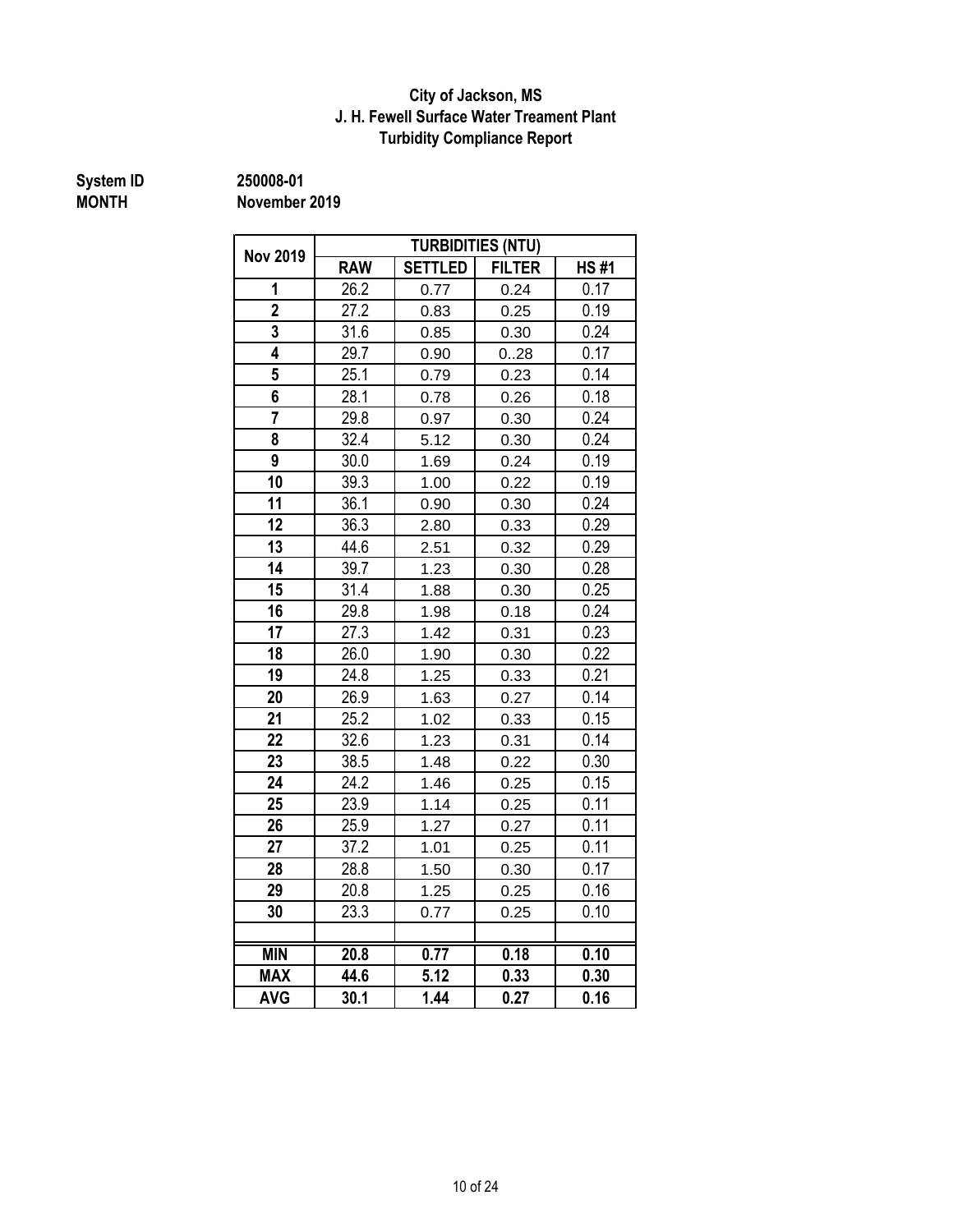## **J. H. Fewell Surface Water Treament Plant Turbidity Compliance City of Jackson, MS**

# **System ID** 250008-01<br>MONTH November

**MONTH November 2019**

| <b>Nov 2019</b> | <b>TIME</b>       |         |         |          |         |         |  |  |  |  |  |
|-----------------|-------------------|---------|---------|----------|---------|---------|--|--|--|--|--|
|                 | 12:00 AM          | 4:00 AM | 8:00 AM | 12:00 PM | 4:00 PM | 8:00 PM |  |  |  |  |  |
| 1               | 0.17              | 0.16    | 0.15    | 0.15     | 0.15    | 0.15    |  |  |  |  |  |
| $\overline{2}$  | 0.17              | 0.16    | 0.16    | 0.17     | 0.18    | 0.19    |  |  |  |  |  |
| 3               | 0.23              | 0.24    | 0.21    | 0.21     | 0.17    | 0.16    |  |  |  |  |  |
| 4               | 0.16              | 0.17    | 0.16    | 0.16     | 0.16    | 0.14    |  |  |  |  |  |
| 5               | 0.13              | 0.13    | 0.13    | 0.13     | 0.14    | 0.14    |  |  |  |  |  |
| 6               | 0.16              | 0.17    | 0.16    | 0.17     | 0.18    | 0.18    |  |  |  |  |  |
| $\overline{7}$  | 0.23              | 0.24    | 0.19    | 0.18     | 0.17    | 0.18    |  |  |  |  |  |
| 8               | 0.24              | 0.20    | 0.20    | 0.20     | 0.17    | 0.20    |  |  |  |  |  |
| 9               | 0.19              | 0.14    | 0.12    | 0.15     | 0.14    | 0.17    |  |  |  |  |  |
| 10              | 0.18              | 0.19    | 0.16    | 0.14     | 0.14    | 0.15    |  |  |  |  |  |
| 11              | 0.18              | 0.20    | 0.23    | 0.24     | 0.22    | 0.20    |  |  |  |  |  |
| 12              | 0.24              | 0.23    | 0.27    | 0.20     | 0.22    | 0.29    |  |  |  |  |  |
| 13              | 0.29              | 0.29    | 0.15    | 0.15     | 0.19    | 0.19    |  |  |  |  |  |
| 14              | 0.23              | 0.24    | 0.28    | 0.23     | 0.27    | 0.19    |  |  |  |  |  |
| 15              | 0.22              | 0.21    | 0.25    | 0.16     | 0.18    | 0.19    |  |  |  |  |  |
| 16              | 0.21              | 0.20    | 0.24    | 0.19     | 0.21    | 0.21    |  |  |  |  |  |
| 17              | 0.20              | 0.23    | 0.20    | 0.19     | 0.19    | 0.23    |  |  |  |  |  |
| 18              | 0.22              | 0.19    | 0.18    | 0.18     | 0.19    | 0.20    |  |  |  |  |  |
| 19              | 0.21              | 0.21    | 0.21    | 0.20     | 0.16    | 0.12    |  |  |  |  |  |
| 20              | 0.11              | 0.13    | 0.14    | 0.12     | 0.13    | 0.13    |  |  |  |  |  |
| 21              | 0.13              | 0.14    | 0.14    | 0.14     | 0.13    | 0.15    |  |  |  |  |  |
| 22              | 0.14              | 0.13    | 0.12    | 0.10     | 0.11    | 0.12    |  |  |  |  |  |
| 23              | 0.13              | 0.12    | 0.13    | 0.30     | 0.12    | 0.13    |  |  |  |  |  |
| 24              | 0.15              | 0.14    | 0.14    | 0.10     | 0.10    | 0.10    |  |  |  |  |  |
| 25              | 0.11              | 0.11    | 0.10    | 0.09     | 0.09    | 0.09    |  |  |  |  |  |
| 26              | 0.09              | 0.09    | 0.11    | 0.11     | 0.10    | 0.10    |  |  |  |  |  |
| 27              | 0.10              | 0.10    | 0.11    | 0.11     | 0.11    | 0.11    |  |  |  |  |  |
| 28              | 0.11              | 0.12    | 0.13    | 0.17     | 0.13    | 0.13    |  |  |  |  |  |
| 29              | 0.13              | 0.13    | 0.14    | 0.16     | 0.12    | 0.10    |  |  |  |  |  |
| 30              | 0.10              | 0.09    | 0.09    | 0.09     | 0.09    | 0.09    |  |  |  |  |  |
|                 |                   |         |         |          |         |         |  |  |  |  |  |
| <b>MIN</b>      | $\overline{0.09}$ | 0.09    | 0.09    | 0.09     | 0.09    | 0.09    |  |  |  |  |  |
| <b>MAX</b>      | 0.29              | 0.29    | 0.28    | 0.30     | 0.27    | 0.29    |  |  |  |  |  |
| <b>AVG</b>      | 0.17              | 0.17    | 0.17    | 0.16     | 0.16    | 0.16    |  |  |  |  |  |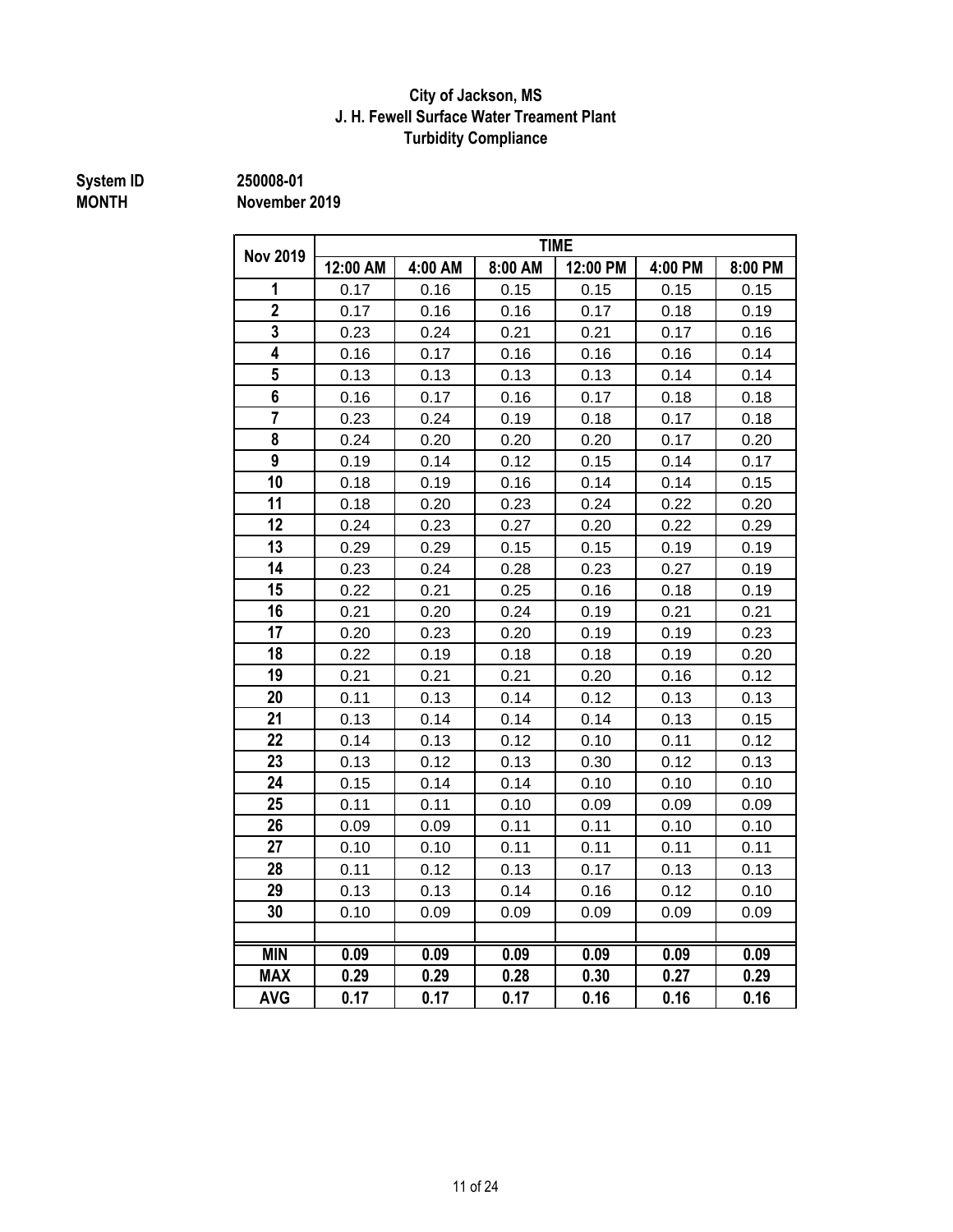### **J. H. Fewell Surface Water Treatment Plant City Of Jackson, MS Disinfectant Compliance**

# **System ID 250008-01**

**MONTH November 2019**

| <b>Nov 2019</b>         |          |         |         | <b>TIME</b> |         |         |
|-------------------------|----------|---------|---------|-------------|---------|---------|
|                         | 12:00 AM | 4:00 AM | 8:00 AM | 12:00 PM    | 4:00 PM | 8:00 PM |
| 1                       | 2.4      | 3.5     | 3.3     | 3.6         | 3.4     | 3.3     |
| $\overline{2}$          | 3.3      | 2.7     | 3.1     | 3.2         | 2.9     | 2.5     |
| $\overline{\mathbf{3}}$ | 2.5      | 3.1     | 3.5     | 1.9         | 2.5     | 2.7     |
| 4                       | 2.8      | 2.7     | 3.2     | 2.6         | 2.6     | 2.9     |
| $5\phantom{.0}$         | 2.9      | 2.9     | 3.4     | 3.5         | 3.7     | 3.7     |
| 6                       | 3.1      | 2.7     | 3.2     | 3.8         | 4.0     | 4.1     |
| $\overline{7}$          | 4.1      | 3.4     | 3.9     | 3.2         | 4.2     | 4.1     |
| 8                       | 4.0      | 4.1     | 3.6     | 3.5         | 4.2     | 3.7     |
| 9                       | 3.2      | 4.0     | 4.0     | 4.0         | 4.2     | 3.9     |
| 10                      | 3.6      | 3.4     | 3.0     | 3.0         | 3.0     | 3.0     |
| 11                      | 3.2      | 3.3     | 3.0     | 2.9         | 3.0     | 3.0     |
| 12                      | 3.1      | 3.1     | 3.1     | 3.6         | 3.5     | 3.3     |
| 13                      | 2.6      | 2.5     | 2.3     | 1.9         | 1.6     | 1.4     |
| 14                      | 1.4      | 1.7     | 1.5     | 2.1         | 2.4     | 3.1     |
| 15                      | 2.8      | 2.8     | 2.8     | 2.8         | 2.8     | 2.8     |
| 16                      | 2.8      | 2.3     | 2.3     | 2.5         | 3.3     | 3.7     |
| 17                      | 3.7      | 3.7     | 3.6     | 3.6         | 3.5     | 3.4     |
| 18                      | 3.4      | 3.0     | 3.0     | 4.9         | 4.0     | 3.9     |
| 19                      | 3.9      | 4.1     | 4.2     | 4.1         | 2.4     | 2.0     |
| 20                      | 2.0      | 2.0     | 1.9     | 1.9         | 1.9     | 1.9     |
| 21                      | 2.3      | 2.6     | 2.6     | 3.1         | 2.4     | 3.0     |
| 22                      | 1.7      | 2.1     | 2.0     | 2.8         | 3.0     | 2.5     |
| 23                      | 2.5      | 2.7     | 2.6     | 2.1         | 1.9     | 2.2     |
| 24                      | 2.4      | 1.2     | 2.7     | 2.1         | 3.2     | 1.3     |
| 25                      | 2.4      | 2.9     | 2.0     | 1.8         | 1.7     | 1.9     |
| 26                      | 2.0      | 1.4     | 1.9     | 3.0         | 3.4     | 3.3     |
| 27                      | 3.3      | 3.3     | 4.3     | 3.2         | 3.3     | 3.4     |
| 28                      | 3.3      | 3.3     | 3.3     | 3.1         | 3.0     | 3.0     |
| 29                      | 3.4      | 3.4     | 3.2     | 2.9         | 2.7     | 2.3     |
| 30                      | 2.6      | 2.6     | 2.5     | 2.4         | 3.9     | 4.3     |
|                         |          |         |         |             |         |         |
| <b>MIN</b>              | 1.4      | 1.2     | 1.5     | 1.8         | 1.6     | 1.3     |
| <b>MAX</b>              | 4.1      | 4.1     | 4.3     | 4.9         | 4.2     | 4.3     |
| <b>AVG</b>              | 2.9      | 2.9     | 3.0     | 3.0         | 3.0     | 3.0     |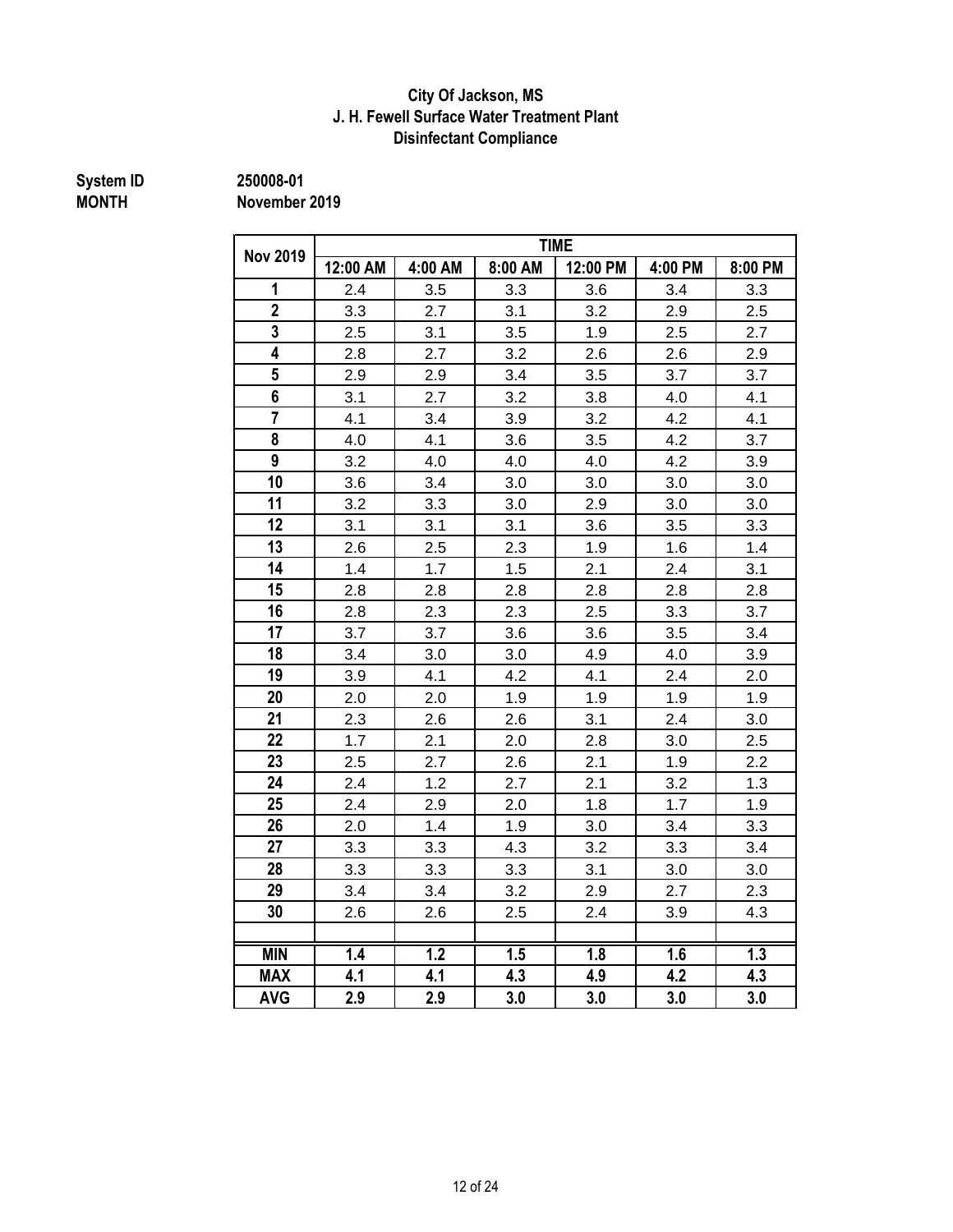## **CITY OF JACKSON DISTRIBUTION SYSTEM DISINFECTANT DATA**

| System ID | 250008        |
|-----------|---------------|
| Month of  | November 2019 |

|                 | No. of sites,<br>disinfectant residual<br>measured (a) | No. of sites, no<br>disinfectant measured,<br>HPC measured (b) | No. of sites,<br>disinfectant residual<br>not detected, no HPC<br>measured (c) | No. of sites,<br>disinfectant residual<br>not detected. HPC><br>500/ml (d) | No. of sites,<br>disinfectant residual<br>not measured. HPC ><br>500/ml (e) |
|-----------------|--------------------------------------------------------|----------------------------------------------------------------|--------------------------------------------------------------------------------|----------------------------------------------------------------------------|-----------------------------------------------------------------------------|
| <b>DATE</b>     | COL <sub>2</sub>                                       | COL <sub>3</sub>                                               | COL <sub>4</sub>                                                               | COL <sub>5</sub>                                                           | COL <sub>6</sub>                                                            |
| 1               |                                                        |                                                                |                                                                                |                                                                            |                                                                             |
| $\overline{2}$  |                                                        |                                                                |                                                                                |                                                                            |                                                                             |
| $\overline{3}$  |                                                        |                                                                |                                                                                |                                                                            |                                                                             |
| $\overline{4}$  | 56                                                     |                                                                |                                                                                |                                                                            |                                                                             |
| $\overline{5}$  | 29                                                     |                                                                |                                                                                |                                                                            |                                                                             |
| $\overline{6}$  | 33                                                     |                                                                |                                                                                |                                                                            |                                                                             |
| $\overline{7}$  |                                                        |                                                                |                                                                                |                                                                            |                                                                             |
| $\overline{8}$  |                                                        |                                                                |                                                                                |                                                                            |                                                                             |
| $\overline{9}$  |                                                        |                                                                |                                                                                |                                                                            |                                                                             |
| 10              |                                                        |                                                                |                                                                                |                                                                            |                                                                             |
| 11              |                                                        |                                                                |                                                                                |                                                                            |                                                                             |
| $\overline{12}$ | $\overline{7}$                                         |                                                                |                                                                                |                                                                            |                                                                             |
| $\overline{13}$ |                                                        |                                                                |                                                                                |                                                                            |                                                                             |
| 14              |                                                        |                                                                |                                                                                |                                                                            |                                                                             |
| 15              |                                                        |                                                                |                                                                                |                                                                            |                                                                             |
| 16              |                                                        |                                                                |                                                                                |                                                                            |                                                                             |
| 17              |                                                        |                                                                |                                                                                |                                                                            |                                                                             |
| 18              |                                                        |                                                                |                                                                                |                                                                            |                                                                             |
| 19              |                                                        |                                                                |                                                                                |                                                                            |                                                                             |
| 20              |                                                        |                                                                |                                                                                |                                                                            |                                                                             |
| 21              |                                                        |                                                                |                                                                                |                                                                            |                                                                             |
| $\overline{22}$ |                                                        |                                                                |                                                                                |                                                                            |                                                                             |
| $\overline{23}$ |                                                        |                                                                |                                                                                |                                                                            |                                                                             |
| 24              |                                                        |                                                                |                                                                                |                                                                            |                                                                             |
| 25              |                                                        |                                                                |                                                                                |                                                                            |                                                                             |
| $\overline{26}$ |                                                        |                                                                |                                                                                |                                                                            |                                                                             |
| 27              |                                                        |                                                                |                                                                                |                                                                            |                                                                             |
| $\overline{28}$ |                                                        |                                                                |                                                                                |                                                                            |                                                                             |
| 29              |                                                        |                                                                |                                                                                |                                                                            |                                                                             |
| 30              |                                                        |                                                                |                                                                                |                                                                            |                                                                             |
| $\overline{31}$ |                                                        |                                                                |                                                                                |                                                                            |                                                                             |
| Total           | 125                                                    | 0                                                              | $\pmb{0}$                                                                      | 0                                                                          | $\pmb{0}$                                                                   |

$$
V =
$$
  $(c+d+e)/(a+b)*100$ 

 $V = 0$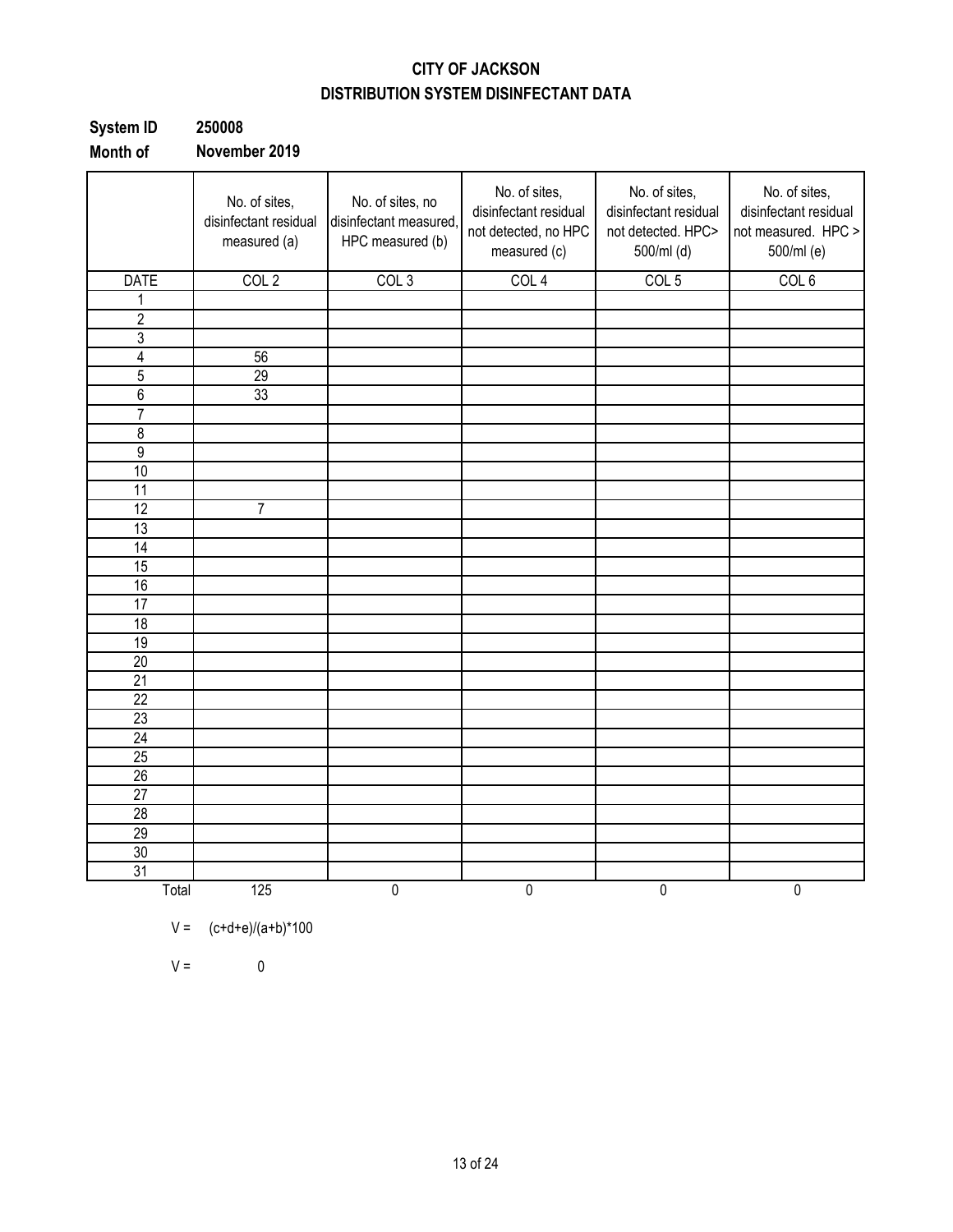## **CITY OF JACKSON CHLORINE DIOXIDE COMPLIANCE**

|                  |                  | <b>SYSTEM ID: 250008-02</b> |                  | <b>SYSTEM ID: 250008-01</b> |             | <b>DISTRIBUTION SITES</b> |                  |                  |
|------------------|------------------|-----------------------------|------------------|-----------------------------|-------------|---------------------------|------------------|------------------|
| <b>Nov-19</b>    |                  | <b>O.B. CURTIS</b>          |                  | J. H. FEWELL                | <b>DATE</b> | <b>SITE</b>               | ClO <sub>2</sub> | CIO <sup>.</sup> |
|                  | CIO <sub>2</sub> | CIO <sup>-</sup>            | CIO <sub>2</sub> | CIO.                        |             | Olympia                   | <b>OFF</b>       | <b>OFF</b>       |
|                  |                  |                             |                  |                             |             | <b>Boling St</b>          | <b>OFF</b>       | <b>OFF</b>       |
| $\mathbf{1}$     | <b>OFF</b>       | <b>OFF</b>                  | <b>OFF</b>       | <b>OFF</b>                  |             | John Hopkins              | <b>OFF</b>       | <b>OFF</b>       |
| $\overline{2}$   | <b>OFF</b>       | <b>OFF</b>                  | <b>OFF</b>       | <b>OFF</b>                  |             |                           |                  |                  |
| 3                | <b>OFF</b>       | <b>OFF</b>                  | <b>OFF</b>       | <b>OFF</b>                  |             |                           |                  |                  |
| 4                | <b>OFF</b>       | <b>OFF</b>                  | <b>OFF</b>       | <b>OFF</b>                  |             |                           |                  |                  |
| 5                | <b>OFF</b>       | <b>OFF</b>                  | <b>OFF</b>       | <b>OFF</b>                  |             |                           |                  |                  |
| 6                | <b>OFF</b>       | <b>OFF</b>                  | <b>OFF</b>       | <b>OFF</b>                  |             |                           |                  |                  |
| $\overline{7}$   | <b>OFF</b>       | <b>OFF</b>                  | <b>OFF</b>       | <b>OFF</b>                  |             |                           |                  |                  |
| $\bf 8$          | <b>OFF</b>       | <b>OFF</b>                  | <b>OFF</b>       | <b>OFF</b>                  |             |                           |                  |                  |
| $\boldsymbol{9}$ | <b>OFF</b>       | <b>OFF</b>                  | <b>OFF</b>       | <b>OFF</b>                  |             |                           |                  |                  |
| $10$             | <b>OFF</b>       | <b>OFF</b>                  | <b>OFF</b>       | <b>OFF</b>                  |             |                           |                  |                  |
| 11               | <b>OFF</b>       | <b>OFF</b>                  | <b>OFF</b>       | <b>OFF</b>                  |             |                           |                  |                  |
| 12               | <b>OFF</b>       | <b>OFF</b>                  | <b>OFF</b>       | <b>OFF</b>                  |             |                           |                  |                  |
| 13               | <b>OFF</b>       | <b>OFF</b>                  | <b>OFF</b>       | <b>OFF</b>                  |             |                           |                  |                  |
| 14               | <b>OFF</b>       | <b>OFF</b>                  | <b>OFF</b>       | <b>OFF</b>                  |             |                           |                  |                  |
| 15               | <b>OFF</b>       | <b>OFF</b>                  | <b>OFF</b>       | <b>OFF</b>                  |             |                           |                  |                  |
| 16               | <b>OFF</b>       | <b>OFF</b>                  | <b>OFF</b>       | <b>OFF</b>                  |             |                           |                  |                  |
| 17               | <b>OFF</b>       | <b>OFF</b>                  | <b>OFF</b>       | <b>OFF</b>                  |             |                           |                  |                  |
| 18               | <b>OFF</b>       | <b>OFF</b>                  | <b>OFF</b>       | <b>OFF</b>                  |             |                           |                  |                  |
| 19               | <b>OFF</b>       | <b>OFF</b>                  | <b>OFF</b>       | <b>OFF</b>                  |             |                           |                  |                  |
| 20               | <b>OFF</b>       | <b>OFF</b>                  | <b>OFF</b>       | <b>OFF</b>                  |             |                           |                  |                  |
| 21               | <b>OFF</b>       | <b>OFF</b>                  | <b>OFF</b>       | <b>OFF</b>                  |             |                           |                  |                  |
| 22               | <b>OFF</b>       | <b>OFF</b>                  | <b>OFF</b>       | <b>OFF</b>                  |             |                           |                  |                  |
| 23               | <b>OFF</b>       | <b>OFF</b>                  | <b>OFF</b>       | <b>OFF</b>                  |             |                           |                  |                  |
| 24               | <b>OFF</b>       | <b>OFF</b>                  | <b>OFF</b>       | <b>OFF</b>                  |             |                           |                  |                  |
| 25               | <b>OFF</b>       | <b>OFF</b>                  | <b>OFF</b>       | <b>OFF</b>                  |             |                           |                  |                  |
| 26               | <b>OFF</b>       | <b>OFF</b>                  | <b>OFF</b>       | <b>OFF</b>                  |             |                           |                  |                  |
| 27               | <b>OFF</b>       | <b>OFF</b>                  | <b>OFF</b>       | <b>OFF</b>                  |             |                           |                  |                  |
| 28               | <b>OFF</b>       | <b>OFF</b>                  | <b>OFF</b>       | <b>OFF</b>                  |             |                           |                  |                  |
| 29               | <b>OFF</b>       | <b>OFF</b>                  | <b>OFF</b>       | <b>OFF</b>                  |             |                           |                  |                  |
| 30               | <b>OFF</b>       | <b>OFF</b>                  | <b>OFF</b>       | <b>OFF</b>                  |             |                           |                  |                  |
|                  |                  |                             |                  |                             |             |                           |                  |                  |
|                  |                  |                             |                  |                             |             |                           |                  |                  |

|      | STEM ID: 250008-02 | <b>SYSTEM ID: 250008-01</b> |                  | <b>DISTRIBUTION SITES</b>                                          |                  |            |            |
|------|--------------------|-----------------------------|------------------|--------------------------------------------------------------------|------------------|------------|------------|
|      | <b>O.B. CURTIS</b> |                             | J. H. FEWELL     | CIO <sub>2</sub><br><b>DATE</b><br><b>SITE</b><br>CIO <sup>®</sup> |                  |            |            |
| CIO, | CIO.               | CIO <sub>2</sub>            | CIO <sup>-</sup> |                                                                    | Olympia          | <b>OFF</b> | <b>OFF</b> |
|      |                    |                             |                  |                                                                    | <b>Boling St</b> | <b>OFF</b> | <b>OFF</b> |
| OFF  | <b>OFF</b>         | OFF                         | OFF              |                                                                    | John Hopkins     | <b>OFF</b> | <b>OFF</b> |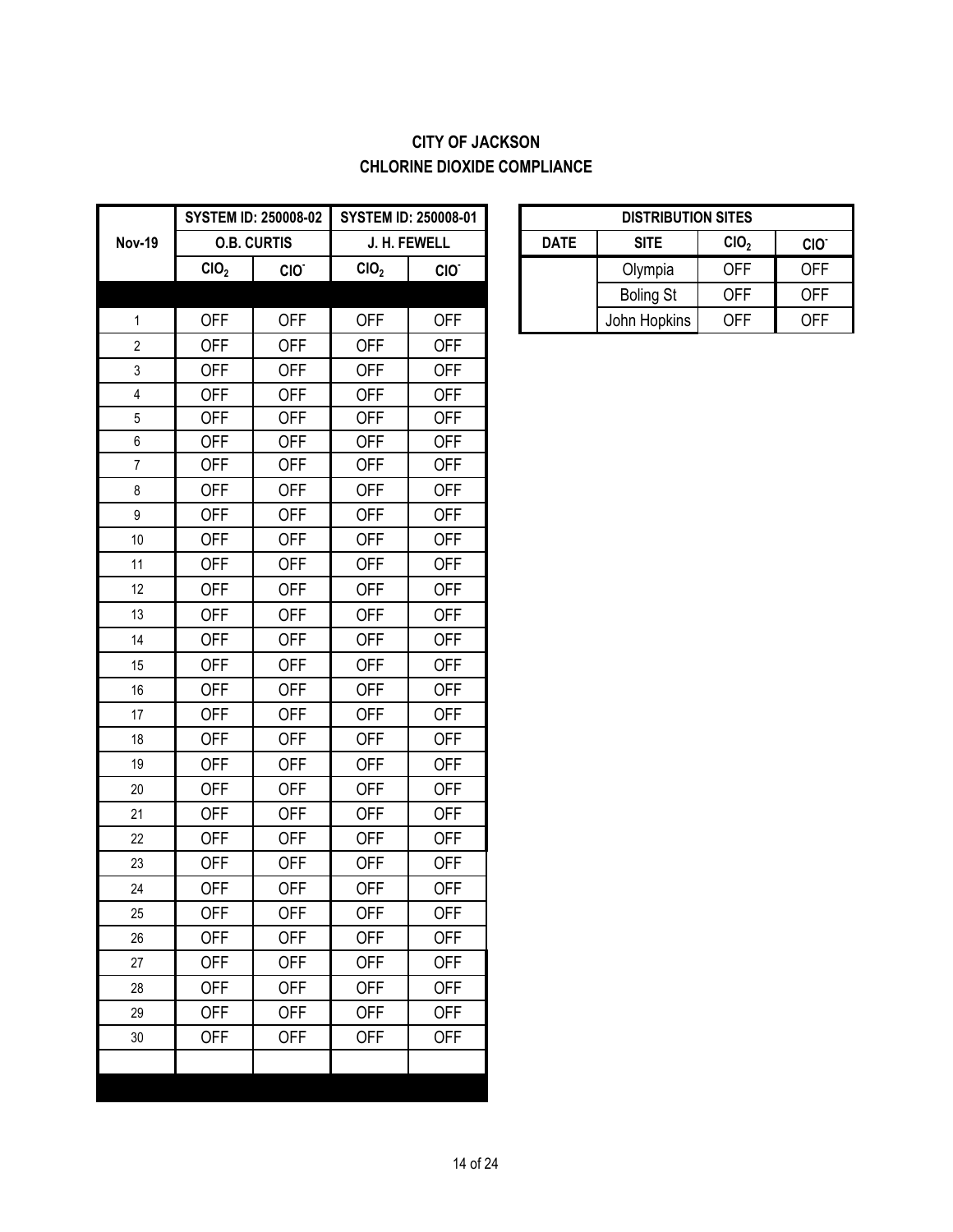|                              | TOC Table- Required % Removal of TOC |                                                      |           |       |  |  |  |  |
|------------------------------|--------------------------------------|------------------------------------------------------|-----------|-------|--|--|--|--|
| Source<br>Water TOC<br>(ppm) |                                      | Source Water Alkalinity, ppm<br>as CaCO <sub>3</sub> |           |       |  |  |  |  |
|                              |                                      | $0 - 60$                                             | $>60-120$ | >120  |  |  |  |  |
| $>2.0$ to 4.0                |                                      | 35.0%                                                | 25.0%     | 15.0% |  |  |  |  |
| >4.0 to 8.0                  |                                      | 45.0%                                                | 35.0%     | 25.0% |  |  |  |  |
| >8.0                         |                                      | 50.0%                                                | 40.0%     | 30.0% |  |  |  |  |

% ACTUAL TOC REMOVED = 
$$
\frac{RAW\ TOC - FINISHED\ TOC}{RAW\ TOC} = X\ 100\%
$$

| Source<br>Water TOC<br>(ppm)       | TOC Table- Required % Removal of TOC | as $CaCO3$                           | Source Water Alkalinity, ppm                      |                                  | % ACTUAL TOC REMOVED = -          |                                  | <b>RAW TOC - FINISHED TOC</b><br><b>RAW TOC</b>     | -X 100%                     |
|------------------------------------|--------------------------------------|--------------------------------------|---------------------------------------------------|----------------------------------|-----------------------------------|----------------------------------|-----------------------------------------------------|-----------------------------|
| >2.0 to 4.0<br>>4.0 to 8.0<br>>8.0 | $0 - 60$<br>35.0%<br>45.0%<br>50.0%  | $>60-120$<br>25.0%<br>35.0%<br>40.0% | $>120$<br>15.0%<br>25.0%<br>30.0%                 |                                  | <b>TOC REMOVAL RATIO = -</b>      |                                  | % ACTUAL TOC REMOVED<br><b>REQUIRED TOC REMOVAL</b> |                             |
|                                    |                                      |                                      |                                                   | <b>TOC Summary</b>               |                                   |                                  | <b>TOC % Removal Summary</b>                        |                             |
| <b>Date</b>                        | Water<br><b>Treatment</b><br>Plant   |                                      | <b>Source Water</b><br><b>Alkalinity</b><br>(ppm) | <b>Source Water</b><br>TOC (ppm) | <b>Treated Water</b><br>TOC (ppm) | <b>Actual TOC</b><br>Removed (%) | <b>Required TOC</b><br>Removal (%)                  | <b>TOC Removal</b><br>Ratio |
|                                    | OBC HS1                              |                                      | 11                                                | 12.9                             | 2.1                               | 83.7                             | 50.0                                                | 1.67                        |
| 1/3/2019                           | OBC HS2                              |                                      | 11                                                | 12.9                             | 3.5                               | 72.9                             | 50.0                                                | 1.46                        |
|                                    | JHF HS1                              |                                      | $\overline{12}$                                   | 12.4                             | 4.6                               | 62.9                             | 50.0                                                | 1.26                        |
|                                    | OBC HS1                              |                                      | 10                                                | 12.8                             | 2.8                               | 78.1                             | 50.0                                                | 1.56                        |
| 1/7/2019                           | OBC HS2                              |                                      | 10                                                | 12.8                             | 2.8                               | 78.1                             | 50.0                                                | 1.56                        |
|                                    | JHF HS1                              |                                      | 19                                                | 12.8                             | 3.0                               | 76.6                             | 50.0                                                | 1.53                        |
|                                    | OBC HS1                              |                                      | 8                                                 | 13.8                             | 3.7                               | 73.2                             | 50.0                                                | 1.46                        |
| 1/14/2019                          | OBC HS2                              |                                      | 8                                                 | 13.8                             | 4.4                               | 68.1                             | 50.0                                                | 1.36                        |
|                                    | JHF HS1                              |                                      | 9                                                 | 12.7                             | 4.0                               | 68.5                             | 50.0                                                | 1.37                        |
|                                    | OBC HS1                              |                                      | 9                                                 | 10.6                             | 1.4                               | 86.8                             | 50.0                                                | 1.74                        |
| 1/22/2019                          | OBC HS2                              |                                      | 9                                                 | 10.6                             | 1.7                               | 84.0                             | 50.0                                                | 1.68                        |
|                                    | JHF HS1                              |                                      | 8                                                 | 10.9                             | 1.7                               | 84.4                             | 50.0                                                | 1.69                        |
|                                    | OBC HS1                              |                                      | 7                                                 | 10.0                             | 3.3                               | 67.0                             | 50.0                                                | 1.34                        |
| 1/28/2019                          | OBC HS2                              |                                      | $\overline{7}$                                    | 10.0                             | 4.6                               | 54.0                             | 50.0                                                | 1.08                        |
|                                    | JHF HS1                              |                                      | 10                                                | 10.8                             | 4.1                               | 62.0                             | 50.0                                                | 1.24                        |
|                                    | OBC HS1                              |                                      | 10                                                | 4.9                              | 1.0                               | 79.6                             | 45.0                                                | 1.77                        |
| 2/5/2019                           | OBC HS2                              |                                      | 10                                                | 4.9                              | 1.3                               | 73.5                             | 45.0                                                | 1.63                        |
|                                    | JHF HS1                              |                                      | 10                                                | 7.4                              | 1.4                               | 81.1                             | 45.0                                                | 1.80                        |
|                                    | OBC HS1                              |                                      | $\overline{12}$                                   | 10.5                             | 4.0                               | 61.9                             | 50.0                                                | 1.24                        |
| 2/14/2019                          | OBC HS2                              |                                      | 12                                                | 10.5                             | 4.6                               | 56.2                             | 50.0                                                | 1.12                        |
|                                    | JHF HS1                              |                                      | 17                                                | 9.7                              | 2.9                               | 70.1                             | 50.0                                                | 1.40                        |
|                                    | OBC HS1                              |                                      | 9                                                 | 7.7                              | 5.9                               | 23.4                             | 45.0                                                | 0.52                        |
| 2/19/2019                          | OBC HS2                              |                                      | 9                                                 | 7.7                              | 7.1                               | 7.8                              | 45.0                                                | 0.17                        |
|                                    | JHF HS1                              |                                      | 12                                                | 10.2                             | 2.5                               | 75.5                             | 50.0                                                | 1.51                        |
|                                    | OBC HS1                              |                                      | 10                                                | 9.1                              | 1.9                               | 79.1                             | 50.0                                                | 1.58                        |
| 2/27/2019                          | OBC HS2                              |                                      | 10                                                | 9.1                              | 2.2                               | 75.8                             | 50.0                                                | 1.52                        |
|                                    | JHF HS1                              |                                      | 11                                                | 9.9                              | 5.7                               | 42.4                             | 50.0                                                | 0.85                        |
|                                    | OBC HS1                              |                                      | 10                                                | 13                               | 2.8                               | 78.5                             | 50.0                                                | 1.57                        |
| 3/4/2019                           | OBC HS2                              |                                      | 10                                                | 13.1                             | 3.1                               | 76.3                             | 50.0                                                | 1.53                        |
|                                    | JHF HS1                              |                                      | 11                                                | 12.6                             | 4.5                               | 64.3                             | 50.0                                                | 1.29                        |
|                                    | OBC HS1                              |                                      | 12                                                | 11.1                             | 2.2                               | 80.2                             | 50.0                                                | 1.60                        |
| 3/20/2019                          | OBC HS2                              |                                      | 12                                                | 11.1                             | 2.4                               | 78.4                             | 50.0                                                | 1.57                        |
|                                    | JHF HS1                              |                                      | 10                                                | 11.0                             | 2.4                               | 78.2                             | 50.0                                                | 1.56                        |
|                                    | OBC HS1                              |                                      | 10                                                | 9.8                              | 3.0                               | 69.4                             | 50.0                                                | 1.39                        |
| 3/25/2019                          | OBC HS2                              |                                      | 10                                                | 9.8                              | 2.4                               | 75.5                             | 50.0                                                | 1.51                        |
|                                    | JHF HS1                              |                                      | 11                                                | 9.1                              | 3.0                               | 67.0                             | 50.0                                                | 1.34                        |
| <b>RUNNING</b>                     | OBC HS1                              |                                      |                                                   |                                  |                                   |                                  |                                                     | 1.45                        |
| <b>ANNUAL</b>                      | OBC HS2                              |                                      |                                                   |                                  |                                   |                                  |                                                     | 1.35                        |
| <b>AVERAGE</b>                     | JHF HS1                              |                                      |                                                   |                                  |                                   |                                  |                                                     | 1.40                        |
|                                    |                                      |                                      |                                                   |                                  |                                   |                                  | TOTAL COMBINED RUNNING ANNUAL AVERAGE               | 1.40                        |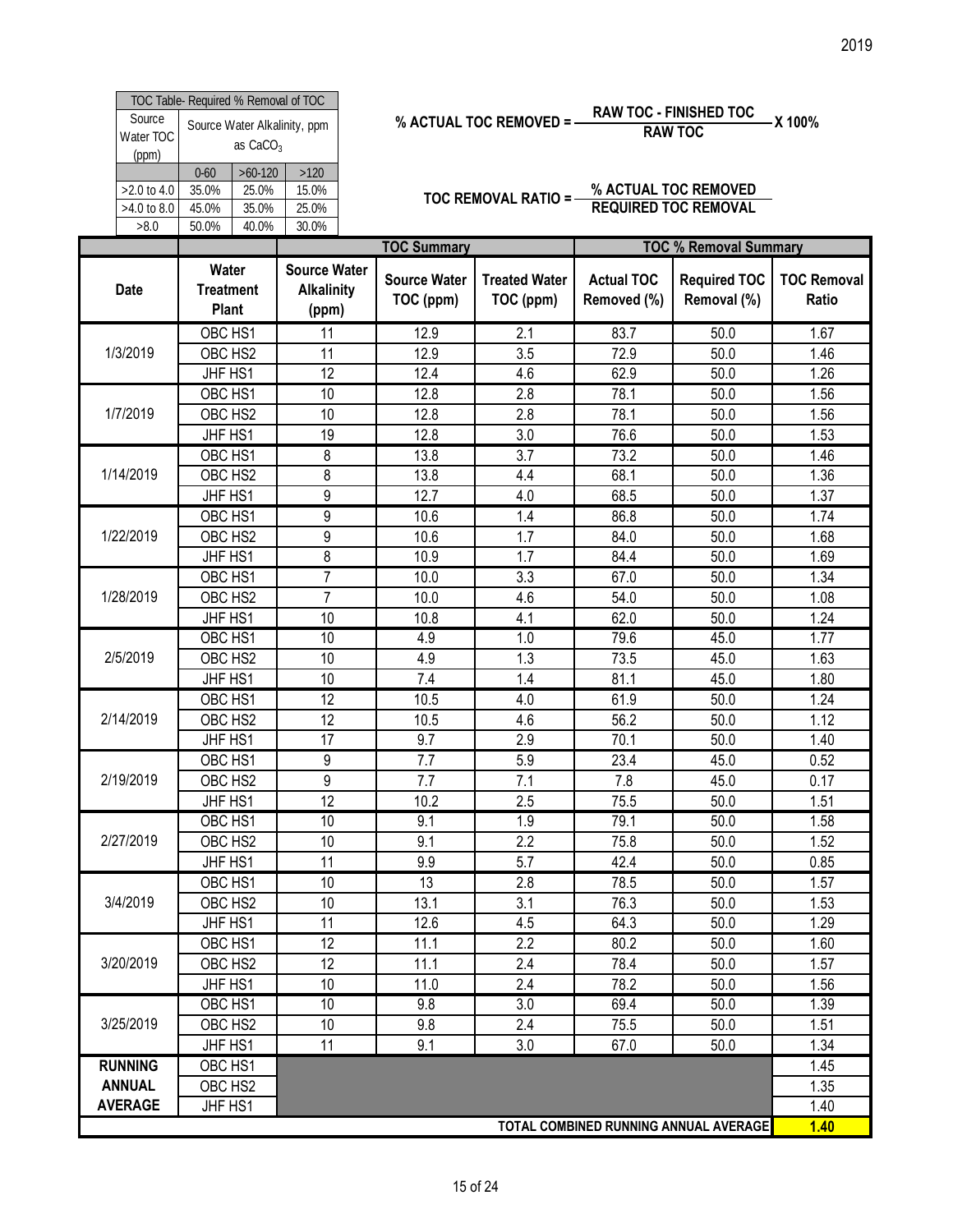|                              | TOC Table- Required % Removal of TOC                                                  |       |       |  |  |  |  |  |
|------------------------------|---------------------------------------------------------------------------------------|-------|-------|--|--|--|--|--|
| Source<br>Water TOC<br>(ppm) | Source Water Alkalinity, ppm<br>as CaCO <sub>3</sub><br>$>60-120$<br>>120<br>$0 - 60$ |       |       |  |  |  |  |  |
|                              |                                                                                       |       |       |  |  |  |  |  |
| $>2.0$ to 4.0                | 35.0%                                                                                 | 25.0% | 15.0% |  |  |  |  |  |
| $>4.0$ to 8.0                | 45.0%                                                                                 | 35.0% | 25.0% |  |  |  |  |  |
| >8.0                         | 50.0%                                                                                 | 40.0% | 30.0% |  |  |  |  |  |

% ACTUAL TOC REMOVED = 
$$
\frac{RAW\ TOC - FINISHED\ TOC}{RAW\ TOC} = X\ 100\%
$$

|                                 | TOC Table- Required % Removal of TOC                      |                                                   |                                  |                                   |                                  |                                                     | 2019                        |
|---------------------------------|-----------------------------------------------------------|---------------------------------------------------|----------------------------------|-----------------------------------|----------------------------------|-----------------------------------------------------|-----------------------------|
| Source<br>Water TOC<br>(ppm)    | Source Water Alkalinity, ppm<br>as CaCO <sub>3</sub>      |                                                   |                                  | % ACTUAL TOC REMOVED =            |                                  | <b>RAW TOC - FINISHED TOC</b><br><b>RAW TOC</b>     | -X 100%                     |
| >2.0 to 4.0<br>>4.0 to 8.0      | $>60-120$<br>$0 - 60$<br>25.0%<br>35.0%<br>45.0%<br>35.0% | $>120$<br>15.0%<br>25.0%                          |                                  | TOC REMOVAL RATIO = -             |                                  | % ACTUAL TOC REMOVED<br><b>REQUIRED TOC REMOVAL</b> |                             |
| >8.0                            | 40.0%<br>50.0%                                            | 30.0%                                             | <b>TOC Summary</b>               |                                   |                                  | <b>TOC % Removal Summary</b>                        |                             |
| <b>Date</b>                     | Water<br><b>Treatment</b><br>Plant                        | <b>Source Water</b><br><b>Alkalinity</b><br>(ppm) | <b>Source Water</b><br>TOC (ppm) | <b>Treated Water</b><br>TOC (ppm) | <b>Actual TOC</b><br>Removed (%) | <b>Required TOC</b><br>Removal (%)                  | <b>TOC Removal</b><br>Ratio |
| 4/3/2019                        | OBC HS1<br>OBC HS2                                        | 11<br>11                                          | 9.5<br>9.5                       | 2.4<br>2.6                        | 74.7<br>72.6                     | 50.0<br>50.0                                        | 1.49<br>1.45                |
|                                 | JHF HS1<br>OBC HS1                                        | $\overline{26}$<br>12                             | 9.2<br>7.5                       | 2.8<br>1.8                        | 69.6                             | 50.0                                                | 1.39                        |
| 4/8/2019                        | OBC HS2                                                   |                                                   |                                  |                                   | 76.0                             | 45.0                                                | 1.69                        |
|                                 | JHF HS1                                                   | 12<br>$\overline{14}$                             | 7.5<br>7.8                       | 1.9<br>2.0                        | 74.7<br>74.4                     | 45.0<br>45.0                                        | 1.66<br>1.65                |
| 4/19/2019                       | OBC HS1<br>OBC HS2                                        | 15<br>15                                          | 8.3<br>8.3                       | 2.6<br>2.8                        | 68.7<br>66.3                     | 50.0<br>50.0                                        | 1.37<br>1.33                |
|                                 | JHF HS1                                                   | 28                                                | 9.4                              | 3.4                               | 63.8                             | 50.0                                                | 1.28                        |
| 5/10/2019                       | OBC HS1<br>OBC HS2                                        | 10<br>10                                          | 15.5<br>15.5                     | $\overline{8.8}$<br>8.1           | 43.2<br>47.7                     | 50.0<br>50.0                                        | 0.86<br>0.95                |
|                                 | JHF HS1                                                   | 13<br>11                                          | 14.2<br>9.4                      | 9.6<br>2.3                        | 32.4                             | 50.0<br>50.0                                        | 0.65<br>1.51                |
| 5/15/2019                       | OBC HS1<br>OBC HS2                                        | 11                                                | 9.4                              | 2.6                               | 75.5<br>72.3                     | 50.0                                                | 1.45                        |
|                                 | JHF HS1<br>OBC HS1                                        | 12<br>$\overline{11}$                             | 9.2<br>7.1                       | 3.0<br>2.4                        | 67.4<br>66.2                     | 50.0<br>45.0                                        | 1.35<br>1.47                |
| 5/24/2019                       | OBC HS2                                                   | 11                                                | $\overline{7.1}$                 | 2.5                               | 64.8                             | $45.\overline{0}$                                   | 1.44                        |
|                                 | JHF HS1<br>OBC HS1                                        | 14<br>$\overline{14}$                             | 7.2<br>8.4                       | 2.8<br>0.3                        | 61.1<br>96.4                     | 45.0<br>50.0                                        | 1.36<br>1.93                |
| 5/30/2019                       | OBC HS2                                                   | 14                                                | 8.4                              | 2.1                               | 75.0                             | 50.0                                                | 1.50                        |
|                                 | JHF HS1<br>OBC HS1                                        | 24<br>$\overline{11}$                             | 10.1<br>12.0                     | 1.4<br>1.9                        | 86.1<br>84.2                     | 50.0<br>50.0                                        | 1.72<br>1.68                |
| 6/6/2019                        | OBC HS2                                                   | $\overline{11}$                                   | 12.0                             | 1.1                               | 90.8                             | 50.0                                                | 1.82                        |
|                                 | JHF HS1<br>OBC HS1                                        | 30<br>$\overline{12}$                             | 8.3<br>8.3                       | 2.4<br>1.2                        | 71.1<br>85.5                     | 50.0<br>50.0                                        | 1.42<br>1.71                |
| 6/14/2019                       | OBC HS2                                                   | 12                                                | 8.3                              | 2.2                               | 73.5                             | 50.0                                                | 1.47                        |
|                                 | JHF HS1                                                   | 19                                                | 6.9                              | 1.5                               | 78.3                             | 45.0                                                | 1.74                        |
| 6/21/2019                       | OBC HS1<br>OBC HS2                                        | $\overline{11}$<br>$\overline{11}$                | 9.0<br>9.0                       | 1.9<br>1.9                        | 78.9<br>78.9                     | 50.0<br>50.0                                        | 1.58<br>1.58                |
|                                 | JHF HS1                                                   | 24                                                | 7.0                              | 1.5                               | 78.6                             | 45.0                                                | 1.75                        |
| 6/24/2019                       | OBC HS1<br>OBC HS2                                        | 11<br>11                                          | 7.8<br>7.8                       | 2.5<br>2.2                        | 67.9<br>71.8                     | 45.0<br>45.0                                        | 1.51<br>1.60                |
|                                 | JHF HS1                                                   | 18                                                | 8.0                              | 2.6                               | 67.5                             | 45.0                                                | 1.50                        |
| 7/2/2019                        | OBC HS1<br>OBC HS2                                        | 12<br>$\overline{12}$                             | 7.2<br>7.2                       | 2.3<br>1.8                        | 68.1<br>75.0                     | 45.0<br>45.0                                        | 1.51<br>1.67                |
|                                 | JHF HS1                                                   | 21                                                | 7.7                              | 3.8                               | 50.6                             | 45.0                                                | 1.13                        |
| 7/10/2019                       | OBC HS1<br>OBC HS2                                        | 15<br>15                                          | 6.0<br>6.0                       | 2.1<br>1.7                        | 65.0<br>71.7                     | 45.0<br>45.0                                        | 1.44<br>1.59                |
|                                 | JHF HS1                                                   | 21                                                | 5.8                              | 1.7                               | 70.7                             | 45.0                                                | 1.57                        |
| <b>RUNNING</b><br><b>ANNUAL</b> | OBC HS1<br>OBC HS <sub>2</sub>                            |                                                   |                                  |                                   |                                  |                                                     | 1.49<br>1.43                |
| <b>AVERAGE</b>                  | JHF HS1                                                   |                                                   |                                  |                                   |                                  | TOTAL COMBINED RUNNING ANNUAL AVERAGE               | 1.41<br>1.44                |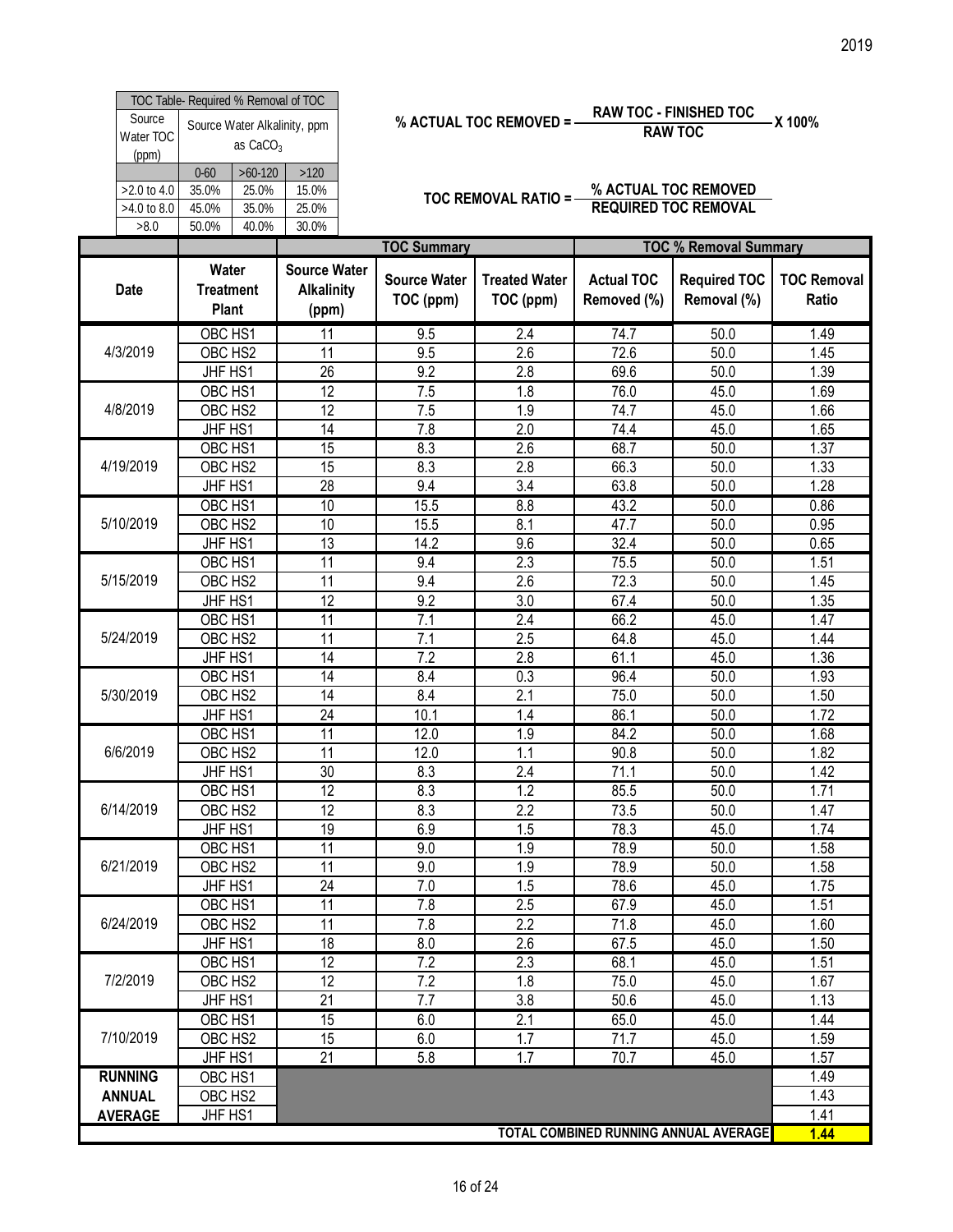|                                                                                      |                                  | TOC Table- Required % Removal of TOC |       |  |  |  |  |  |  |  |  |
|--------------------------------------------------------------------------------------|----------------------------------|--------------------------------------|-------|--|--|--|--|--|--|--|--|
| Source<br>Source Water Alkalinity, ppm<br>Water TOC<br>as CaCO <sub>3</sub><br>(ppm) |                                  |                                      |       |  |  |  |  |  |  |  |  |
|                                                                                      | $0 - 60$                         | $>60-120$                            | >120  |  |  |  |  |  |  |  |  |
| $>2.0$ to 4.0                                                                        | 35.0%                            | 25.0%                                | 15.0% |  |  |  |  |  |  |  |  |
| >4.0 to 8.0                                                                          | 45.0%                            | 25.0%                                |       |  |  |  |  |  |  |  |  |
| >8.0                                                                                 | 35.0%<br>30.0%<br>40.0%<br>50.0% |                                      |       |  |  |  |  |  |  |  |  |

% ACTUAL TOC REMOVED = 
$$
\frac{RAW\ TOC - FINISHED\ TOC}{RAW\ TOC} = X\ 100\%
$$

| TOC Table- Required % Removal of TOC<br><b>RAW TOC - FINISHED TOC</b><br>Source<br>% ACTUAL TOC REMOVED = -<br>-X 100%<br>Source Water Alkalinity, ppm<br><b>RAW TOC</b><br>Water TOC<br>as CaCO <sub>3</sub><br>(ppm)<br>$>120$<br>$0 - 60$<br>$>60-120$<br>% ACTUAL TOC REMOVED<br>$>2.0$ to 4.0<br>35.0%<br>25.0%<br>15.0%<br>TOC REMOVAL RATIO = -<br><b>REQUIRED TOC REMOVAL</b><br>>4.0 to 8.0<br>45.0%<br>35.0%<br>25.0%<br>>8.0<br>40.0%<br>30.0%<br>50.0%<br><b>TOC Summary</b><br><b>TOC % Removal Summary</b><br><b>Source Water</b><br>Water<br><b>Source Water</b><br><b>Actual TOC</b><br><b>Required TOC</b><br><b>Treated Water</b><br>Date<br><b>Treatment</b><br><b>Alkalinity</b><br>TOC (ppm)<br>TOC (ppm)<br>Removed (%)<br>Removal (%)<br>Ratio<br>Plant<br>(ppm)<br>OBC HS1<br>84.2<br>1.68<br>$\overline{20}$<br>10.1<br>1.6<br>50.0<br>7/15/2019<br>$\overline{20}$<br>OBC HS2<br>10.1<br>4.9<br>51.5<br>1.03<br>50.0<br>24<br>3.5<br>72.9<br>1.46<br>JHF HS1<br>12.9<br>50.0<br>OBC HS1<br>15<br>2.0<br>75.0<br>1.67<br>8.0<br>45.0<br>7/22/2019<br>15<br>OBC HS2<br>2.7<br>66.3<br>8.0<br>45.0<br>1.47<br>20<br>JHF HS1<br>7.4<br>1.5<br>79.7<br>45.0<br>1.77<br>OBC HS1<br>15<br>8.2<br>2.7<br>67.1<br>1.34<br>50.0<br>8/2/2019<br>15<br>OBC HS2<br>8.2<br>65.9<br>1.32<br>2.8<br>50.0<br>$\overline{17}$<br>9.6<br>74.0<br>JHF HS1<br>2.5<br>50.0<br>1.48<br>16<br>51.2<br>OBC HS1<br>8.4<br>4.1<br>50.0<br>1.02<br>8/9/2019<br>OBC HS2<br>16<br>8.4<br>4.2<br>50.0<br>50.0<br>1.00<br>$\overline{20}$<br>9.9<br>JHF HS1<br>3.9<br>60.6<br>50.0<br>1.21<br>16<br>9.1<br>3.7<br>59.3<br>50.0<br>OBC HS1<br>1.19<br>8/16/2019<br>16<br>3.8<br>58.2<br>OBC HS2<br>9.1<br>1.16<br>50.0<br>$\overline{22}$<br>JHF HS1<br>10.2<br>4.0<br>60.8<br>1.22<br>50.0<br>OBC HS1<br>16<br>54.5<br>1.09<br>8.8<br>4.0<br>50.0<br>8/23/2019<br>OBC HS2<br>16<br>8.8<br>4.3<br>51.1<br>50.0<br>1.02<br>16<br>3.9<br>56.7<br>JHF HS1<br>9.0<br>50.0<br>1.13<br>8.5<br>3.4<br>OBC HS1<br>$\overline{14}$<br>60.0<br>1.20<br>50.0<br>OBC HS2<br>8.5<br>3.5<br>58.8<br>8/30/2019<br>14<br>50.0<br>1.18<br>14<br>8.3<br>32.5<br>JHF HS1<br>5.6<br>50.0<br>0.65<br>17<br>7.7<br>2.7<br>OBC HS1<br>64.9<br>45.0<br>1.44<br>OBC HS2<br>$\overline{17}$<br>9/11/2019<br>7.7<br>63.6<br>1.41<br>2.8<br>45.0<br>JHF HS1<br>$\overline{27}$<br>6.4<br>1.11<br>3.2<br>50.0<br>45.0<br>$\overline{3}$<br>15<br>OBC HS1<br>9.7<br>69.1<br>1.38<br>50.0<br>9/18/2019<br>OBC HS2<br>15<br>$\overline{3.2}$<br>9.7<br>67.0<br>1.34<br>50.0<br>$\overline{26}$<br>6.2<br>3.4<br>JHF HS1<br>45.2<br>45.0<br>1.00<br>OBC HS1<br>16<br>6.6<br>2.9<br>56.1<br>1.25<br>45.0<br>16<br>9/27/2019<br>OBC HS2<br>6.6<br>2.8<br>57.6<br>45.0<br>1.28<br>27<br>8.2<br>JHF HS1<br>2.6<br>68.3<br>50.0<br>1.37<br>55.3<br>OBC HS1<br>16<br>8.5<br>3.8<br>50.0<br>1.11<br>10/2/2019<br>16<br>8.5<br>4.2<br>OBC HS2<br>50.6<br>50.0<br>1.01<br>22<br>7.1<br>3.8<br>46.5<br>1.03<br>JHF HS1<br>45.0<br>16<br>3.9<br>OBC HS1<br>6.1<br>36.1<br>45.0<br>0.80<br>10/7/2019<br>OBC HS2<br>16<br>1.57<br>6.1<br>1.8<br>70.5<br>45.0<br>JHF HS1<br>24<br>6.5<br>2.2<br>66.2<br>45.0<br>1.47<br>19<br>OBC HS1<br>8.4<br>$\overline{3.5}$<br>58.3<br>50.0<br>1.17<br>10/14/2019<br>19<br>OBC HS2<br>8.4<br>2.8<br>66.7<br>1.33<br>50.0<br>24<br>JHF HS1<br>7.5<br>2.0<br>73.3<br>45.0<br>1.63<br>1.41<br><b>RUNNING</b><br>OBC HS1<br>1.36<br><b>ANNUAL</b><br>OBC HS2<br>JHF HS1<br>1.33<br><b>AVERAGE</b> |  |  |  |  |                    |
|------------------------------------------------------------------------------------------------------------------------------------------------------------------------------------------------------------------------------------------------------------------------------------------------------------------------------------------------------------------------------------------------------------------------------------------------------------------------------------------------------------------------------------------------------------------------------------------------------------------------------------------------------------------------------------------------------------------------------------------------------------------------------------------------------------------------------------------------------------------------------------------------------------------------------------------------------------------------------------------------------------------------------------------------------------------------------------------------------------------------------------------------------------------------------------------------------------------------------------------------------------------------------------------------------------------------------------------------------------------------------------------------------------------------------------------------------------------------------------------------------------------------------------------------------------------------------------------------------------------------------------------------------------------------------------------------------------------------------------------------------------------------------------------------------------------------------------------------------------------------------------------------------------------------------------------------------------------------------------------------------------------------------------------------------------------------------------------------------------------------------------------------------------------------------------------------------------------------------------------------------------------------------------------------------------------------------------------------------------------------------------------------------------------------------------------------------------------------------------------------------------------------------------------------------------------------------------------------------------------------------------------------------------------------------------------------------------------------------------------------------------------------------------------------------------------------------------------------------------------------------------------------------------------------------------------------------------------------------------------------------------------------------------------------------------------------------------------------------------------------------------------------------------------------------------------------------------------------------------------------------------------------------------------------------------------------------------------------------------------------------------------------------------------------------------------------------------------------------|--|--|--|--|--------------------|
|                                                                                                                                                                                                                                                                                                                                                                                                                                                                                                                                                                                                                                                                                                                                                                                                                                                                                                                                                                                                                                                                                                                                                                                                                                                                                                                                                                                                                                                                                                                                                                                                                                                                                                                                                                                                                                                                                                                                                                                                                                                                                                                                                                                                                                                                                                                                                                                                                                                                                                                                                                                                                                                                                                                                                                                                                                                                                                                                                                                                                                                                                                                                                                                                                                                                                                                                                                                                                                                                              |  |  |  |  |                    |
|                                                                                                                                                                                                                                                                                                                                                                                                                                                                                                                                                                                                                                                                                                                                                                                                                                                                                                                                                                                                                                                                                                                                                                                                                                                                                                                                                                                                                                                                                                                                                                                                                                                                                                                                                                                                                                                                                                                                                                                                                                                                                                                                                                                                                                                                                                                                                                                                                                                                                                                                                                                                                                                                                                                                                                                                                                                                                                                                                                                                                                                                                                                                                                                                                                                                                                                                                                                                                                                                              |  |  |  |  |                    |
|                                                                                                                                                                                                                                                                                                                                                                                                                                                                                                                                                                                                                                                                                                                                                                                                                                                                                                                                                                                                                                                                                                                                                                                                                                                                                                                                                                                                                                                                                                                                                                                                                                                                                                                                                                                                                                                                                                                                                                                                                                                                                                                                                                                                                                                                                                                                                                                                                                                                                                                                                                                                                                                                                                                                                                                                                                                                                                                                                                                                                                                                                                                                                                                                                                                                                                                                                                                                                                                                              |  |  |  |  |                    |
|                                                                                                                                                                                                                                                                                                                                                                                                                                                                                                                                                                                                                                                                                                                                                                                                                                                                                                                                                                                                                                                                                                                                                                                                                                                                                                                                                                                                                                                                                                                                                                                                                                                                                                                                                                                                                                                                                                                                                                                                                                                                                                                                                                                                                                                                                                                                                                                                                                                                                                                                                                                                                                                                                                                                                                                                                                                                                                                                                                                                                                                                                                                                                                                                                                                                                                                                                                                                                                                                              |  |  |  |  |                    |
|                                                                                                                                                                                                                                                                                                                                                                                                                                                                                                                                                                                                                                                                                                                                                                                                                                                                                                                                                                                                                                                                                                                                                                                                                                                                                                                                                                                                                                                                                                                                                                                                                                                                                                                                                                                                                                                                                                                                                                                                                                                                                                                                                                                                                                                                                                                                                                                                                                                                                                                                                                                                                                                                                                                                                                                                                                                                                                                                                                                                                                                                                                                                                                                                                                                                                                                                                                                                                                                                              |  |  |  |  |                    |
|                                                                                                                                                                                                                                                                                                                                                                                                                                                                                                                                                                                                                                                                                                                                                                                                                                                                                                                                                                                                                                                                                                                                                                                                                                                                                                                                                                                                                                                                                                                                                                                                                                                                                                                                                                                                                                                                                                                                                                                                                                                                                                                                                                                                                                                                                                                                                                                                                                                                                                                                                                                                                                                                                                                                                                                                                                                                                                                                                                                                                                                                                                                                                                                                                                                                                                                                                                                                                                                                              |  |  |  |  |                    |
|                                                                                                                                                                                                                                                                                                                                                                                                                                                                                                                                                                                                                                                                                                                                                                                                                                                                                                                                                                                                                                                                                                                                                                                                                                                                                                                                                                                                                                                                                                                                                                                                                                                                                                                                                                                                                                                                                                                                                                                                                                                                                                                                                                                                                                                                                                                                                                                                                                                                                                                                                                                                                                                                                                                                                                                                                                                                                                                                                                                                                                                                                                                                                                                                                                                                                                                                                                                                                                                                              |  |  |  |  |                    |
|                                                                                                                                                                                                                                                                                                                                                                                                                                                                                                                                                                                                                                                                                                                                                                                                                                                                                                                                                                                                                                                                                                                                                                                                                                                                                                                                                                                                                                                                                                                                                                                                                                                                                                                                                                                                                                                                                                                                                                                                                                                                                                                                                                                                                                                                                                                                                                                                                                                                                                                                                                                                                                                                                                                                                                                                                                                                                                                                                                                                                                                                                                                                                                                                                                                                                                                                                                                                                                                                              |  |  |  |  |                    |
|                                                                                                                                                                                                                                                                                                                                                                                                                                                                                                                                                                                                                                                                                                                                                                                                                                                                                                                                                                                                                                                                                                                                                                                                                                                                                                                                                                                                                                                                                                                                                                                                                                                                                                                                                                                                                                                                                                                                                                                                                                                                                                                                                                                                                                                                                                                                                                                                                                                                                                                                                                                                                                                                                                                                                                                                                                                                                                                                                                                                                                                                                                                                                                                                                                                                                                                                                                                                                                                                              |  |  |  |  |                    |
|                                                                                                                                                                                                                                                                                                                                                                                                                                                                                                                                                                                                                                                                                                                                                                                                                                                                                                                                                                                                                                                                                                                                                                                                                                                                                                                                                                                                                                                                                                                                                                                                                                                                                                                                                                                                                                                                                                                                                                                                                                                                                                                                                                                                                                                                                                                                                                                                                                                                                                                                                                                                                                                                                                                                                                                                                                                                                                                                                                                                                                                                                                                                                                                                                                                                                                                                                                                                                                                                              |  |  |  |  |                    |
|                                                                                                                                                                                                                                                                                                                                                                                                                                                                                                                                                                                                                                                                                                                                                                                                                                                                                                                                                                                                                                                                                                                                                                                                                                                                                                                                                                                                                                                                                                                                                                                                                                                                                                                                                                                                                                                                                                                                                                                                                                                                                                                                                                                                                                                                                                                                                                                                                                                                                                                                                                                                                                                                                                                                                                                                                                                                                                                                                                                                                                                                                                                                                                                                                                                                                                                                                                                                                                                                              |  |  |  |  |                    |
|                                                                                                                                                                                                                                                                                                                                                                                                                                                                                                                                                                                                                                                                                                                                                                                                                                                                                                                                                                                                                                                                                                                                                                                                                                                                                                                                                                                                                                                                                                                                                                                                                                                                                                                                                                                                                                                                                                                                                                                                                                                                                                                                                                                                                                                                                                                                                                                                                                                                                                                                                                                                                                                                                                                                                                                                                                                                                                                                                                                                                                                                                                                                                                                                                                                                                                                                                                                                                                                                              |  |  |  |  |                    |
|                                                                                                                                                                                                                                                                                                                                                                                                                                                                                                                                                                                                                                                                                                                                                                                                                                                                                                                                                                                                                                                                                                                                                                                                                                                                                                                                                                                                                                                                                                                                                                                                                                                                                                                                                                                                                                                                                                                                                                                                                                                                                                                                                                                                                                                                                                                                                                                                                                                                                                                                                                                                                                                                                                                                                                                                                                                                                                                                                                                                                                                                                                                                                                                                                                                                                                                                                                                                                                                                              |  |  |  |  |                    |
|                                                                                                                                                                                                                                                                                                                                                                                                                                                                                                                                                                                                                                                                                                                                                                                                                                                                                                                                                                                                                                                                                                                                                                                                                                                                                                                                                                                                                                                                                                                                                                                                                                                                                                                                                                                                                                                                                                                                                                                                                                                                                                                                                                                                                                                                                                                                                                                                                                                                                                                                                                                                                                                                                                                                                                                                                                                                                                                                                                                                                                                                                                                                                                                                                                                                                                                                                                                                                                                                              |  |  |  |  |                    |
|                                                                                                                                                                                                                                                                                                                                                                                                                                                                                                                                                                                                                                                                                                                                                                                                                                                                                                                                                                                                                                                                                                                                                                                                                                                                                                                                                                                                                                                                                                                                                                                                                                                                                                                                                                                                                                                                                                                                                                                                                                                                                                                                                                                                                                                                                                                                                                                                                                                                                                                                                                                                                                                                                                                                                                                                                                                                                                                                                                                                                                                                                                                                                                                                                                                                                                                                                                                                                                                                              |  |  |  |  |                    |
|                                                                                                                                                                                                                                                                                                                                                                                                                                                                                                                                                                                                                                                                                                                                                                                                                                                                                                                                                                                                                                                                                                                                                                                                                                                                                                                                                                                                                                                                                                                                                                                                                                                                                                                                                                                                                                                                                                                                                                                                                                                                                                                                                                                                                                                                                                                                                                                                                                                                                                                                                                                                                                                                                                                                                                                                                                                                                                                                                                                                                                                                                                                                                                                                                                                                                                                                                                                                                                                                              |  |  |  |  |                    |
|                                                                                                                                                                                                                                                                                                                                                                                                                                                                                                                                                                                                                                                                                                                                                                                                                                                                                                                                                                                                                                                                                                                                                                                                                                                                                                                                                                                                                                                                                                                                                                                                                                                                                                                                                                                                                                                                                                                                                                                                                                                                                                                                                                                                                                                                                                                                                                                                                                                                                                                                                                                                                                                                                                                                                                                                                                                                                                                                                                                                                                                                                                                                                                                                                                                                                                                                                                                                                                                                              |  |  |  |  |                    |
|                                                                                                                                                                                                                                                                                                                                                                                                                                                                                                                                                                                                                                                                                                                                                                                                                                                                                                                                                                                                                                                                                                                                                                                                                                                                                                                                                                                                                                                                                                                                                                                                                                                                                                                                                                                                                                                                                                                                                                                                                                                                                                                                                                                                                                                                                                                                                                                                                                                                                                                                                                                                                                                                                                                                                                                                                                                                                                                                                                                                                                                                                                                                                                                                                                                                                                                                                                                                                                                                              |  |  |  |  |                    |
|                                                                                                                                                                                                                                                                                                                                                                                                                                                                                                                                                                                                                                                                                                                                                                                                                                                                                                                                                                                                                                                                                                                                                                                                                                                                                                                                                                                                                                                                                                                                                                                                                                                                                                                                                                                                                                                                                                                                                                                                                                                                                                                                                                                                                                                                                                                                                                                                                                                                                                                                                                                                                                                                                                                                                                                                                                                                                                                                                                                                                                                                                                                                                                                                                                                                                                                                                                                                                                                                              |  |  |  |  |                    |
|                                                                                                                                                                                                                                                                                                                                                                                                                                                                                                                                                                                                                                                                                                                                                                                                                                                                                                                                                                                                                                                                                                                                                                                                                                                                                                                                                                                                                                                                                                                                                                                                                                                                                                                                                                                                                                                                                                                                                                                                                                                                                                                                                                                                                                                                                                                                                                                                                                                                                                                                                                                                                                                                                                                                                                                                                                                                                                                                                                                                                                                                                                                                                                                                                                                                                                                                                                                                                                                                              |  |  |  |  |                    |
|                                                                                                                                                                                                                                                                                                                                                                                                                                                                                                                                                                                                                                                                                                                                                                                                                                                                                                                                                                                                                                                                                                                                                                                                                                                                                                                                                                                                                                                                                                                                                                                                                                                                                                                                                                                                                                                                                                                                                                                                                                                                                                                                                                                                                                                                                                                                                                                                                                                                                                                                                                                                                                                                                                                                                                                                                                                                                                                                                                                                                                                                                                                                                                                                                                                                                                                                                                                                                                                                              |  |  |  |  |                    |
|                                                                                                                                                                                                                                                                                                                                                                                                                                                                                                                                                                                                                                                                                                                                                                                                                                                                                                                                                                                                                                                                                                                                                                                                                                                                                                                                                                                                                                                                                                                                                                                                                                                                                                                                                                                                                                                                                                                                                                                                                                                                                                                                                                                                                                                                                                                                                                                                                                                                                                                                                                                                                                                                                                                                                                                                                                                                                                                                                                                                                                                                                                                                                                                                                                                                                                                                                                                                                                                                              |  |  |  |  |                    |
|                                                                                                                                                                                                                                                                                                                                                                                                                                                                                                                                                                                                                                                                                                                                                                                                                                                                                                                                                                                                                                                                                                                                                                                                                                                                                                                                                                                                                                                                                                                                                                                                                                                                                                                                                                                                                                                                                                                                                                                                                                                                                                                                                                                                                                                                                                                                                                                                                                                                                                                                                                                                                                                                                                                                                                                                                                                                                                                                                                                                                                                                                                                                                                                                                                                                                                                                                                                                                                                                              |  |  |  |  |                    |
|                                                                                                                                                                                                                                                                                                                                                                                                                                                                                                                                                                                                                                                                                                                                                                                                                                                                                                                                                                                                                                                                                                                                                                                                                                                                                                                                                                                                                                                                                                                                                                                                                                                                                                                                                                                                                                                                                                                                                                                                                                                                                                                                                                                                                                                                                                                                                                                                                                                                                                                                                                                                                                                                                                                                                                                                                                                                                                                                                                                                                                                                                                                                                                                                                                                                                                                                                                                                                                                                              |  |  |  |  | 2019               |
|                                                                                                                                                                                                                                                                                                                                                                                                                                                                                                                                                                                                                                                                                                                                                                                                                                                                                                                                                                                                                                                                                                                                                                                                                                                                                                                                                                                                                                                                                                                                                                                                                                                                                                                                                                                                                                                                                                                                                                                                                                                                                                                                                                                                                                                                                                                                                                                                                                                                                                                                                                                                                                                                                                                                                                                                                                                                                                                                                                                                                                                                                                                                                                                                                                                                                                                                                                                                                                                                              |  |  |  |  |                    |
|                                                                                                                                                                                                                                                                                                                                                                                                                                                                                                                                                                                                                                                                                                                                                                                                                                                                                                                                                                                                                                                                                                                                                                                                                                                                                                                                                                                                                                                                                                                                                                                                                                                                                                                                                                                                                                                                                                                                                                                                                                                                                                                                                                                                                                                                                                                                                                                                                                                                                                                                                                                                                                                                                                                                                                                                                                                                                                                                                                                                                                                                                                                                                                                                                                                                                                                                                                                                                                                                              |  |  |  |  |                    |
|                                                                                                                                                                                                                                                                                                                                                                                                                                                                                                                                                                                                                                                                                                                                                                                                                                                                                                                                                                                                                                                                                                                                                                                                                                                                                                                                                                                                                                                                                                                                                                                                                                                                                                                                                                                                                                                                                                                                                                                                                                                                                                                                                                                                                                                                                                                                                                                                                                                                                                                                                                                                                                                                                                                                                                                                                                                                                                                                                                                                                                                                                                                                                                                                                                                                                                                                                                                                                                                                              |  |  |  |  | <b>TOC Removal</b> |
|                                                                                                                                                                                                                                                                                                                                                                                                                                                                                                                                                                                                                                                                                                                                                                                                                                                                                                                                                                                                                                                                                                                                                                                                                                                                                                                                                                                                                                                                                                                                                                                                                                                                                                                                                                                                                                                                                                                                                                                                                                                                                                                                                                                                                                                                                                                                                                                                                                                                                                                                                                                                                                                                                                                                                                                                                                                                                                                                                                                                                                                                                                                                                                                                                                                                                                                                                                                                                                                                              |  |  |  |  |                    |
|                                                                                                                                                                                                                                                                                                                                                                                                                                                                                                                                                                                                                                                                                                                                                                                                                                                                                                                                                                                                                                                                                                                                                                                                                                                                                                                                                                                                                                                                                                                                                                                                                                                                                                                                                                                                                                                                                                                                                                                                                                                                                                                                                                                                                                                                                                                                                                                                                                                                                                                                                                                                                                                                                                                                                                                                                                                                                                                                                                                                                                                                                                                                                                                                                                                                                                                                                                                                                                                                              |  |  |  |  |                    |
|                                                                                                                                                                                                                                                                                                                                                                                                                                                                                                                                                                                                                                                                                                                                                                                                                                                                                                                                                                                                                                                                                                                                                                                                                                                                                                                                                                                                                                                                                                                                                                                                                                                                                                                                                                                                                                                                                                                                                                                                                                                                                                                                                                                                                                                                                                                                                                                                                                                                                                                                                                                                                                                                                                                                                                                                                                                                                                                                                                                                                                                                                                                                                                                                                                                                                                                                                                                                                                                                              |  |  |  |  |                    |
|                                                                                                                                                                                                                                                                                                                                                                                                                                                                                                                                                                                                                                                                                                                                                                                                                                                                                                                                                                                                                                                                                                                                                                                                                                                                                                                                                                                                                                                                                                                                                                                                                                                                                                                                                                                                                                                                                                                                                                                                                                                                                                                                                                                                                                                                                                                                                                                                                                                                                                                                                                                                                                                                                                                                                                                                                                                                                                                                                                                                                                                                                                                                                                                                                                                                                                                                                                                                                                                                              |  |  |  |  |                    |
|                                                                                                                                                                                                                                                                                                                                                                                                                                                                                                                                                                                                                                                                                                                                                                                                                                                                                                                                                                                                                                                                                                                                                                                                                                                                                                                                                                                                                                                                                                                                                                                                                                                                                                                                                                                                                                                                                                                                                                                                                                                                                                                                                                                                                                                                                                                                                                                                                                                                                                                                                                                                                                                                                                                                                                                                                                                                                                                                                                                                                                                                                                                                                                                                                                                                                                                                                                                                                                                                              |  |  |  |  |                    |
|                                                                                                                                                                                                                                                                                                                                                                                                                                                                                                                                                                                                                                                                                                                                                                                                                                                                                                                                                                                                                                                                                                                                                                                                                                                                                                                                                                                                                                                                                                                                                                                                                                                                                                                                                                                                                                                                                                                                                                                                                                                                                                                                                                                                                                                                                                                                                                                                                                                                                                                                                                                                                                                                                                                                                                                                                                                                                                                                                                                                                                                                                                                                                                                                                                                                                                                                                                                                                                                                              |  |  |  |  |                    |
|                                                                                                                                                                                                                                                                                                                                                                                                                                                                                                                                                                                                                                                                                                                                                                                                                                                                                                                                                                                                                                                                                                                                                                                                                                                                                                                                                                                                                                                                                                                                                                                                                                                                                                                                                                                                                                                                                                                                                                                                                                                                                                                                                                                                                                                                                                                                                                                                                                                                                                                                                                                                                                                                                                                                                                                                                                                                                                                                                                                                                                                                                                                                                                                                                                                                                                                                                                                                                                                                              |  |  |  |  |                    |
|                                                                                                                                                                                                                                                                                                                                                                                                                                                                                                                                                                                                                                                                                                                                                                                                                                                                                                                                                                                                                                                                                                                                                                                                                                                                                                                                                                                                                                                                                                                                                                                                                                                                                                                                                                                                                                                                                                                                                                                                                                                                                                                                                                                                                                                                                                                                                                                                                                                                                                                                                                                                                                                                                                                                                                                                                                                                                                                                                                                                                                                                                                                                                                                                                                                                                                                                                                                                                                                                              |  |  |  |  |                    |
|                                                                                                                                                                                                                                                                                                                                                                                                                                                                                                                                                                                                                                                                                                                                                                                                                                                                                                                                                                                                                                                                                                                                                                                                                                                                                                                                                                                                                                                                                                                                                                                                                                                                                                                                                                                                                                                                                                                                                                                                                                                                                                                                                                                                                                                                                                                                                                                                                                                                                                                                                                                                                                                                                                                                                                                                                                                                                                                                                                                                                                                                                                                                                                                                                                                                                                                                                                                                                                                                              |  |  |  |  |                    |
|                                                                                                                                                                                                                                                                                                                                                                                                                                                                                                                                                                                                                                                                                                                                                                                                                                                                                                                                                                                                                                                                                                                                                                                                                                                                                                                                                                                                                                                                                                                                                                                                                                                                                                                                                                                                                                                                                                                                                                                                                                                                                                                                                                                                                                                                                                                                                                                                                                                                                                                                                                                                                                                                                                                                                                                                                                                                                                                                                                                                                                                                                                                                                                                                                                                                                                                                                                                                                                                                              |  |  |  |  |                    |
|                                                                                                                                                                                                                                                                                                                                                                                                                                                                                                                                                                                                                                                                                                                                                                                                                                                                                                                                                                                                                                                                                                                                                                                                                                                                                                                                                                                                                                                                                                                                                                                                                                                                                                                                                                                                                                                                                                                                                                                                                                                                                                                                                                                                                                                                                                                                                                                                                                                                                                                                                                                                                                                                                                                                                                                                                                                                                                                                                                                                                                                                                                                                                                                                                                                                                                                                                                                                                                                                              |  |  |  |  |                    |
|                                                                                                                                                                                                                                                                                                                                                                                                                                                                                                                                                                                                                                                                                                                                                                                                                                                                                                                                                                                                                                                                                                                                                                                                                                                                                                                                                                                                                                                                                                                                                                                                                                                                                                                                                                                                                                                                                                                                                                                                                                                                                                                                                                                                                                                                                                                                                                                                                                                                                                                                                                                                                                                                                                                                                                                                                                                                                                                                                                                                                                                                                                                                                                                                                                                                                                                                                                                                                                                                              |  |  |  |  |                    |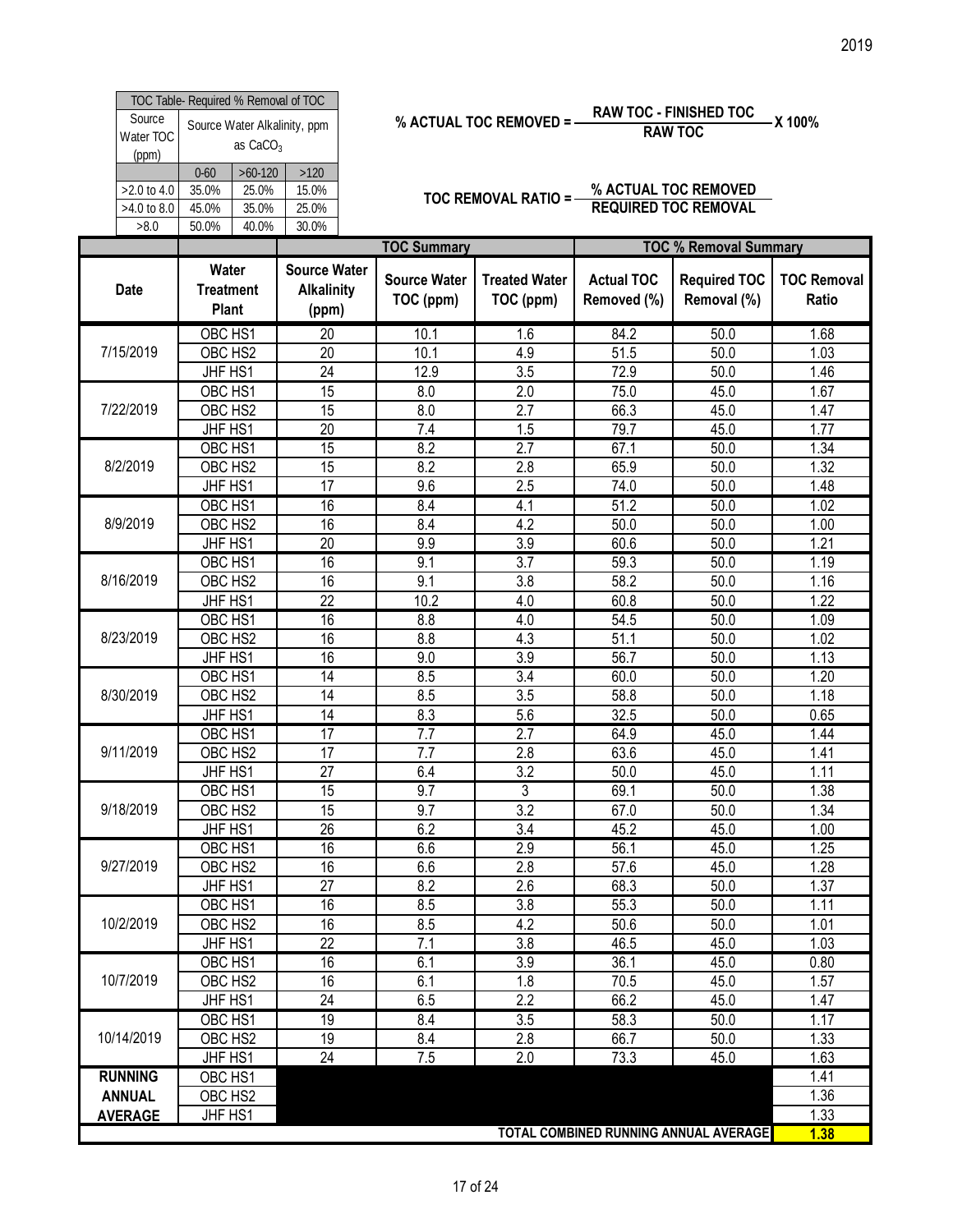|                              |                                            | TOC Table- Required % Removal of TOC |       |  |  |  |  |  |  |
|------------------------------|--------------------------------------------|--------------------------------------|-------|--|--|--|--|--|--|
| Source<br>Water TOC<br>(ppm) | Source Water Alkalinity, ppm<br>as $CaCO3$ |                                      |       |  |  |  |  |  |  |
|                              | $0 - 60$                                   | $>60-120$                            | >120  |  |  |  |  |  |  |
| $>2.0$ to 4.0                | 35.0%                                      | 25.0%                                | 15.0% |  |  |  |  |  |  |
| >4.0 to 8.0                  | 45.0%                                      | 35.0%                                | 25.0% |  |  |  |  |  |  |
| >8.0                         | 50.0%                                      | 40.0%                                | 30.0% |  |  |  |  |  |  |

% ACTUAL TOC REMOVED = 
$$
\frac{RAW\ TOC - FINISHED\ TOC}{RAW\ TOC} = X\ 100\%
$$

|                                               |                                                                                    |                                                         |                                                               |                                          |                                          |                                                                            | 2019                                 |
|-----------------------------------------------|------------------------------------------------------------------------------------|---------------------------------------------------------|---------------------------------------------------------------|------------------------------------------|------------------------------------------|----------------------------------------------------------------------------|--------------------------------------|
| Source<br>Water TOC                           | TOC Table- Required % Removal of TOC<br>Source Water Alkalinity, ppm<br>as $CaCO3$ |                                                         |                                                               | % ACTUAL TOC REMOVED = -                 |                                          | <b>RAW TOC - FINISHED TOC</b><br><b>RAW TOC</b>                            | -X 100%                              |
| (ppm)<br>>2.0 to 4.0<br>$>4.0$ to 8.0<br>>8.0 | $>60-120$<br>$0 - 60$<br>25.0%<br>35.0%<br>45.0%<br>35.0%<br>40.0%<br>50.0%        | $>120$<br>15.0%<br>25.0%<br>30.0%                       |                                                               | TOC REMOVAL RATIO = -                    |                                          | % ACTUAL TOC REMOVED<br><b>REQUIRED TOC REMOVAL</b>                        |                                      |
| Date                                          | Water<br><b>Treatment</b><br>Plant<br>OBC HS1                                      | <b>Source Water</b><br><b>Alkalinity</b><br>(ppm)<br>14 | <b>TOC Summary</b><br><b>Source Water</b><br>TOC (ppm)<br>7.4 | <b>Treated Water</b><br>TOC (ppm)<br>2.1 | <b>Actual TOC</b><br>Removed (%)<br>71.6 | <b>TOC % Removal Summary</b><br><b>Required TOC</b><br>Removal (%)<br>45.0 | <b>TOC Removal</b><br>Ratio<br>1.59  |
| 10/22/2019<br>10/30/2019                      | OBC HS2<br>JHF HS1<br>OBC HS1<br>OBC HS2<br>JHF HS1                                | $\overline{14}$<br>20<br>14<br>$\overline{14}$<br>13    | 7.4<br>7.6<br>7.9<br>7.9<br>8.7                               | 1.9<br>2.2<br>3.3<br>3.7<br>3.1          | 74.3<br>71.1<br>58.2<br>53.2<br>64.4     | 45.0<br>45.0<br>45.0<br>45.0<br>50.0                                       | 1.65<br>1.58<br>1.29<br>1.18<br>1.29 |
| 11/22/2019                                    | OBC HS1<br>OBC HS2<br>JHF HS1<br>OBC HS1                                           | $\overline{7}$<br>$\overline{7}$<br>14<br>10            | 6.2<br>6.2<br>6.5<br>10.0                                     | 2.7<br>$2.8\,$<br>1.7<br>3.1             | 56.5<br>54.8<br>73.8<br>69.0             | 45.0<br>45.0<br>45.0<br>50.0                                               | 1.25<br>1.22<br>1.64<br>1.38         |
| 11/25/2019                                    | OBC HS2<br>JHF HS1<br>OBC HS1<br>OBC HS2<br>JHF HS1                                | 10<br>$\overline{7}$                                    | 10.0<br>11.0                                                  | 3.3<br>3.7                               | 67.0<br>66.4                             | 50.0<br>50.0                                                               | 1.34<br>1.33                         |
|                                               | OBC HS1<br>OBC HS2<br>JHF HS1<br>OBC HS1<br>OBC HS2                                |                                                         |                                                               |                                          |                                          |                                                                            |                                      |
|                                               | JHF HS1<br>OBC HS1<br>OBC HS2<br>JHF HS1<br>OBC HS1                                |                                                         |                                                               |                                          |                                          |                                                                            |                                      |
|                                               | OBC HS2<br>JHF HS1<br>OBC HS1<br>OBC HS2<br>JHF HS1                                |                                                         |                                                               |                                          |                                          |                                                                            |                                      |
|                                               | OBC HS1<br>OBC HS2<br>JHF HS1<br>OBC HS1                                           |                                                         |                                                               |                                          |                                          |                                                                            |                                      |
|                                               | OBC HS2<br>JHF HS1<br>OBC HS1<br>OBC HS2<br>JHF HS1                                |                                                         |                                                               |                                          |                                          |                                                                            |                                      |
| <b>RUNNING</b><br><b>ANNUAL</b>               | OBC HS1<br>OBC HS2<br>JHF HS1                                                      |                                                         |                                                               |                                          |                                          |                                                                            | 1.40<br>1.36<br>1.37                 |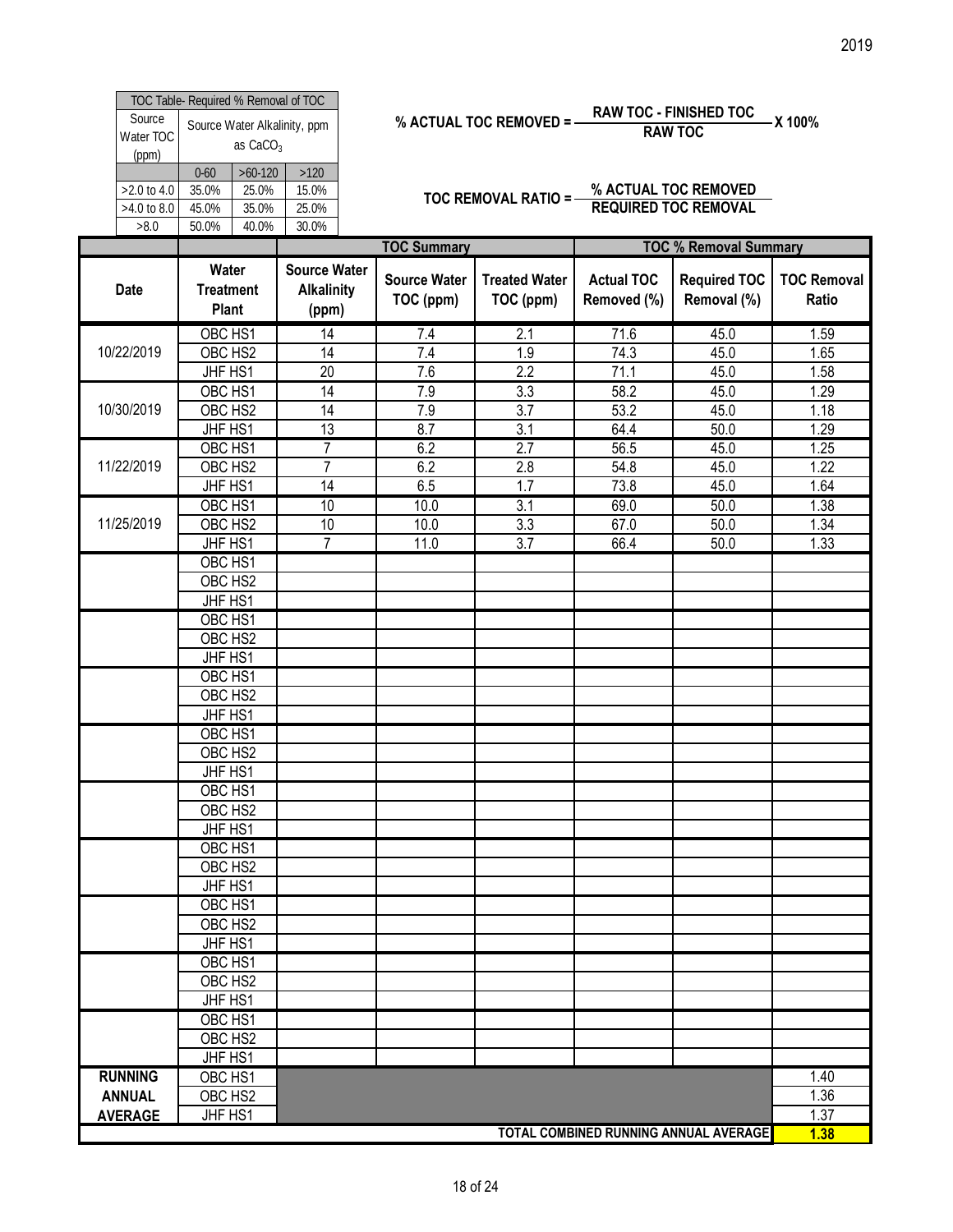## **CITY OF JACKSON CORROSION CONTROL DATA**

|                |               |      | <b>SYSTEM ID: 250008-02</b> |                 |      | <b>SYSTEM ID: 250008-01</b> |                 |
|----------------|---------------|------|-----------------------------|-----------------|------|-----------------------------|-----------------|
|                | November 2019 |      | OBC COMBINED HIGH SERVICE   |                 |      | <b>JHF</b>                  |                 |
|                | DATE / SHIFT  | pH   | <b>Alkalinity</b>           | <b>Hardness</b> | pH   | <b>Alkalinity</b>           | <b>Hardness</b> |
|                | 0700 - 1500   | 9.6  | 20                          | 25              | 9.6  | 23                          | 57              |
| 1              | 1500 - 2300   | 10.0 | 22                          | 30              | 9.4  | 22                          | 59              |
|                | 2300 - 0700   | 9.8  | 29                          | 23              | 9.5  | 22                          | 73              |
|                | 0700 - 1500   | 9.4  | 19                          | 22              | 9.5  | 24                          | 87              |
| $\overline{2}$ | 1500 - 2300   | 9.5  | 20                          | 27              | 9.6  | 22                          | 87              |
|                | 2300 - 0700   | 9.4  | 30                          | 23              | 9.8  | 21                          | 74              |
|                | 0700 - 1500   | 9.3  | 28                          | 17              | 9.7  | 22                          | 81              |
| 3              | 1500 - 2300   | 9.2  | 31                          | 20              | 9.8  | 25                          | 78              |
|                | 2300 - 0700   | 9.1  | 29                          | 21              | 9.7  | 19                          | 60              |
|                | 0700 - 1500   | 9.1  | 30                          | 17              | 9.1  | 15                          | 50              |
| 4              | 1500 - 2300   | 9.2  | 29                          | 16              | 9.8  | 29                          | 35              |
|                | 2300 - 0700   | 8.6  | 29                          | 22              | 9.1  | 14                          | 54              |
|                | 0700 - 1500   | 9.4  | 18                          | 26              | 9.5  | 24                          | 47              |
| 5              | 1500 - 2300   | 9.2  | 23                          | 29              | 9.5  | 20                          | 68              |
|                | 2300 - 0700   | 9.3  | 28                          | 21              | 9.7  | 20                          | 70              |
|                | 0700 - 1500   | 9.2  | 28                          | 31              | 9.3  | 20                          | 62              |
| 6              | 1500 - 2300   | 9.1  | 25                          | 27              | 9.4  | 20                          | 77              |
|                | 2300 - 0700   | 9.0  | 28                          | 22              | 9.6  | 19                          | 71              |
|                | 0700 - 1500   | 9.2  | 24                          | 21              | 9.5  | 27                          | 64              |
| $\overline{7}$ | 1500 - 2300   | 9.5  | 23                          | 20              | 9.7  | 20                          | 77              |
|                | 2300 - 0700   | 9.2  | 30                          | 22              | 9.9  | 22                          | 70              |
|                | 0700 - 1500   | 9.1  | 28                          | 23              | 9.5  | 25                          | 59              |
| 8              | 1500 - 2300   | 8.3  | 13                          | 25              | 9.0  | 22                          | 67              |
|                | 2300 - 0700   | 9.1  | 28                          | 21              | 9.8  | 20                          | 43              |
|                | 0700 - 1500   | 9.6  | 18                          | 24              | 9.5  | 15                          | 85              |
| 9              | 1500 - 2300   | 9.0  | 21                          | 26              | 9.7  | 19                          | 72              |
|                | 2300 - 0700   | 9.4  | 28                          | 24              | 9.5  | 15                          | 69              |
|                | 0700 - 1500   | 9.2  | 13                          | 19              | 9.4  | 20                          | 75              |
| 10             | 1500 - 2300   | 8.9  | 15                          | 25              | 9.9  | 20                          | 75              |
|                | 2300 - 0700   | 9.2  | 31                          | 24              | 9.6  | 18                          | 73              |
|                | 0700 - 1500   | 8.9  | 23                          | 26              | 9.6  | 17                          | 64              |
| 11             | 1500 - 2300   | 8.8  | 20                          | 27              | 10.1 | 19                          | 70              |
|                | 2300 - 0700   | 9.5  | 31                          | 21              | 9.7  | 17                          | 69              |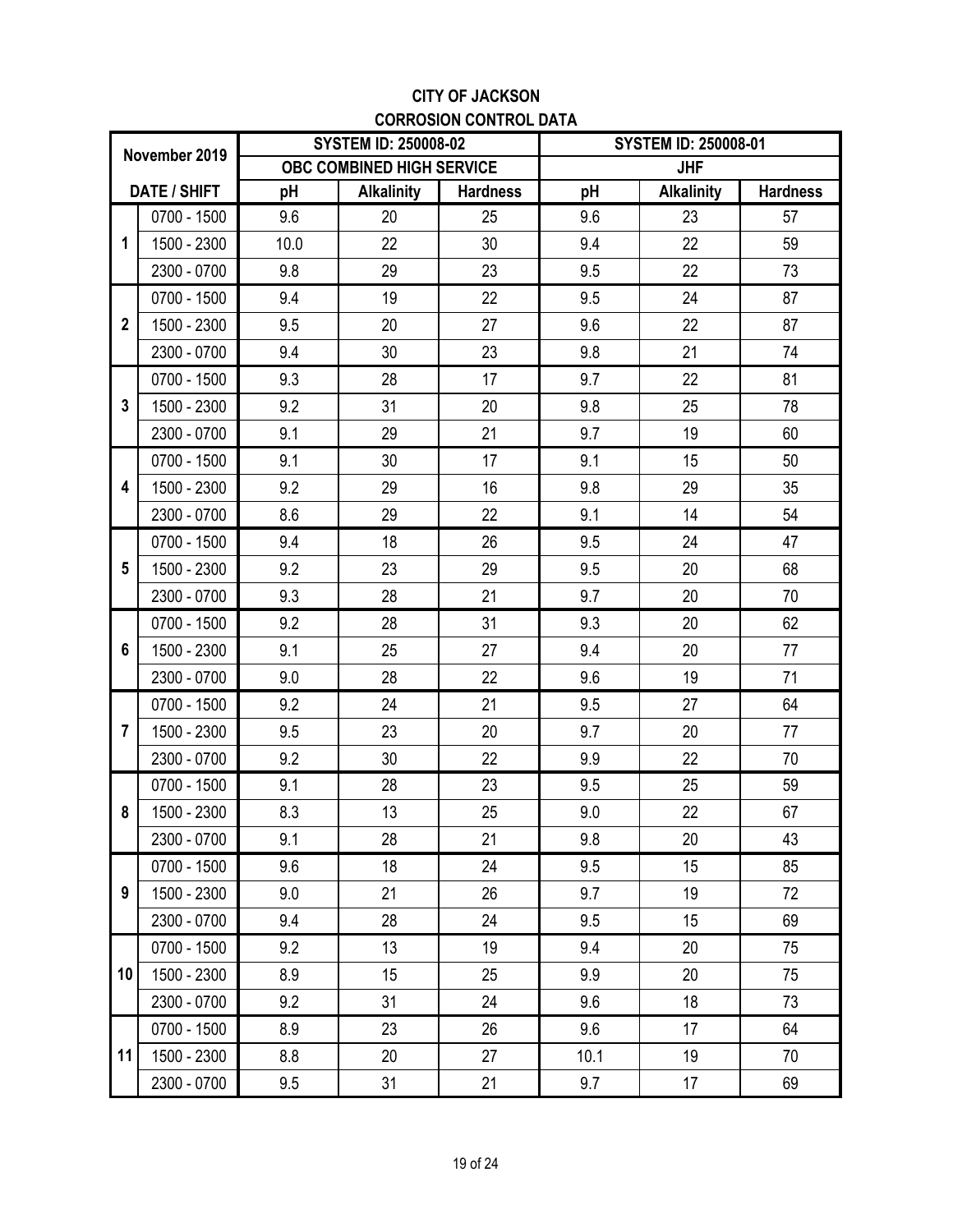## **CITY OF JACKSON CORROSION CONTROL DATA**

|    |                     |      | <b>SYSTEM ID: 250008-02</b> |                 |     | <b>SYSTEM ID: 250008-01</b> |                 |
|----|---------------------|------|-----------------------------|-----------------|-----|-----------------------------|-----------------|
|    | November 2019       |      | OBC COMBINED HIGH SERVICE   |                 |     | <b>JHF</b>                  |                 |
|    | <b>DATE / SHIFT</b> | pH   | <b>Alkalinity</b>           | <b>Hardness</b> | pH  | <b>Alkalinity</b>           | <b>Hardness</b> |
|    | 0700 - 1500         | 9.0  | 26                          | 28              | 9.5 | 20                          | 72              |
| 12 | 1500 - 2300         | 10.2 | 21                          | 27              | 9.3 | 17                          | 96              |
|    | 2300 - 0700         | 10.1 | 29                          | 22              | 9.2 | 17                          | 71              |
|    | 0700 - 1500         | 9.5  | 16                          | 17              | 9.2 | 28                          | 57              |
| 13 | 1500 - 2300         | 9.8  | 30                          | 37              | 9.0 | 14                          | 79              |
|    | 2300 - 0700         | 9.4  | 48                          | 32              | 9.5 | 16                          | 72              |
|    | 0700 - 1500         | 9.2  | 29                          | 21              | 9.8 | 18                          | 72              |
| 14 | 1500 - 2300         | 9.4  | 19                          | 20              | 9.2 | 22                          | 81              |
|    | 2300 - 0700         | 9.3  | 24                          | 21              | 9.6 | 20                          | 75              |
|    | 0700 - 1500         | 9.0  | 16                          | 12              | 9.4 | 19                          | 65              |
| 15 | 1500 - 2300         | 9.4  | 21                          | 19              | 9.9 | 25                          | 61              |
|    | 2300 - 0700         | 9.4  | 29                          | 24              | 9.7 | 11                          | 58              |
|    | 0700 - 1500         | 9.6  | 27                          | 23              | 9.8 | 18                          | 70              |
| 16 | 1500 - 2300         | 9.6  | 25                          | 16              | 9.3 | 16                          | 69              |
|    | 2300 - 0700         | 9.4  | 29                          | 21              | 9.5 | 13                          | 59              |
|    | 0700 - 1500         | 9.6  | 23                          | 31              | 9.9 | 23                          | 74              |
| 17 | 1500 - 2300         | 9.3  | 29                          | 30              | 9.6 | 19                          | 63              |
|    | 2300 - 0700         | 9.5  | 30                          | 29              | 9.6 | 15                          | 63              |
|    | 0700 - 1500         | 9.7  | 26                          | 20              | 9.3 | 14                          | 58              |
| 18 | 1500 - 2300         | 9.5  | 31                          | 25              | 9.5 | 21                          | 58              |
|    | 2300 - 0700         | 9.7  | 31                          | 30              | 9.5 | 16                          | 62              |
|    | 0700 - 1500         | 9.7  | 21                          | 18              | 9.0 | 18                          | 52              |
| 19 | 1500 - 2300         | 9.5  | 31                          | 27              | 9.6 | 17                          | 70              |
|    | 2300 - 0700         | 9.6  | 39                          | 27              | 9.5 | 14                          | 61              |
|    | 0700 - 1500         | 9.8  | 29                          | 35              | 9.5 | 22                          | 55              |
| 20 | 1500 - 2300         | 9.7  | 30                          | 37              | 9.2 | 18                          | 61              |
|    | 2300 - 0700         | 8.4  | 38                          | 39              | 9.5 | 23                          | 56              |
|    | 0700 - 1500         | 8.9  | 16                          | 25              | 9.4 | 20                          | 51              |
| 21 | 1500 - 2300         | 9.2  | 13                          | 26              | 9.5 | 18                          | 75              |
|    | 2300 - 0700         | 9.5  | 36                          | 24              | 9.4 | 14                          | 59              |
|    | 0700 - 1500         | 9.6  | 14                          | 21              | 9.7 | 20                          | 41              |
| 22 | 1500 - 2300         | 9.4  | 16                          | 25              | 9.1 | 28                          | 55              |
|    | 2300 - 0700         | 9.5  | 25                          | 30              | 9.6 | 22                          | 46              |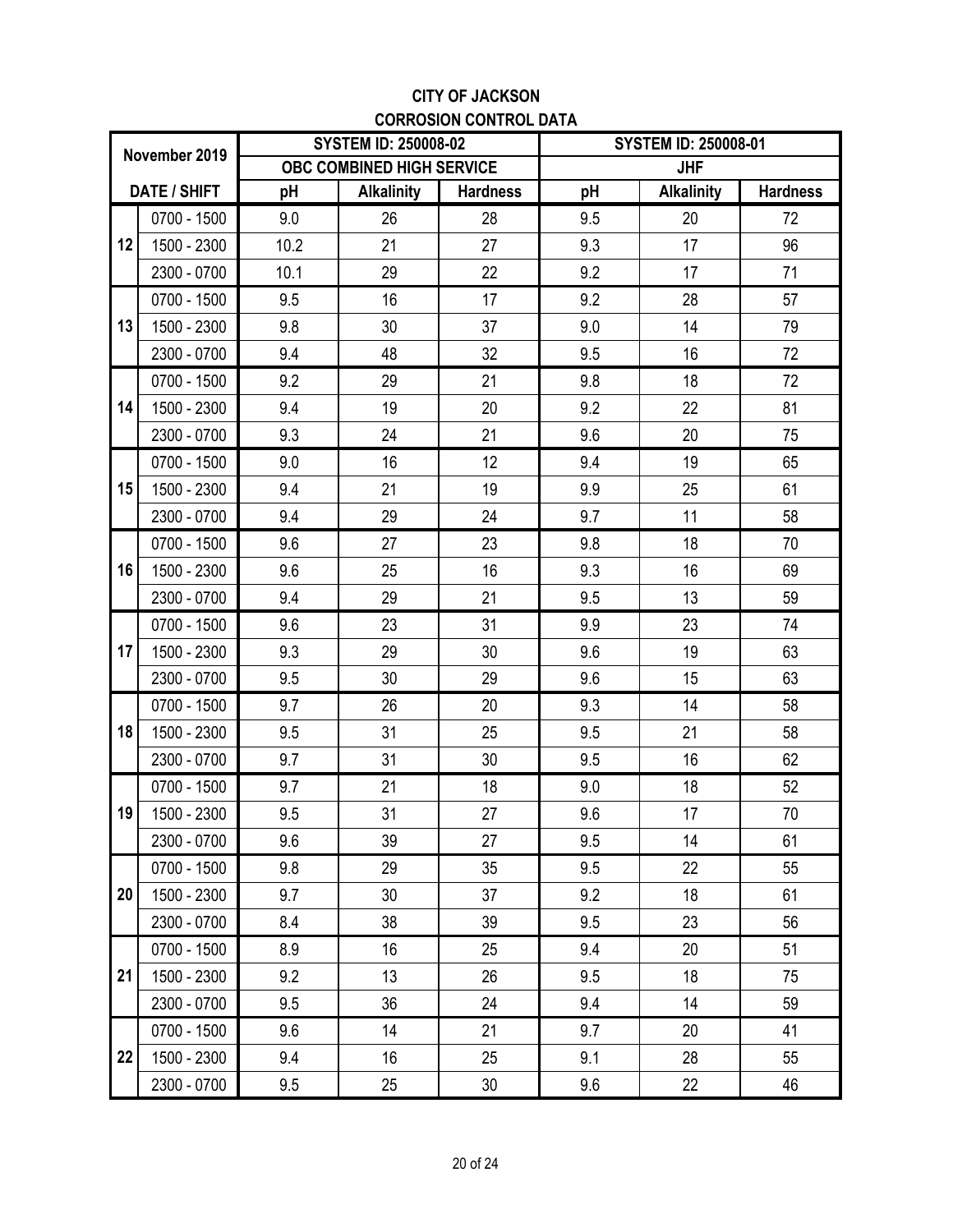## **CITY OF JACKSON CORROSION CONTROL DATA**

|                 |                     |      | <b>SYSTEM ID: 250008-02</b> |                 |                  | <b>SYSTEM ID: 250008-01</b> |                 |
|-----------------|---------------------|------|-----------------------------|-----------------|------------------|-----------------------------|-----------------|
|                 | November 2019       |      | OBC COMBINED HIGH SERVICE   |                 |                  | <b>JHF</b>                  |                 |
|                 | <b>DATE / SHIFT</b> | pH   | <b>Alkalinity</b>           | <b>Hardness</b> | pH               | <b>Alkalinity</b>           | <b>Hardness</b> |
|                 | 0700 - 1500         | 9.4  | 31                          | 44              | 9.3              | 14                          | 58              |
| 23              | 1500 - 2300         | 9.4  | 25                          | 19              | 9.4              | 21                          | 68              |
|                 | 2300 - 0700         | 9.3  | 29                          | 31              | 9.2              | 18                          | 65              |
|                 | 0700 - 1500         | 9.8  | 16                          | 24              | 9.6              | 23                          | 61              |
| 24              | 1500 - 2300         | 9.6  | 22                          | 27              | 9.8              | 28                          | 57              |
|                 | 2300 - 0700         | 9.6  | 28                          | 24              | 9.1              | 13                          | 58              |
|                 | 0700 - 1500         | 9.7  | 15                          | 47              | 9.2              | 24                          | 65              |
| 25              | 1500 - 2300         | 9.7  | 17                          | 35              | 9.0              | 25                          | 54              |
|                 | 2300 - 0700         | 9.6  | 22                          | 31              | 9.9              | 15                          | 57              |
|                 | 0700 - 1500         | 10.2 | 43                          | 10 <sup>1</sup> | 9.5              | 20                          | 63              |
| 26              | 1500 - 2300         | 9.8  | 29                          | 19              | 9.4              | 16                          | 61              |
|                 | 2300 - 0700         | 9.9  | 30                          | 24              | 9.6              | 13                          | 57              |
|                 | 0700 - 1500         | 10.0 | 40                          | 27              | 9.0              | 16                          | 51              |
| 27              | 1500 - 2300         | 9.4  | 51                          | 19              | 9.7              | 18                          | 72              |
|                 | 2300 - 0700         | 9.1  | 15                          | 23              | 9.5              | 11                          | 58              |
|                 | 0700 - 1500         | 8.4  | 14                          | 28              | 9.7              | 15                          | 50              |
| 28              | 1500 - 2300         | 8.6  | 11                          | 12              | 9.7              | 17                          | 64              |
|                 | 2300 - 0700         | 9.1  | 11                          | 18              | 9.3              | 11                          | 57              |
|                 | 0700 - 1500         | 9.7  | 24                          | 24              | 9.2              | 16                          | 60              |
| 29              | 1500 - 2300         | 9.6  | 21                          | 28              | 9.7              | 13                          | 53              |
|                 | 2300 - 0700         | 9.7  | 22                          | 28              | 9.3              | 13                          | 60              |
|                 | 0700 - 1500         | 9.5  | 20                          | 26              | 9.0              | 13                          | 76              |
| 30 <sup>°</sup> | 1500 - 2300         | 9.2  | 21                          | 28              | 9.1              | 14                          | 66              |
|                 | 2300 - 0700         | 10.4 |                             |                 | 9.2              |                             |                 |
|                 |                     |      |                             |                 |                  |                             |                 |
|                 |                     |      |                             |                 |                  |                             |                 |
|                 |                     |      |                             |                 |                  |                             |                 |
|                 | <b>MONTHLY MIN</b>  | 8.3  | 11                          | 10              | 9.0              | 11                          | 35              |
|                 | <b>MONTHLY MAX</b>  | 10.4 | 51                          | 47              | 10.1<br>29<br>96 |                             |                 |
|                 | <b>MONTHLY AVG</b>  | 9.4  | 25                          | 25              | 9.5              | 19                          | 64              |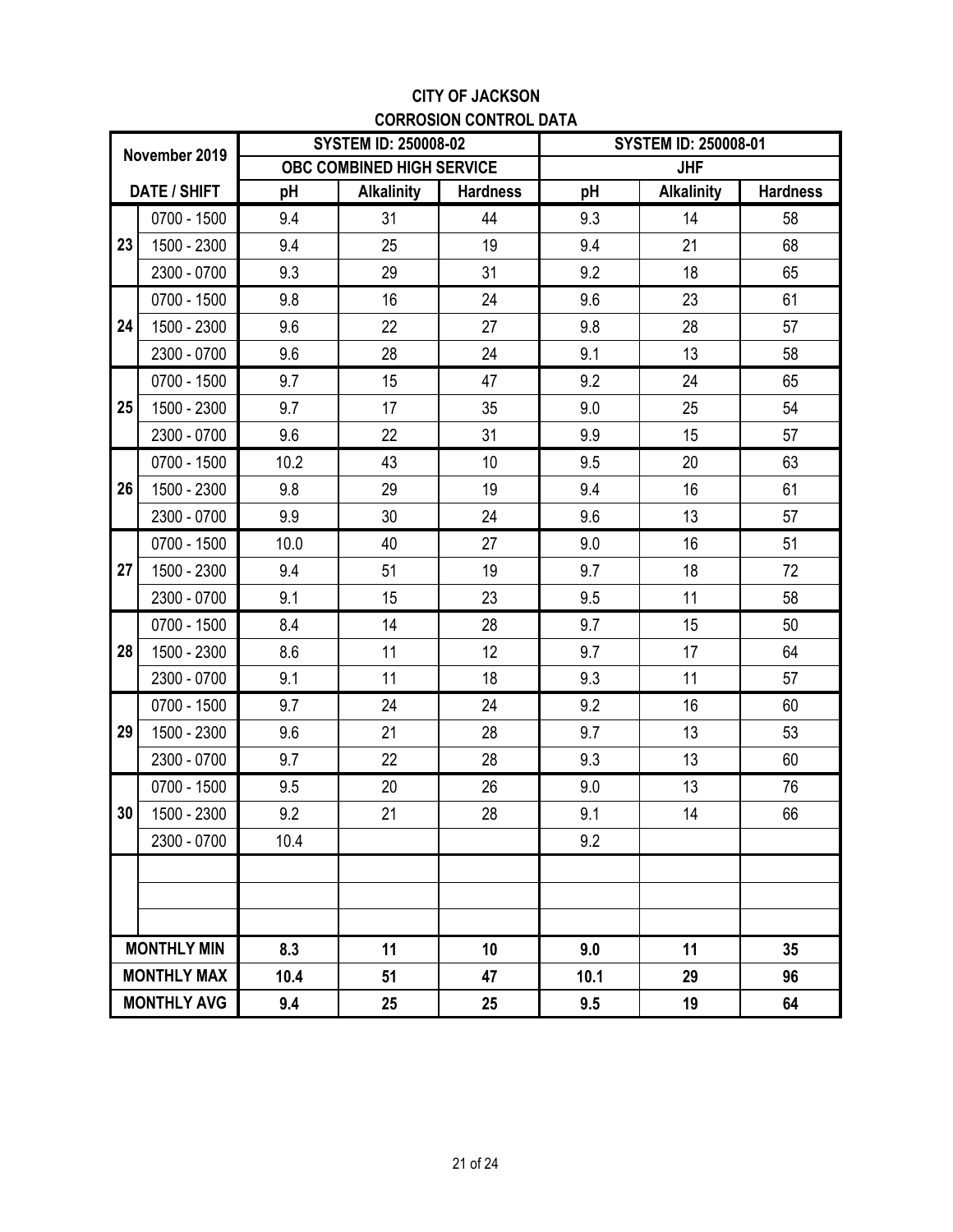## **CITY OF JACKSON UV COMPLIANCE**

| <b>System ID</b> |                             | 250008-02                            |                                                  | Month of November 2019        |                       |                             |                                      |                                                  |                               |                | Total Off-Specification Volume (MG) = 0 |                                      |                                                  |                               |                |
|------------------|-----------------------------|--------------------------------------|--------------------------------------------------|-------------------------------|-----------------------|-----------------------------|--------------------------------------|--------------------------------------------------|-------------------------------|----------------|-----------------------------------------|--------------------------------------|--------------------------------------------------|-------------------------------|----------------|
|                  |                             |                                      | <b>UV Reactor #1</b>                             |                               |                       |                             |                                      | <b>UV Reactor #2</b>                             |                               |                |                                         |                                      | <b>UV Reactor #3</b>                             |                               |                |
| Date             | Run<br><b>Time</b><br>(Hrs) | <b>Total</b><br>Production<br>(Gals) | <b>Calculated</b><br><b>Min Dose</b><br>(mJ/cm2) | <b>Min Flow</b><br>Rate (MGD) | <b>Min UVT</b><br>(%) | Run<br><b>Time</b><br>(Hrs) | <b>Total</b><br>Production<br>(Gals) | <b>Calculated</b><br><b>Min Dose</b><br>(mJ/cm2) | <b>Min Flow</b><br>Rate (MGD) | Min UVT<br>(%) | Run<br><b>Time</b><br>(Hrs)             | <b>Total</b><br>Production<br>(Gals) | <b>Calculated</b><br><b>Min Dose</b><br>(mJ/cm2) | <b>Min Flow</b><br>Rate (MGD) | Min UVT<br>(%) |
| 11/1/2019        | 24.0                        | 2311036                              | 41                                               | 2.3                           | 85                    | 24.0                        | 1932453                              | 24                                               | 1.9                           | 85             | 24.0                                    | 2125554                              | 40                                               | 2.1                           | 89             |
| 11/2/2019        | 22.2                        | 2252956                              | 38                                               | 2.3                           | 85                    | 24.0                        | 1887624                              | 24                                               | 1.9                           | 85             | 24.0                                    | 2175489                              | 41                                               | 2.2                           | 89             |
| 11/3/2019        | 23.1                        | 2284375                              | 40                                               | 2.3                           | 85                    | 24.0                        | 1801004                              | 88                                               | 1.8                           | 85             | 24.7                                    | 2203205                              | 49                                               | 2.2                           | 89             |
| 11/4/2019        | 24.0                        | 2330489                              | 42                                               | 2.3                           | 85                    | 24.0                        | 1971695                              | 23                                               | 2.0                           | 85             | 23.6                                    | 2104611                              | 96                                               | 2.1                           | 89             |
| 11/5/2019        | 24.0                        | 2590408                              | 38                                               | 2.6                           | 85                    | 24.0                        | 1928471                              | 23                                               | 1.9                           | 85             | 24.0                                    | 2125018                              | 39                                               | 2.1                           | 89             |
| 11/6/2019        | 23.5                        | 2459962                              | 39                                               | 2.5                           | 85                    | 24.0                        | 1921355                              | 23                                               | 1.9                           | 85             | 24.0                                    | 2123522                              | 38                                               | 2.1                           | 89             |
| 11/7/2019        | 22.5                        | 2439754                              | 41                                               | 2.4                           | 85                    | 22.2                        | 1684861                              | 170                                              | 1.7                           | 85             | 22.2                                    | 2077802                              | 262                                              | 2.1                           | 89             |
| 11/8/2019        | 24.0                        | 2733984                              | 39                                               | 2.7                           | 85                    | 22.8                        | 2378333                              | 112                                              | 2.4                           | 85             | 23.2                                    | 2105149                              | 117                                              | 2.1                           | 89             |
| 11/9/2019        | 24.0                        | 2932258                              | 35                                               | 2.9                           | 85                    | 24.0                        | 2494827                              | 22                                               | 2.5                           | 85             | 24.0                                    | 2136263                              | 38                                               | 2.1                           | 89             |
| 11/10/2019       | 23.3                        | 3065044                              | 32                                               | 3.1                           | 85                    | 24.0                        | 2462234                              | 22                                               | 2.5                           | 85             | 24.0                                    | 2389804                              | 35                                               | 2.4                           | 89             |
| 11/11/2019       | 24.0                        | 3042308                              | 35                                               | 3.0                           | 85                    | 24.0                        | 2392405                              | 22                                               | 2.4                           | 85             | 24.0                                    | 2332134                              | 35                                               | 2.3                           | 89             |
| 11/12/2019       | 24.0                        | 2931118                              | 36                                               | 2.9                           | 85                    |                             |                                      | <b>OFFLINE</b>                                   |                               |                | 22.5                                    | 2166622                              | 106                                              | 2.2                           | 89             |
| 11/13/2019       | 24.0                        | 2780503                              | 37                                               | 2.8                           | 85                    |                             |                                      |                                                  |                               |                | 24.0                                    | 2529098                              | 33                                               | 2.5                           | 89             |
| 11/14/2019       | 23.4                        | 2611921                              | 38                                               | 2.6                           | 85                    | 8.8                         | 2176661                              | 14                                               | 2.2                           | 85             | 24.0                                    | 2717297                              | 30                                               | 2.7                           | 89             |
| 11/15/2019       | 24.0                        | 2583520                              | 40                                               | 2.6                           | 85                    | 22.8                        | 1913835                              | 102                                              | 1.9                           | 85             | 23.5                                    | 2878030                              | 86                                               | 2.9                           | 89             |
| 11/16/2019       | 24.0                        | 2639368                              | 40                                               | 2.6                           | 85                    | 24.0                        | 1946682                              | 23                                               | 1.9                           | 85             | 24.0                                    | 2818589                              | 30                                               | 2.8                           | 89             |
| 11/17/2019       | 24.0                        | 2687014                              | 39                                               | 2.7                           | 85                    | 24.0                        | 1940399                              | 23                                               | 1.9                           | 85             | 24.0                                    | 2714135                              | 31                                               | 2.7                           | 89             |
| 11/18/2019       | 23.5                        | 2571938                              | 40                                               | 2.6                           | 85                    | 24.0                        | 1981623                              | 23                                               | 2.0                           | 85             | 24.0                                    | 2576325                              | 32                                               | 2.6                           | 89             |
| 11/19/2019       | 24.0                        | 2345689                              | 44                                               | 2.3                           | 85                    | 23.3                        | 2363506                              | 111                                              | 2.4                           | 85             | 23.4                                    | 2408382                              | 90                                               | 2.4                           | 89             |
| 11/20/2019       | 24.0                        | 2336216                              | $44\,$                                           | 2.3                           | 85                    | 24.0                        | 2574331                              | 36                                               | 2.6                           | 85             | 24.0                                    | 2378038                              | 35                                               | 2.4                           | 89             |
| 11/21/2019       | 23.1                        | 2307147                              | 41                                               | 2.3                           | 85                    | 24.0                        | 2508632                              | 36                                               | 2.5                           | 85             | 24.0                                    | 2436230                              | 35                                               | 2.4                           | 89             |
| 11/22/2019       | 24.0                        | 2383684                              | 44                                               | 2.4                           | 85                    | 5.3                         | 2453884                              | 22                                               | 2.5                           | 85             | 23.6                                    | 2426329                              | 91                                               | 2.4                           | 89             |
| 11/23/2019       | 23.4                        | 2328446                              | 43                                               | 2.3                           | 85                    | 24.0                        | 2181953                              | 19                                               | 2.2                           | 85             | 24.0                                    | 2414005                              | 35                                               | 2.4                           | 89             |
| 11/24/2019       | 23.6                        | 2103685                              | 48                                               | 2.1                           | 85                    | 24.0                        | 2207432                              | 19                                               | 2.2                           | 85             | 23.4                                    | 2097954                              | 106                                              | 2.1                           | 89             |
| 11/25/2019       | 24.0                        | 2144482                              | 47                                               | 2.1                           | 85                    | 24.0                        | 2171522                              | 19                                               | 2.2                           | 85             | 24.0                                    | 2141152                              | 39                                               | 2.1                           | 89             |
| 11/26/2019       | 23.0                        | 2732863                              | 122                                              | 2.7                           | 77                    | 24.0                        | 2123857                              | 19                                               | 2.1                           | 85             | 24.0                                    | 2195672                              | 37                                               | 2.2                           | 89             |
| 11/27/2019       | 24.0                        | 2570211                              | 34                                               | 2.6                           | $77\,$                | 24.0                        | 1957737                              | $19$                                             | 2.0                           | 85             | 24.0                                    | 2194561                              | 38                                               | 2.2                           | 89             |
| 11/28/2019       | 23.7                        | 2635570                              | 69                                               | 2.6                           | 77                    | 24.0                        | 1889044                              | $19$                                             | 1.9                           | 85             | 23.5                                    | 2152480                              | 95                                               | 2.2                           | 89             |
| 11/29/2019       | 23.0                        | 2601184                              | 136                                              | 2.6                           | 77                    | 24.0                        | 1894749                              | 19                                               | 1.9                           | 85             | 23.6                                    | 1925970                              | 66                                               | 1.9                           | 89             |
| 11/30/2019       | 24.0                        | 2703952                              | 59                                               | 2.7                           | 81                    | 24.0                        | 1888327                              | 19                                               | 1.9                           | 85             | 24.0                                    | 1959792                              | 42                                               | 2.0                           | 89             |
|                  |                             |                                      |                                                  |                               |                       |                             |                                      |                                                  |                               |                |                                         |                                      |                                                  |                               |                |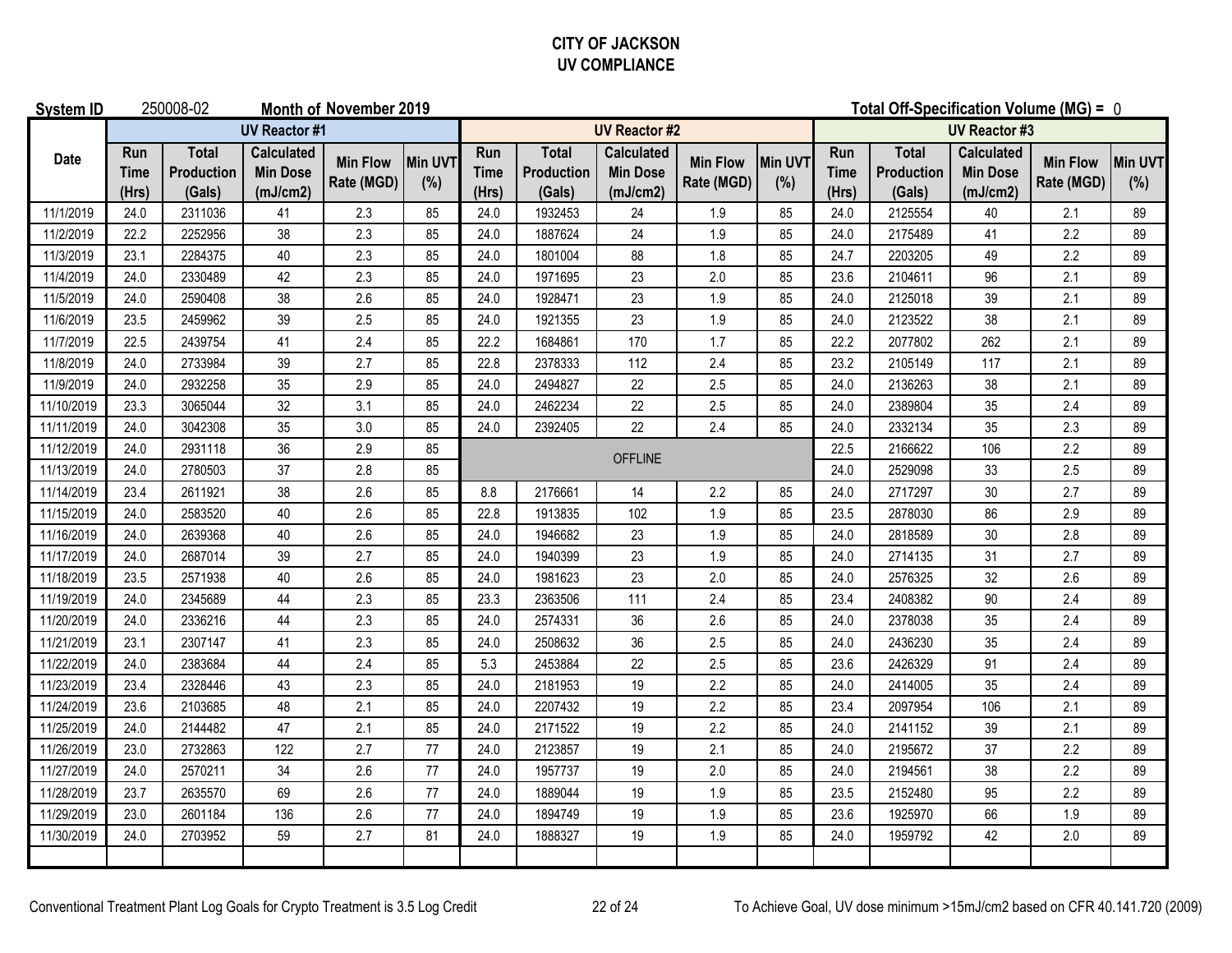## **CITY OF JACKSON UV COMPLIANCE**

| <b>System ID</b> |                             | 250008-02<br><b>Month of November 2019</b> |                                                  |                               |                |                             |                                      |                                                  |                               |                | Total Off-Specification Volume (MG) = 0 |                                      |                                                  |                               |                |
|------------------|-----------------------------|--------------------------------------------|--------------------------------------------------|-------------------------------|----------------|-----------------------------|--------------------------------------|--------------------------------------------------|-------------------------------|----------------|-----------------------------------------|--------------------------------------|--------------------------------------------------|-------------------------------|----------------|
|                  |                             |                                            | <b>UV Reactor #4</b>                             |                               |                |                             |                                      | <b>UV Reactor #5</b>                             |                               |                |                                         |                                      | <b>UV Reactor #6</b>                             |                               |                |
| <b>Date</b>      | Run<br><b>Time</b><br>(Hrs) | <b>Total</b><br>Production<br>(Gals)       | <b>Calculated</b><br><b>Min Dose</b><br>(mJ/cm2) | <b>Min Flow</b><br>Rate (MGD) | Min UVT<br>(%) | Run<br><b>Time</b><br>(Hrs) | <b>Total</b><br>Production<br>(Gals) | <b>Calculated</b><br><b>Min Dose</b><br>(mJ/cm2) | <b>Min Flow</b><br>Rate (MGD) | Min UVT<br>(%) | Run<br><b>Time</b><br>(Hrs)             | <b>Total</b><br>Production<br>(Gals) | <b>Calculated</b><br><b>Min Dose</b><br>(mJ/cm2) | <b>Min Flow</b><br>Rate (MGD) | Min UVT<br>(%) |
| 11/1/2019        | 24.0                        | 2357337                                    | 41                                               | 2.4                           | 95             | 24.0                        | 2012078                              | 72                                               | 2.0                           | 93             | 24.0                                    | 2329856                              | 51                                               | 2.3                           | 85             |
| 11/2/2019        | 23.2                        | 2332178                                    | 40                                               | 2.3                           | 95             | 24.0                        | 1967924                              | 72                                               | 2.0                           | 93             | 24.0                                    | 2384932                              | 51                                               | 2.4                           | 85             |
| 11/3/2019        | 25.0                        | 2451457                                    | 39                                               | 2.5                           | 95             | 24.0                        | 1886162                              | $72\,$                                           | 1.9                           | 93             | 24.6                                    | 2378436                              | 48                                               | 2.4                           | 85             |
| 11/4/2019        | 23.5                        | 2326441                                    | 40                                               | 2.3                           | 95             | 24.0                        | 1998088                              | $72\,$                                           | 2.0                           | 93             | 24.0                                    | 2356169                              | 50                                               | 2.4                           | 85             |
| 11/5/2019        | 24.0                        | 2357063                                    | 40                                               | 2.4                           | 95             | 24.0                        | 1952364                              | 72                                               | 2.0                           | 93             | 24.0                                    | 2330699                              | 49                                               | 2.3                           | 85             |
| 11/6/2019        | 24.0                        | 2351377                                    | 39                                               | 2.4                           | 95             | 24.0                        | 1946629                              | 72                                               | 1.9                           | 93             | 24.0                                    | 2324059                              | 48                                               | 2.3                           | 85             |
| 11/7/2019        | 22.2                        | 2297653                                    | 35                                               | 2.3                           | 95             | 24.0                        | 1891964                              | 72                                               | 1.9                           | 93             | 22.2                                    | 2269972                              | 44                                               | 2.3                           | 85             |
| 11/8/2019        | 23.2                        | 2348001                                    | 38                                               | 2.3                           | 95             | 24.0                        | 1924998                              | $72\,$                                           | 1.9                           | 93             | 23.0                                    | 2276898                              | 47                                               | 2.3                           | 85             |
| 11/9/2019        | 24.0                        | 2369022                                    | 39                                               | 2.4                           | 95             | 24.0                        | 1333884                              | 72                                               | 1.3                           | 93             | 24.0                                    | 2344277                              | 48                                               | 2.3                           | 85             |
| 11/10/2019       | 24.0                        | 2639927                                    | 36                                               | 2.6                           | 95             |                             |                                      |                                                  |                               |                | 24.0                                    | 2609532                              | 44                                               | 2.6                           | 85             |
| 11/11/2019       | 24.0                        | 2576852                                    | 37                                               | 2.6                           | 95             |                             |                                      |                                                  |                               |                | 24.0                                    | 2547191                              | 44                                               | 2.5                           | 85             |
| 11/12/2019       | 22.5                        | 2384994                                    | 37                                               | 2.4                           | 95             |                             |                                      |                                                  |                               |                | 22.5                                    | 2369273                              | 45                                               | 2.4                           | 85             |
| 11/13/2019       | 24.0                        | 2773955                                    | 35                                               | 2.8                           | 95             |                             |                                      |                                                  |                               |                | 24.0                                    | 2742248                              | 42                                               | 2.7                           | 85             |
| 11/14/2019       | 24.0                        | 2978375                                    | 32                                               | $3.0\,$                       | 95             |                             |                                      |                                                  |                               |                | 24.0                                    | 2953352                              | 38                                               | 3.0                           | 85             |
| 11/15/2019       | 23.5                        | 3159202                                    | 31                                               | 3.2                           | 95             |                             |                                      |                                                  |                               |                | 23.2                                    | 3086841                              | 36                                               | 3.1                           | 85             |
| 11/16/2019       | 24.0                        | 3083588                                    | 32                                               | 3.1                           | 95             |                             |                                      | <b>OFFLINE</b>                                   |                               |                | 24.0                                    | 3053917                              | 38                                               | 3.1                           | 85             |
| 11/17/2019       | 24.0                        | 2977508                                    | 33                                               | 3.0                           | 95             |                             |                                      |                                                  |                               |                | 24.0                                    | 2948840                              | 39                                               | 2.9                           | 85             |
| 11/18/2019       | 24.0                        | 2829591                                    | 34                                               | 2.8                           | 95             |                             |                                      |                                                  |                               |                | 23.1                                    | 2686756                              | 39                                               | 2.7                           | 85             |
| 11/19/2019       | 23.5                        | 2654608                                    | 35                                               | 2.7                           | 95             |                             |                                      |                                                  |                               |                | 24.0                                    | 2689589                              | 42                                               | 2.7                           | 85             |
| 11/20/2019       | 24.0                        | 2629594                                    | 36                                               | 2.6                           | 95             |                             |                                      |                                                  |                               |                | 24.0                                    | 2602250                              | 44                                               | 2.6                           | 85             |
| 11/21/2019       | 24.0                        | 2682095                                    | 36                                               | 2.7                           | 95             |                             |                                      |                                                  |                               |                | 24.0                                    | 2653805                              | $44\,$                                           | 2.7                           | 85             |
| 11/22/2019       | 24.0                        | 2730848                                    | 36                                               | 2.7                           | 95             |                             |                                      |                                                  |                               |                | 23.5                                    | 2638605                              | 43                                               | 2.6                           | 85             |
| 11/23/2019       | 23.7                        | 2623645                                    | 36                                               | 2.6                           | 95             |                             |                                      |                                                  |                               |                | 24.0                                    | 2635131                              | 44                                               | 2.6                           | 85             |
| 11/24/2019       | 24.0                        | 2390082                                    | 39                                               | 2.4                           | 95             | 24.0                        | 1803127                              | 72                                               | 1.8                           | 93             | 23.6                                    | 2316146                              | 48                                               | 2.3                           | 85             |
| 11/25/2019       | 24.0                        | 2377002                                    | 39                                               | 2.4                           | 95             | 24.0                        | 1785895                              | $72\,$                                           | 1.8                           | 93             | 24.0                                    | 2350443                              | 48                                               | 2.4                           | 85             |
| 11/26/2019       | 23.1                        | 2337224                                    | 36                                               | 2.3                           | 95             | 24.0                        | 1765164                              | 72                                               | 1.8                           | 93             | 24.0                                    | 2402582                              | 46                                               | 2.4                           | 85             |
| 11/27/2019       | 24.0                        | 2421238                                    | 39                                               | 2.4                           | 95             | 24.0                        | 1743494                              | $72\,$                                           | 1.7                           | 93             | 24.0                                    | 2401484                              | 48                                               | 2.4                           | 85             |
| 11/28/2019       | 24.0                        | 2429650                                    | 39                                               | 2.4                           | 95             | 24.0                        | 2026364                              | 72                                               | 2.0                           | 93             | 23.6                                    | 2352339                              | 48                                               | 2.4                           | 85             |
| 11/29/2019       | 23.6                        | 2152719                                    | 41                                               | 2.2                           | 95             | 24.0                        | 3002961                              | $72\,$                                           | 3.0                           | 93             | 6.8                                     | 2127854                              | 15                                               | 2.1                           | 85             |
| 11/30/2019       | 24.0                        | 2186455                                    | 42                                               | 2.2                           | 95             | 24.0                        | 2985835                              | 72                                               | 3.0                           | 93             | 21.2                                    | 2156977                              | 46                                               | 2.2                           | 85             |
|                  |                             |                                            |                                                  |                               |                |                             |                                      |                                                  |                               |                |                                         |                                      |                                                  |                               |                |